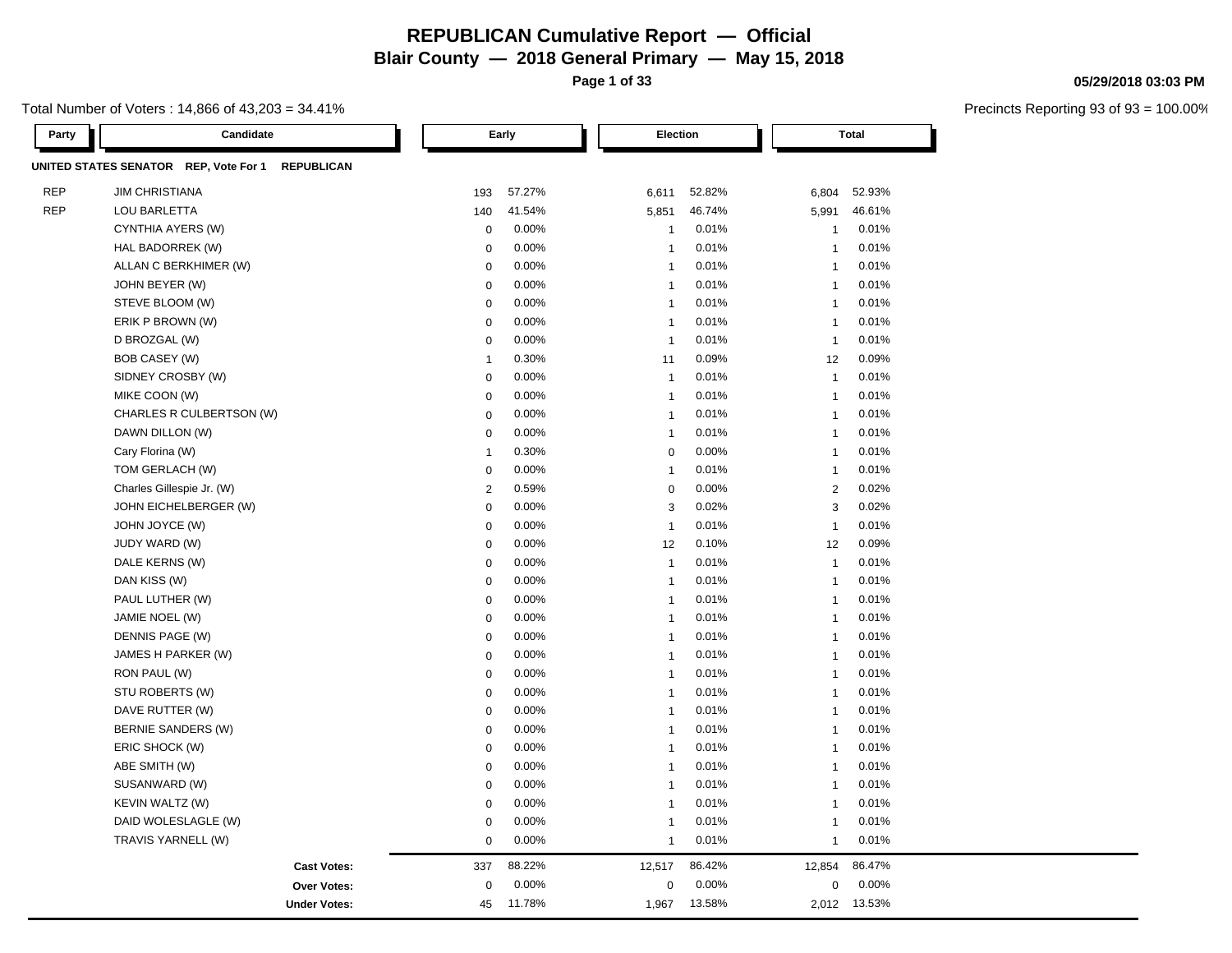**Page 2 of 33**

**05/29/2018 03:03 PM**

| Total Number of Voters : 14,866 of 43,203 = 34.41% |  |
|----------------------------------------------------|--|
|----------------------------------------------------|--|

| Party      | Candidate                                     |                     |                | Early    | Election     |        |                | <b>Total</b> |  |
|------------|-----------------------------------------------|---------------------|----------------|----------|--------------|--------|----------------|--------------|--|
|            | GOVERNOR REP, Vote For 1<br><b>REPUBLICAN</b> |                     |                |          |              |        |                |              |  |
| <b>REP</b> | <b>SCOTT R WAGNER</b>                         |                     | 197            | 52.67%   | 6,929        | 49.83% | 7,126          | 49.90%       |  |
| <b>REP</b> | PAUL MANGO                                    |                     | 97             | 25.94%   | 4,018        | 28.89% | 4,115          | 28.82%       |  |
| <b>REP</b> | <b>LAURA ELLSWORTH</b>                        |                     | 77             | 20.59%   | 2,940        | 21.14% | 3,017          | 21.13%       |  |
|            | WAGNE BARTON (W)                              |                     | $\mathbf 0$    | 0.00%    | $\mathbf{1}$ | 0.01%  | $\mathbf 1$    | 0.01%        |  |
|            | ALLAN C BERKHIMER (W)                         |                     | $\mathbf 0$    | 0.00%    | $\mathbf{1}$ | 0.01%  | $\mathbf{1}$   | 0.01%        |  |
|            | JOHN EICHELBERGER (W)                         |                     | $\mathbf 0$    | 0.00%    | 2            | 0.01%  | 2              | 0.01%        |  |
|            | ADAM KELLY (W)                                |                     | $\mathbf 0$    | 0.00%    | $\mathbf{1}$ | 0.01%  |                | 0.01%        |  |
|            | PEG LUKSIK (W)                                |                     | $\mathbf 0$    | 0.00%    | -1           | 0.01%  | -1             | 0.01%        |  |
|            | MASTRIANO (W)                                 |                     | $\mathbf 0$    | 0.00%    | $\mathbf{1}$ | 0.01%  | -1             | 0.01%        |  |
|            | JOHN MCCAINN (W)                              |                     | $\mathbf 0$    | 0.00%    | $\mathbf{1}$ | 0.01%  | -1             | 0.01%        |  |
|            | Bill Shuster (W)                              |                     | $\overline{1}$ | 0.27%    | $\mathbf 0$  | 0.00%  | -1             | 0.01%        |  |
|            | JOHN SWOPE (W)                                |                     | $\mathbf 0$    | 0.00%    | $\mathbf{1}$ | 0.01%  | $\overline{1}$ | 0.01%        |  |
|            | TOM WOLF (W)                                  |                     | $\overline{2}$ | 0.53%    | 10           | 0.07%  | 12             | 0.08%        |  |
|            |                                               | <b>Cast Votes:</b>  | 374            | 97.91%   | 13,906       | 96.01% | 14,280         | 96.06%       |  |
|            |                                               | <b>Over Votes:</b>  | $\overline{1}$ | 0.26%    | $\mathbf 0$  | 0.00%  | $\overline{1}$ | 0.01%        |  |
|            |                                               | <b>Under Votes:</b> | $\overline{7}$ | 1.83%    | 578          | 3.99%  | 585            | 3.94%        |  |
|            | LIEUTENANT GOVERNOR REP, Vote For 1           | <b>REPUBLICAN</b>   |                |          |              |        |                |              |  |
| <b>REP</b> | KATHY CODER                                   |                     | 49             | 13.76%   | 2,579        | 19.38% | 2,628          | 19.23%       |  |
| <b>REP</b> | DIANA IREY VAUGHAN                            |                     | 34             | 9.55%    | 1,370        | 10.29% | 1,404          | 10.27%       |  |
| <b>REP</b> | <b>JEFF BARTOS</b>                            |                     | 124            | 34.83%   | 5,187        | 38.97% | 5,311          | 38.87%       |  |
| <b>REP</b> | PEG LUKSIK                                    |                     | 148            | 41.57%   | 4,154        | 31.21% | 4,302          | 31.48%       |  |
|            | ALLAN C BERKHIMER (W)                         |                     | $\mathbf 0$    | 0.00%    | $\mathbf{1}$ | 0.01%  | $\mathbf 1$    | 0.01%        |  |
|            | KATHI COZZONE (W)                             |                     | $\mathbf 0$    | 0.00%    | $\mathbf{1}$ | 0.01%  |                | 0.01%        |  |
|            | CATHERINE KNUPP (W)                           |                     | $\mathbf 0$    | 0.00%    | -1           | 0.01%  | -1             | 0.01%        |  |
|            | MELANIE SHILDT (W)                            |                     | $\mathbf 0$    | 0.00%    | $\mathbf{1}$ | 0.01%  | $\mathbf 1$    | 0.01%        |  |
|            | Mike Stack (W)                                |                     | $\overline{1}$ | 0.28%    | $\mathbf 0$  | 0.00%  | -1             | 0.01%        |  |
|            | JOHN H SWOPE (W)                              |                     | $\mathbf 0$    | 0.00%    | $\mathbf{1}$ | 0.01%  | $\mathbf{1}$   | 0.01%        |  |
|            | JOHN FETTERMAN (W)                            |                     | $\mathbf 0$    | 0.00%    | 11           | 0.08%  | 11             | 0.08%        |  |
|            | KELLERMAM (W)                                 |                     | 0              | 0.00%    | $\mathbf{1}$ | 0.01%  | $\overline{1}$ | 0.01%        |  |
|            | CRISTI WALTZ (W)                              |                     | $\mathbf 0$    | 0.00%    | $\mathbf{1}$ | 0.01%  | $\overline{1}$ | 0.01%        |  |
|            | KEVIN WALTZ (W)                               |                     | 0              | $0.00\%$ | $\mathbf{1}$ | 0.01%  | $\mathbf{1}$   | 0.01%        |  |
|            |                                               | <b>Cast Votes:</b>  | 356            | 93.19%   | 13,309       | 91.89% | 13,665         | 91.92%       |  |
|            |                                               | <b>Over Votes:</b>  | $\mathbf 0$    | 0.00%    | $\mathbf 0$  | 0.00%  | $\mathbf 0$    | 0.00%        |  |
|            |                                               | <b>Under Votes:</b> | 26             | 6.81%    | 1,175        | 8.11%  | 1,201          | 8.08%        |  |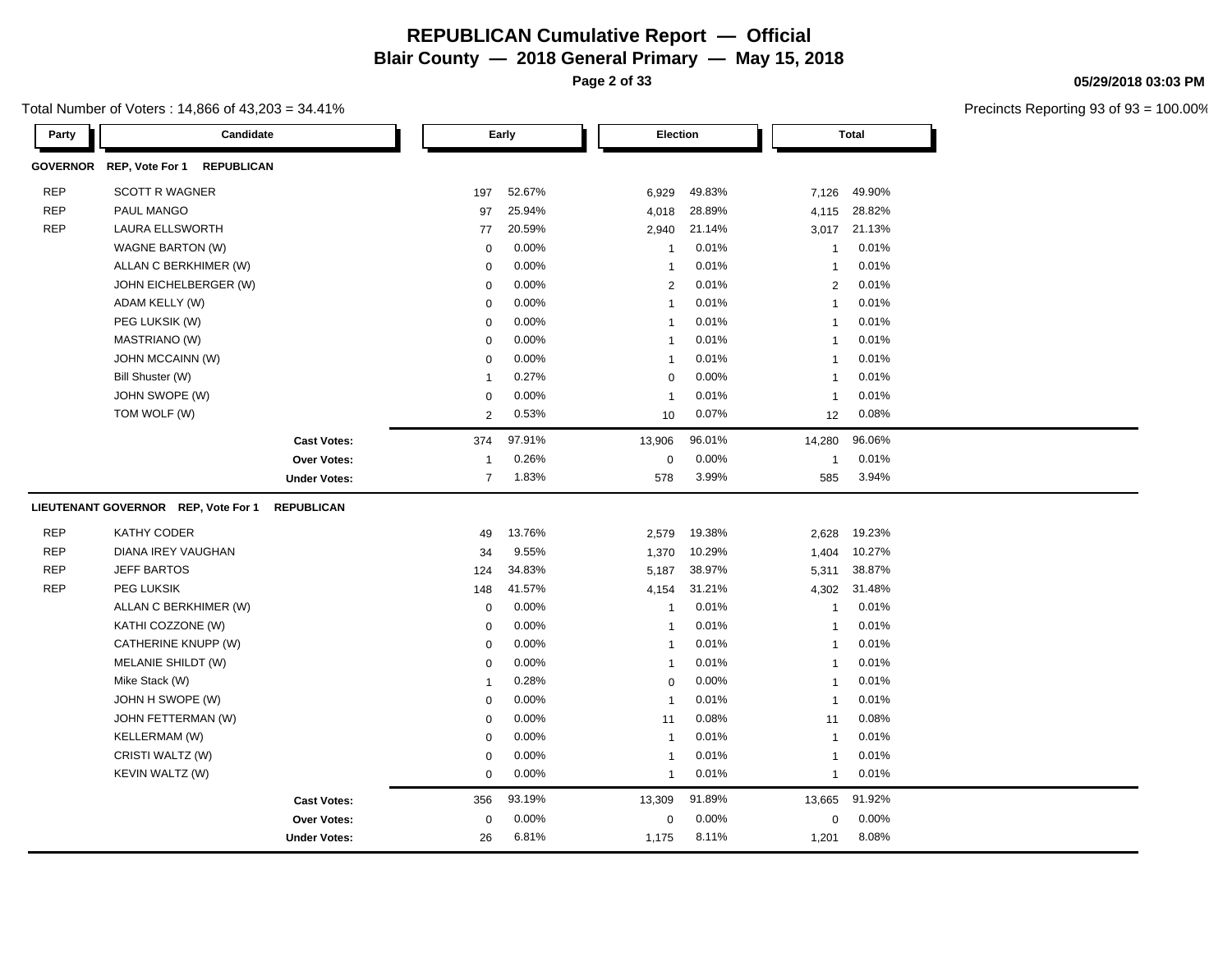**Page 3 of 33**

Precincts Reporting 93 of 93 = 100.00%

**05/29/2018 03:03 PM**

| Total Number of Voters : 14,866 of 43,203 = 34.41% |  |
|----------------------------------------------------|--|
|----------------------------------------------------|--|

| Party      | Candidate                                                |                   | Election<br>Early |                |        | <b>Total</b>   |        |  |
|------------|----------------------------------------------------------|-------------------|-------------------|----------------|--------|----------------|--------|--|
|            | REPRESENTATIVE IN CONGRESS 13TH DISTRICT REP, Vote For 1 | <b>REPUBLICAN</b> |                   |                |        |                |        |  |
| <b>REP</b> | <b>BEN HORNBERGER</b>                                    | 4                 | 1.08%             | 267            | 1.87%  | 271            | 1.85%  |  |
| <b>REP</b> | <b>STEVE BLOOM</b>                                       | 5                 | 1.36%             | 772            | 5.41%  | 777            | 5.31%  |  |
| <b>REP</b> | <b>DOUG MASTRIANO</b>                                    | 5                 | 1.36%             | 547            | 3.84%  | 552            | 3.77%  |  |
| <b>REP</b> | <b>ARTHUR L HALVORSON</b>                                | 58                | 15.72%            | 2,465          | 17.29% | 2,523          | 17.25% |  |
| <b>REP</b> | <b>TRAVIS SCHOOLEY</b>                                   | $\mathbf 0$       | 0.00%             | 244            | 1.71%  | 244            | 1.67%  |  |
| <b>REP</b> | JOHN JOYCE                                               | 154               | 41.73%            | 5,311          | 37.25% | 5,465          | 37.36% |  |
| <b>REP</b> | JOHN H EICHELBERGER, JR.                                 | 142               | 38.48%            | 4,499          | 31.55% | 4,641          | 31.73% |  |
| <b>REP</b> | <b>BERNIE WASHABAUGH II</b>                              |                   | 0.27%             | 141            | 0.99%  | 142            | 0.97%  |  |
|            | ALLAN C BERKHIMER (W)                                    | $\mathbf 0$       | 0.00%             | 1              | 0.01%  |                | 0.01%  |  |
|            | D BROZGAL (W)                                            | $\mathbf 0$       | 0.00%             | $\mathbf{1}$   | 0.01%  |                | 0.01%  |  |
|            | AL BRUCE (W)                                             | $\mathsf 0$       | 0.00%             | 1              | 0.01%  |                | 0.01%  |  |
|            | LAURA BURKE (W)                                          | $\mathbf 0$       | 0.00%             | $\mathbf{1}$   | 0.01%  | $\mathbf 1$    | 0.01%  |  |
|            | CHRIS CREEK (W)                                          | $\mathbf 0$       | 0.00%             | 1              | 0.01%  |                | 0.01%  |  |
|            | DENNIS KOTZAN (W)                                        | $\mathbf 0$       | 0.00%             | $\mathbf{1}$   | 0.01%  |                | 0.01%  |  |
|            | JOHN MCGINNIS (W)                                        | $\mathbf 0$       | 0.00%             | 1              | 0.01%  |                | 0.01%  |  |
|            | SHUSTER (W)                                              | $\mathbf 0$       | 0.00%             | 1              | 0.01%  |                | 0.01%  |  |
|            | JERRY STERN (W)                                          | $\mathbf 0$       | 0.00%             | 1              | 0.01%  | 1              | 0.01%  |  |
|            | JEFFREY TUCKER (W)                                       | $\mathbf 0$       | 0.00%             | 1              | 0.01%  |                | 0.01%  |  |
|            | BRENT OTTAWAY (W)                                        | 0                 | 0.00%             | $\overline{2}$ | 0.01%  | $\overline{2}$ | 0.01%  |  |
|            | <b>Cast Votes:</b>                                       | 369               | 96.60%            | 14,258         | 98.44% | 14,627         | 98.39% |  |
|            | Over Votes:                                              | 11                | 2.88%             | $\mathbf 0$    | 0.00%  | 11             | 0.07%  |  |
|            | <b>Under Votes:</b>                                      | 2                 | 0.52%             | 226            | 1.56%  | 228            | 1.53%  |  |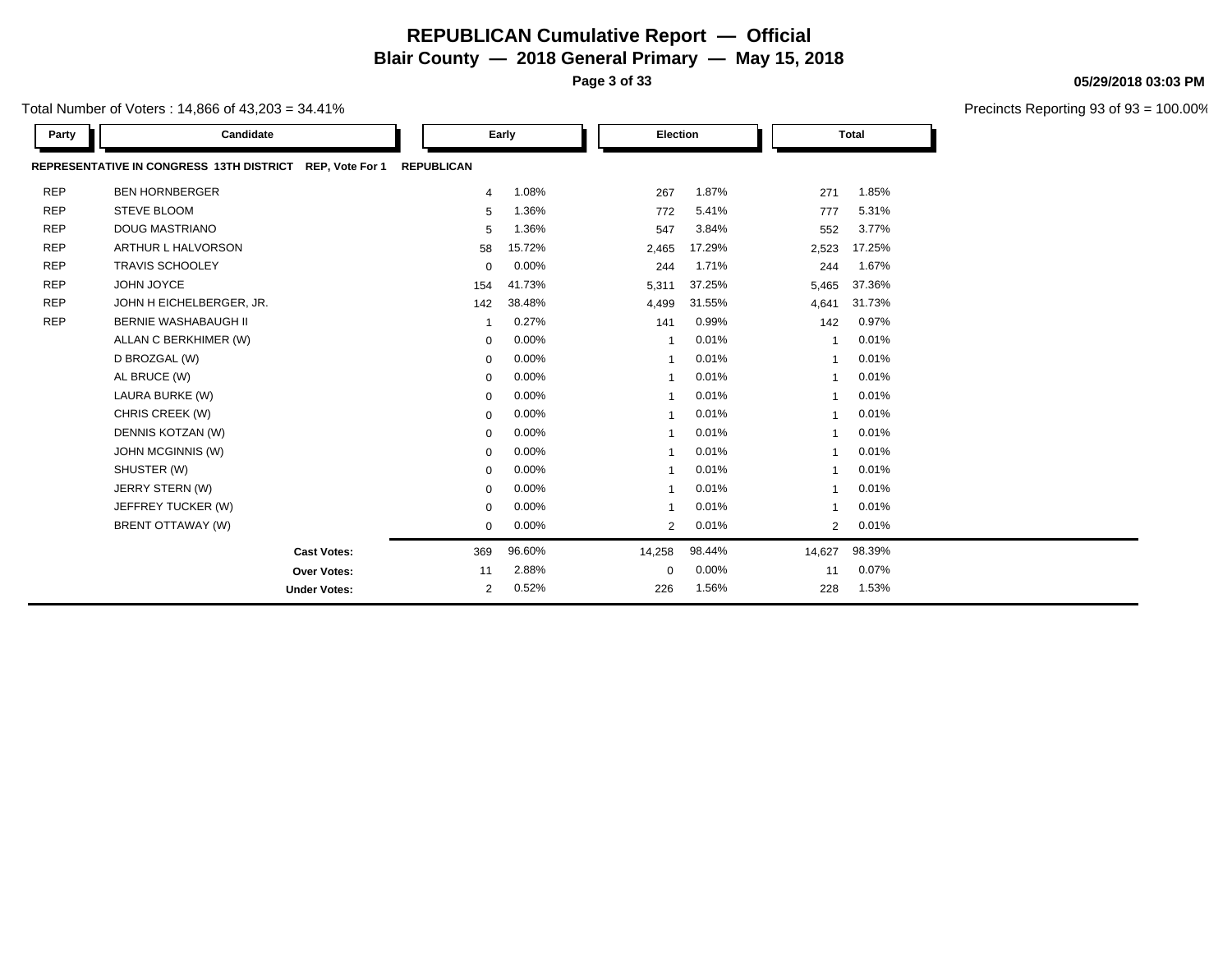**Page 4 of 33**

**05/29/2018 03:03 PM**

|            |                                                               |                   |        |                |        |                |              | <b>Precincts Reportin</b> |
|------------|---------------------------------------------------------------|-------------------|--------|----------------|--------|----------------|--------------|---------------------------|
| Party      | Candidate                                                     |                   | Early  | Election       |        |                | <b>Total</b> |                           |
|            | SENATOR IN THE GENERAL ASSEMBLY 30TH DISTRICT REP, Vote For 1 | <b>REPUBLICAN</b> |        |                |        |                |              |                           |
| <b>REP</b> | <b>JUDY WARD</b>                                              | 284               | 75.53% | 10,346         | 73.32% | 10,630         | 73.38%       |                           |
| <b>REP</b> | <b>DANIEL KISS</b>                                            | 92                | 24.47% | 3,747          | 26.56% | 3,839          | 26.50%       |                           |
|            | ALLAN C BERKHIMER (W)                                         | 0                 | 0.00%  |                | 0.01%  |                | 0.01%        |                           |
|            | EMILY BEST (W)                                                | 0                 | 0.00%  |                | 0.01%  |                | 0.01%        |                           |
|            | LAURA BURKE (W)                                               | 0                 | 0.00%  | $\overline{2}$ | 0.01%  | $\overline{2}$ | 0.01%        |                           |
|            | PAUL GOOD (W)                                                 | 0                 | 0.00%  |                | 0.01%  | -1             | 0.01%        |                           |
|            | JIM GREGORY (W)                                               | 0                 | 0.00%  |                | 0.01%  |                | 0.01%        |                           |
|            | <b>BENJAMINN JONES (W)</b>                                    | 0                 | 0.00%  |                | 0.01%  |                | 0.01%        |                           |
|            | KIM(W)                                                        | 0                 | 0.00%  |                | 0.01%  | $\overline{1}$ | 0.01%        |                           |
|            | DICK LOCKARD (W)                                              | 0                 | 0.00%  |                | 0.01%  |                | 0.01%        |                           |
|            | PETER STAUFFER (W)                                            | 0                 | 0.00%  |                | 0.01%  | -1             | 0.01%        |                           |
|            | JOHN EICHELBERGER JR (W)                                      | 0                 | 0.00%  | 3              | 0.02%  | 3              | 0.02%        |                           |
|            | LOUSCHIMT (W)                                                 | 0                 | 0.00%  |                | 0.01%  | -1             | 0.01%        |                           |
|            | MATTHEW PACIFICO (W)                                          | 0                 | 0.00%  | 3              | 0.02%  | 3              | 0.02%        |                           |
|            | <b>Cast Votes:</b>                                            | 376               | 98.43% | 14,110         | 97.42% | 14,486         | 97.44%       |                           |
|            | Over Votes:                                                   |                   | 0.26%  | $\Omega$       | 0.00%  | -1             | 0.01%        |                           |
|            | <b>Under Votes:</b>                                           | 5                 | 1.31%  | 374            | 2.58%  | 379            | 2.55%        |                           |

| <b>REP</b> | <b>SHARON L BREAM</b> | 57       | 35.40%   | 1.874 | 33.24%       | 1,931 | 33.30%       |  |
|------------|-----------------------|----------|----------|-------|--------------|-------|--------------|--|
| <b>REP</b> | LOU SCHMITT           | 104      | 64.60%   | 3,761 | 66.71%       |       | 3,865 66.65% |  |
|            | LAURIE COLEGROVE (W)  | $\Omega$ | $0.00\%$ |       | $0.02\%$     |       | $0.02\%$     |  |
|            | MARY SMITH (W)        | $\Omega$ | $0.00\%$ |       | 0.02%        |       | $0.02\%$     |  |
|            | RUBY SMITH (W)        | $\Omega$ | $0.00\%$ |       | $0.02\%$     |       | $0.02\%$     |  |
|            | <b>Cast Votes:</b>    | 161      | 96.99%   |       | 5,638 96.71% |       | 5,799 96.71% |  |
|            | <b>Over Votes:</b>    | $\Omega$ | $0.00\%$ | 0     | $0.00\%$     | 0     | $0.00\%$     |  |
|            | <b>Under Votes:</b>   | 5        | 3.01%    | 192   | 3.29%        | 197   | 3.29%        |  |
|            |                       |          |          |       |              |       |              |  |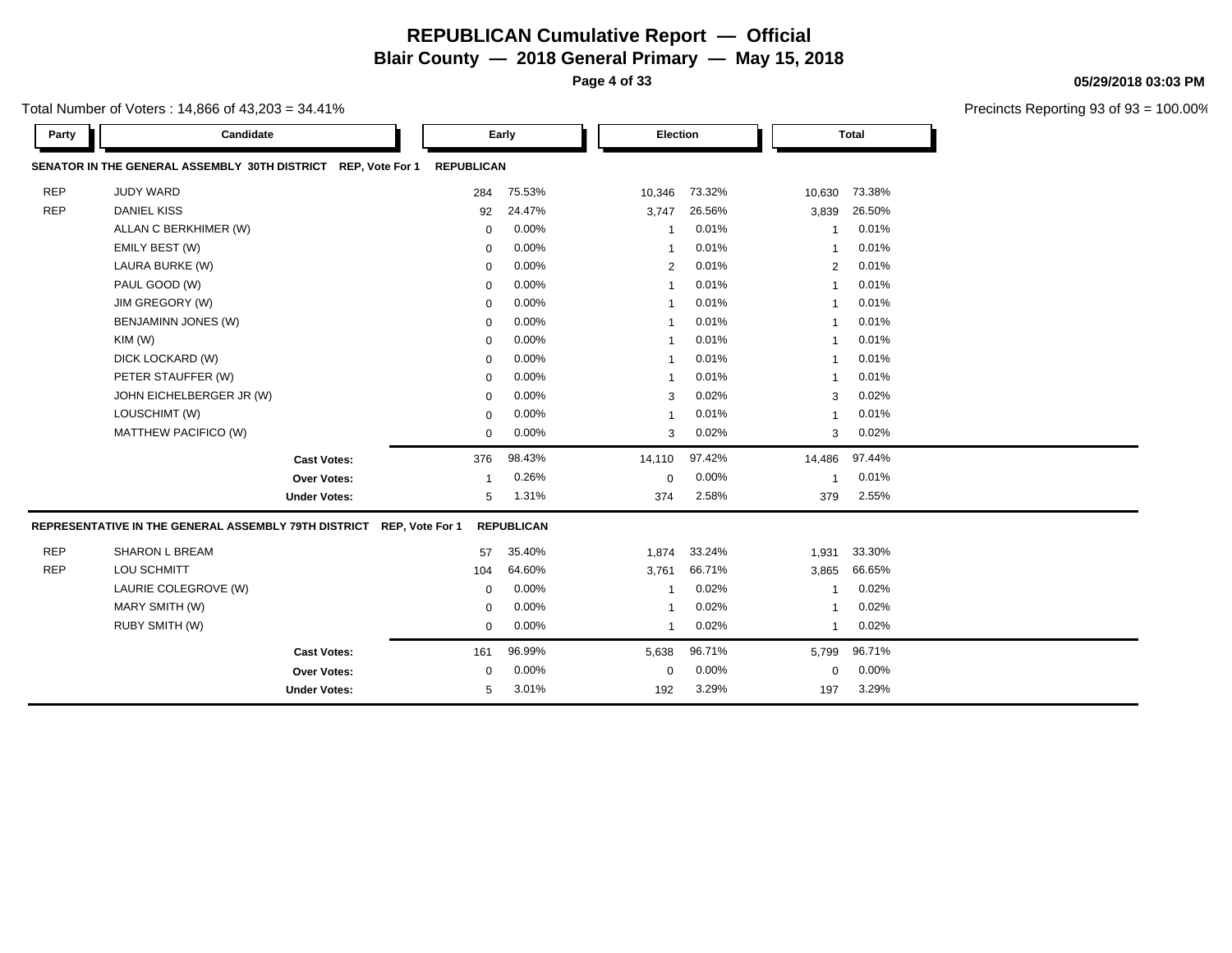**Page 5 of 33**

**05/29/2018 03:03 PM**

Precincts Reporting 93 of 93 = 100.00%

Total Number of Voters : 14,866 of 43,203 = 34.41%

| Party      | Candidate                                            |                 | Early             |  | Election       |        |                | <b>Total</b> |  |
|------------|------------------------------------------------------|-----------------|-------------------|--|----------------|--------|----------------|--------------|--|
|            | REPRESENTATIVE IN THE GENERAL ASSEMBLY 80TH DISTRICT | REP, Vote For 1 | <b>REPUBLICAN</b> |  |                |        |                |              |  |
| <b>REP</b> | <b>CHRIS CREEK</b>                                   | 74              | 34.58%            |  | 4,022          | 47.77% | 4,096          | 47.45%       |  |
| <b>REP</b> | <b>JIM GREGORY</b>                                   | 140             | 65.42%            |  | 4,381          | 52.04% | 4,521          | 52.37%       |  |
|            | ALLAN C BERKHIMER (W)                                | $\mathbf{0}$    | $0.00\%$          |  |                | 0.01%  |                | 0.01%        |  |
|            | SUSAN BONSELL (W)                                    | $\mathbf{0}$    | $0.00\%$          |  | $\overline{ }$ | 0.01%  |                | 0.01%        |  |
|            | BREEM (W)                                            | $\mathbf{0}$    | $0.00\%$          |  | 1              | 0.01%  |                | 0.01%        |  |
|            | LAURA BURKE (W)                                      | $\Omega$        | $0.00\%$          |  | 9              | 0.11%  | 9              | 0.10%        |  |
|            | SCOTT BURNS (W)                                      | $\mathbf{0}$    | $0.00\%$          |  | 1              | 0.01%  |                | 0.01%        |  |
|            | FRANK ROSENHOOVER (W)                                | $\Omega$        | $0.00\%$          |  | -1             | 0.01%  |                | 0.01%        |  |
|            | SEELYE (W)                                           | $\Omega$        | $0.00\%$          |  | 2              | 0.02%  | $\overline{2}$ | 0.02%        |  |
|            | <b>Cast Votes:</b>                                   | 214             | 99.07%            |  | 8,419          | 97.28% | 8,633          | 97.33%       |  |
|            | Over Votes:                                          | $\mathbf{0}$    | $0.00\%$          |  | $\Omega$       | 0.00%  | $\mathbf{0}$   | 0.00%        |  |
|            | <b>Under Votes:</b>                                  | $\overline{2}$  | 0.93%             |  | 235            | 2.72%  | 237            | 2.67%        |  |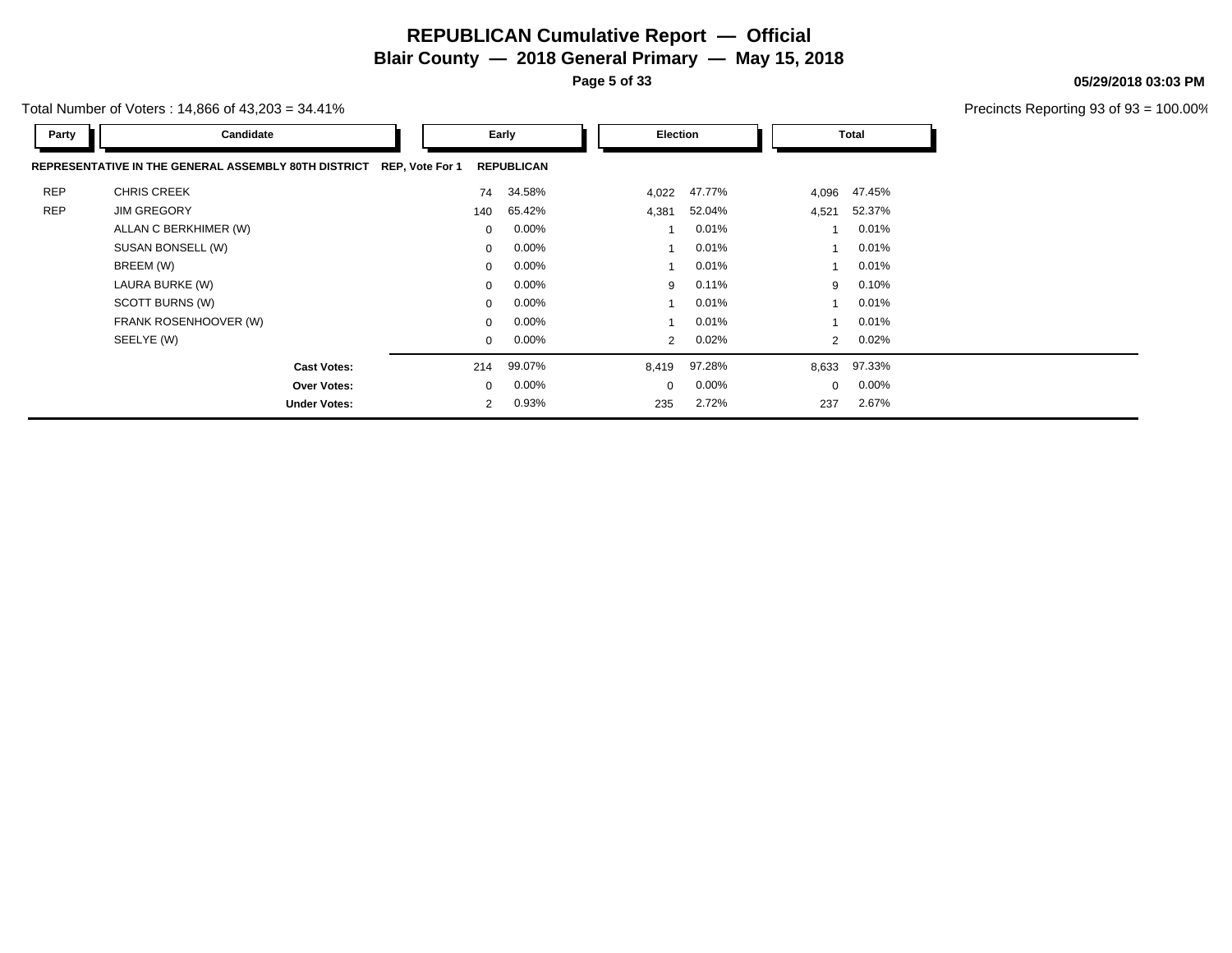**Page 6 of 33**

Total Number of Voters : 14,866 of 43,203 = 34.41%

| Party      | Candidate                                                         |                  | Early             |                | <b>Election</b> |                | <b>Total</b> |
|------------|-------------------------------------------------------------------|------------------|-------------------|----------------|-----------------|----------------|--------------|
|            | MEMBER OF REPUBLICAN STATE COMMITTEE, 4 YEAR TERM REP, Vote For 3 |                  | <b>REPUBLICAN</b> |                |                 |                |              |
| <b>REP</b> | <b>NANCY HEAD</b>                                                 | 201              | 22.89%            | 7,131          | 22.81%          | 7,332          | 22.81%       |
| <b>REP</b> | <b>TRISH HAIGHT</b>                                               | 200              | 22.78%            | 7,547          | 24.14%          | 7,747          | 24.10%       |
| <b>REP</b> | JOEL C SEELYE                                                     | 185              | 21.07%            | 6,625          | 21.19%          | 6,810          | 21.19%       |
| <b>REP</b> | BILL WARD, JR.                                                    | 289              | 32.92%            | 9,867          | 31.56%          | 10,156         | 31.59%       |
|            | BOBBI JO ALBRIGHT (W)                                             | $\pmb{0}$        | 0.00%             | $\overline{1}$ | 0.00%           | $\mathbf{1}$   | 0.00%        |
|            | JAMES BALDWIN (W)                                                 | $\mathbf 0$      | 0.00%             | $\overline{1}$ | 0.00%           | $\mathbf{1}$   | 0.00%        |
|            | DANIEL B BAUER (W)                                                | $\mathbf 0$      | 0.00%             | $\overline{1}$ | 0.00%           | $\mathbf{1}$   | 0.00%        |
|            | KATHIE BEATTY (W)                                                 | $\mathbf 0$      | 0.00%             | $\overline{2}$ | 0.01%           | 2              | 0.01%        |
|            | JEFF BLAKE (W)                                                    | $\mathbf 0$      | 0.00%             | 3              | 0.01%           | 3              | 0.01%        |
|            | Erik Brown (W)                                                    | $\overline{1}$   | 0.11%             | $\mathbf 0$    | 0.00%           | $\mathbf{1}$   | 0.00%        |
|            | TERRY BURDICK (W)                                                 | $\mathbf 0$      | 0.00%             | $\overline{1}$ | 0.00%           | 1              | 0.00%        |
|            | CHARLES COLEGROVE (W)                                             | $\mathbf 0$      | 0.00%             | $\overline{1}$ | 0.00%           | $\mathbf{1}$   | 0.00%        |
|            | MIKE COON (W)                                                     | $\boldsymbol{0}$ | 0.00%             | $\overline{1}$ | 0.00%           | $\mathbf{1}$   | 0.00%        |
|            | CAROL J DECKER (W)                                                | $\mathbf 0$      | 0.00%             | $\overline{1}$ | 0.00%           | $\mathbf{1}$   | 0.00%        |
|            | MIKE DERENSIS (W)                                                 | $\mathbf 0$      | 0.00%             | $\overline{1}$ | 0.00%           | $\mathbf{1}$   | 0.00%        |
|            | CHARLES DIXON (W)                                                 | $\mathbf 0$      | 0.00%             | $\overline{1}$ | 0.00%           | $\mathbf{1}$   | 0.00%        |
|            | CHRIS CREEK (W)                                                   | $\mathbf 0$      | 0.00%             | $\overline{1}$ | 0.00%           | $\mathbf{1}$   | 0.00%        |
|            | ROBIN DODSON (W)                                                  | $\mathbf 0$      | 0.00%             | 5              | 0.02%           | 5              | 0.02%        |
|            | CLINT EASTWOOD (W)                                                | $\mathbf 0$      | 0.00%             | $\overline{1}$ | 0.00%           | 1              | 0.00%        |
|            | <b>HEATHER ECKLES (W)</b>                                         | $\mathbf 0$      | 0.00%             | $\overline{1}$ | 0.00%           | $\mathbf{1}$   | 0.00%        |
|            | JENNIFER EGER (W)                                                 | $\mathbf 0$      | $0.00\%$          | $\overline{1}$ | 0.00%           | $\mathbf{1}$   | 0.00%        |
|            | BRUCE ERB (W)                                                     | $\mathbf 0$      | 0.00%             | $\overline{1}$ | 0.00%           | $\mathbf{1}$   | 0.00%        |
|            | PATRICK J FANELLI (W)                                             | $\mathbf 0$      | 0.00%             | $\overline{1}$ | 0.00%           | $\mathbf{1}$   | 0.00%        |
|            | DAVID FISCHER (W)                                                 | $\mathbf 0$      | 0.00%             | $\overline{1}$ | 0.00%           | $\mathbf{1}$   | 0.00%        |
|            | <b>JIM FOREMAN (W)</b>                                            | $\mathbf 0$      | 0.00%             | $\overline{2}$ | 0.01%           | 2              | 0.01%        |
|            | CHRIS FORSHEY (W)                                                 | $\mathbf 0$      | 0.00%             | $\overline{1}$ | 0.00%           | $\mathbf{1}$   | 0.00%        |
|            | DOUGLAS Z GARBER (W)                                              | $\boldsymbol{0}$ | 0.00%             | $\overline{1}$ | 0.00%           | $\overline{1}$ | 0.00%        |
|            | TOM GERLACH (W)                                                   | $\mathbf 0$      | 0.00%             | -1             | 0.00%           | $\overline{1}$ | 0.00%        |
|            | JUDITH GIANSANTE (W)                                              | $\mathbf 0$      | 0.00%             | $\overline{1}$ | 0.00%           | $\overline{1}$ | 0.00%        |
|            | PAUL GOOD (W)                                                     | $\boldsymbol{0}$ | 0.00%             | $\overline{1}$ | 0.00%           | 1              | 0.00%        |
|            | GARY P GRANT (W)                                                  | $\mathbf 0$      | 0.00%             | $\overline{1}$ | 0.00%           | $\mathbf{1}$   | 0.00%        |
|            | FRANK HARCHAK (W)                                                 | $\mathbf 0$      | 0.00%             | $\overline{1}$ | 0.00%           | $\mathbf{1}$   | 0.00%        |
|            | BEN HORNBERGER (W)                                                | $\mathbf 0$      | 0.00%             | $\overline{1}$ | 0.00%           | $\mathbf{1}$   | 0.00%        |
|            | JAMES R HUFF II (W)                                               | $\mathbf 0$      | 0.00%             | $\overline{1}$ | 0.00%           | 1              | 0.00%        |
|            | RAPHAEL VOLTZ IV (W)                                              | $\mathbf 0$      | 0.00%             | $\overline{1}$ | 0.00%           | $\overline{1}$ | 0.00%        |
|            | WILLIAM KIRSCH (W)                                                | $\mathbf 0$      | 0.00%             | 5              | 0.02%           | 5              | 0.02%        |
|            | DUSTIN KUNSTBECK (W)                                              | $\mathbf 0$      | 0.00%             | $\overline{1}$ | 0.00%           | $\mathbf{1}$   | 0.00%        |
|            | CINDY LAMONT (W)                                                  | $\mathbf 0$      | 0.00%             | $\overline{1}$ | 0.00%           | 1              | 0.00%        |
|            | RICHARD LATKER (W)                                                | $\mathbf 0$      | 0.00%             | $\overline{1}$ | 0.00%           | $\mathbf{1}$   | 0.00%        |
|            | MARK ADAM LOVE (W)                                                | $\mathbf 0$      | 0.00%             | $\overline{1}$ | 0.00%           | 1              | 0.00%        |

#### **05/29/2018 03:03 PM**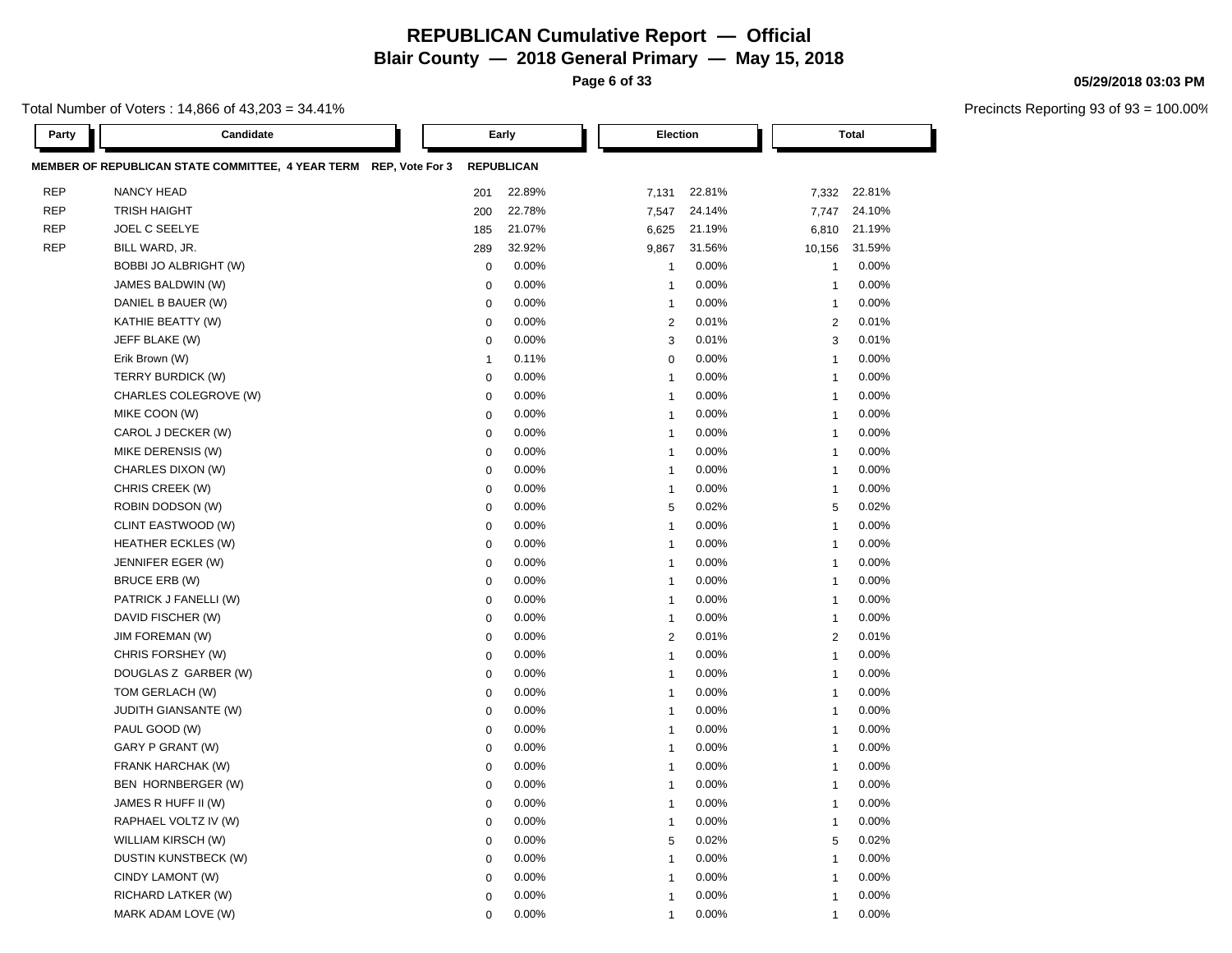**Page 7 of 33**

#### Total Number of Voters : 14,866 of 43,203 = 34.41%

| Candidate<br>Party      |                | Early  | <b>Election</b> |        |                | Total         |  |
|-------------------------|----------------|--------|-----------------|--------|----------------|---------------|--|
| SHANNON MCCAULLEY (W)   | $\mathbf 0$    | 0.00%  | $\mathbf{1}$    | 0.00%  | $\mathbf{1}$   | 0.00%         |  |
| RICK MCELDOWNEY (W)     | $\mathbf 0$    | 0.00%  | 5               | 0.02%  | $\sqrt{5}$     | 0.02%         |  |
| JOHN MCGINNIS (W)       | $\mathbf 0$    | 0.00%  | $\mathbf{1}$    | 0.00%  | $\mathbf{1}$   | 0.00%         |  |
| PATRICK MCLUCAS (W)     | $\mathbf 0$    | 0.00%  | $\mathbf{1}$    | 0.00%  | $\mathbf{1}$   | 0.00%         |  |
| <b>HEATHER MOCK (W)</b> | $\mathbf 0$    | 0.00%  | $\mathbf{1}$    | 0.00%  | $\mathbf{1}$   | 0.00%         |  |
| JOE MURGO (W)           | $\mathbf 0$    | 0.00%  | $\mathbf{1}$    | 0.00%  | $\mathbf{1}$   | 0.00%         |  |
| CHARLES NELSON (W)      | $\mathbf 0$    | 0.00%  | $\mathbf{1}$    | 0.00%  | $\mathbf{1}$   | 0.00%         |  |
| RAY NYCUM (W)           | $\mathbf 0$    | 0.00%  | 3               | 0.01%  | 3              | 0.01%         |  |
| BOB OLSEN (W)           | $\mathbf 0$    | 0.00%  | $\mathbf{1}$    | 0.00%  | $\mathbf{1}$   | 0.00%         |  |
| JAMES A PATTERSON (W)   | $\mathbf 0$    | 0.00%  | $\mathbf{1}$    | 0.00%  | $\mathbf{1}$   | 0.00%         |  |
| ERIC PRENDERGAST (W)    | $\mathbf 0$    | 0.00%  | $\mathbf{1}$    | 0.00%  | $\mathbf{1}$   | 0.00%         |  |
| THOMAS PRINGLE (W)      | $\mathbf 0$    | 0.00%  | 8               | 0.03%  | 8              | 0.02%         |  |
| ADRIENNE RAY (W)        | $\mathbf 0$    | 0.00%  | $\mathbf{1}$    | 0.00%  | $\mathbf{1}$   | 0.00%         |  |
| JAMES ROKOSKY (W)       | $\mathbf 0$    | 0.00%  | $\mathbf{1}$    | 0.00%  | $\mathbf{1}$   | 0.00%         |  |
| MIKE ROUTCH (W)         | $\mathbf 0$    | 0.00%  | 2               | 0.01%  | 2              | 0.01%         |  |
| HELEN SCHMITT (W)       | $\mathbf 0$    | 0.00%  | 2               | 0.01%  | $\overline{2}$ | 0.01%         |  |
| DAVE SERVELLO (W)       | $\mathbf 0$    | 0.00%  | $\mathbf{1}$    | 0.00%  | $\mathbf{1}$   | 0.00%         |  |
| LIISA SETTLE (W)        | $\mathbf 0$    | 0.00%  | $\mathbf{1}$    | 0.00%  | $\mathbf{1}$   | 0.00%         |  |
| SISU SETTLE (W)         | $\mathbf 0$    | 0.00%  | $\mathbf{1}$    | 0.00%  | $\mathbf{1}$   | 0.00%         |  |
| TOM SETTLE (W)          | $\mathbf 0$    | 0.00%  | $\mathbf{1}$    | 0.00%  | $\mathbf{1}$   | 0.00%         |  |
| ARIK SHILDT (W)         | $\mathbf 0$    | 0.00%  | $\mathbf{1}$    | 0.00%  | $\mathbf{1}$   | 0.00%         |  |
| TAYLOR SHILDT (W)       | $\mathbf 0$    | 0.00%  | $\mathbf{1}$    | 0.00%  | $\mathbf{1}$   | 0.00%         |  |
| <b>BUD SHUSTER (W)</b>  | $\mathbf 0$    | 0.00%  | $\mathbf{1}$    | 0.00%  | $\mathbf{1}$   | 0.00%         |  |
| ROBERT SINGER (W)       | 0              | 0.00%  | $\mathbf{1}$    | 0.00%  | $\mathbf{1}$   | 0.00%         |  |
| VIRGINIA SMITH (W)      | $\mathbf 0$    | 0.00%  | $\mathbf{1}$    | 0.00%  | $\mathbf{1}$   | 0.00%         |  |
| AC STICKEL (W)          | $\mathbf 0$    | 0.00%  | $\mathbf{1}$    | 0.00%  | $\mathbf{1}$   | 0.00%         |  |
| JOHN SWOPE (W)          | $\mathbf 0$    | 0.00%  | $\mathbf{1}$    | 0.00%  | $\mathbf{1}$   | 0.00%         |  |
| CHARLES W TAYLOR (W)    | $\mathbf 0$    | 0.00%  | $\mathbf{1}$    | 0.00%  | $\mathbf{1}$   | 0.00%         |  |
| JOHN URBAN (W)          | $\mathbf 0$    | 0.00%  | $\mathbf{1}$    | 0.00%  | $\mathbf{1}$   | 0.00%         |  |
| Nancy Rose Vincent (W)  | $\mathbf{1}$   | 0.11%  | $\mathbf 0$     | 0.00%  | $\mathbf{1}$   | 0.00%         |  |
| CRISTI WALTZ (W)        | $\mathsf 0$    | 0.00%  | 2               | 0.01%  | $\overline{2}$ | 0.01%         |  |
| KEVIN WALTZ (W)         | $\mathbf 0$    | 0.00%  | $\mathbf{1}$    | 0.00%  | $\mathbf{1}$   | 0.00%         |  |
| WILLIAM WHITE (W)       | $\mathbf 0$    | 0.00%  | $\mathbf{1}$    | 0.00%  | $\mathbf{1}$   | 0.00%         |  |
| Ethan V. Wilt (W)       | $\mathbf{1}$   | 0.11%  | $\mathbf 0$     | 0.00%  | $\mathbf{1}$   | 0.00%         |  |
| DAVE WOLESLAGLE (W)     | $\mathbf 0$    | 0.00%  | 2               | 0.01%  | 2              | 0.01%         |  |
| <b>Cast Votes:</b>      | 878            | 76.61% | 31,267          | 71.96% | 32,145         | 72.08%        |  |
| Over Votes:             | $\overline{2}$ | 0.52%  | $\mathbf 0$     | 0.00%  | 2              | 0.01%         |  |
| <b>Under Votes:</b>     | 262            | 22.86% | 12,185          | 28.04% |                | 12,447 27.91% |  |

#### **05/29/2018 03:03 PM**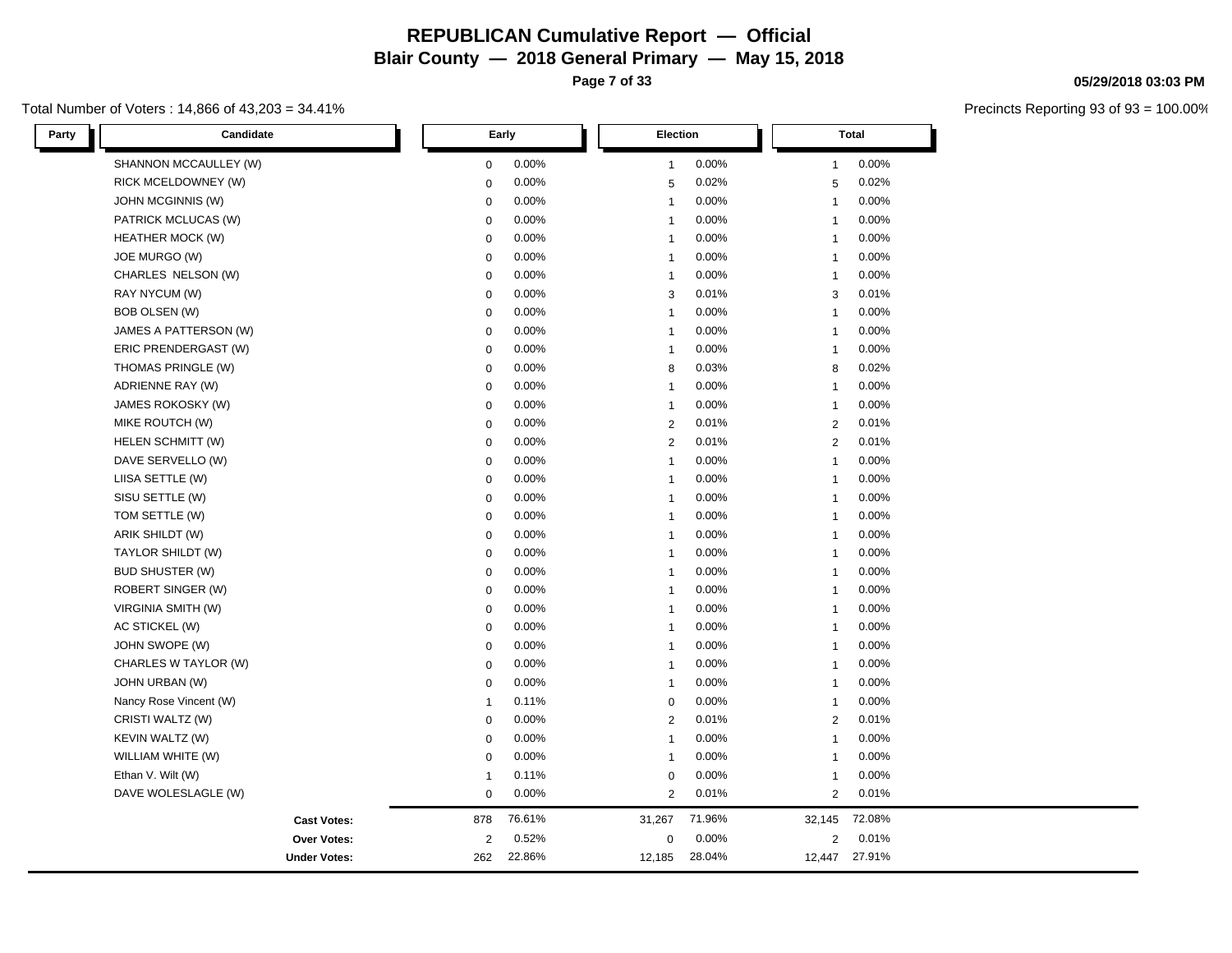**Page 8 of 33**

**05/29/2018 03:03 PM**

| Total Number of Voters: 14,866 of 43,203 = 34.41% |                                                                             |                     |              |           |                |                 |              | Precincts Reporting 93 of 93 |  |
|---------------------------------------------------|-----------------------------------------------------------------------------|---------------------|--------------|-----------|----------------|-----------------|--------------|------------------------------|--|
| Party                                             | Candidate                                                                   |                     |              | Early     |                | <b>Election</b> |              | <b>Total</b>                 |  |
|                                                   | REPUBLICAN COUNTY COMMITTEE, 2 YEAR TERM ALT 1-1 REP, Vote For 2 REPUBLICAN |                     |              |           |                |                 |              |                              |  |
|                                                   | No Candidate Filed (W)                                                      |                     | $\mathbf{0}$ | $0.00\%$  | $\mathbf 0$    | $0.00\%$        | $\mathbf{0}$ | $0.00\%$                     |  |
|                                                   | Nancy Head (W)                                                              |                     |              | 1 100.00% | 0              | 0.00%           |              | 1 100.00%                    |  |
|                                                   |                                                                             | <b>Cast Votes:</b>  | $\mathbf{1}$ | 7.14%     | $\mathbf 0$    | $0.00\%$        | $\mathbf{1}$ | 0.78%                        |  |
|                                                   |                                                                             | <b>Over Votes:</b>  | $\Omega$     | 0.00%     | $\Omega$       | 0.00%           | $\Omega$     | 0.00%                        |  |
|                                                   |                                                                             | <b>Under Votes:</b> | 13           | 92.86%    |                | 114 100.00%     | 127          | 99.22%                       |  |
|                                                   | REPUBLICAN COUNTY COMMITTEE, 2 YEAR TERM ALT 2-1 REP, Vote For 2 REPUBLICAN |                     |              |           |                |                 |              |                              |  |
|                                                   | No Candidate Filed (W)                                                      |                     | $\mathbf 0$  | 0.00%     | $\mathbf 0$    | $0.00\%$        | $\mathbf 0$  | 0.00%                        |  |
|                                                   | STEVEN GILBERT (W)                                                          |                     | $\mathbf 0$  | 0.00%     | $\mathbf 1$    | 33.33%          | 1            | 33.33%                       |  |
|                                                   | ERIK MENTZER (W)                                                            |                     | 0            | 0.00%     | $\mathbf{1}$   | 33.33%          | 1            | 33.33%                       |  |
|                                                   | <b>GUIDO SANTELLA (W)</b>                                                   |                     | $\mathbf 0$  | 0.00%     | $\mathbf{1}$   | 33.33%          | $\mathbf{1}$ | 33.33%                       |  |
|                                                   |                                                                             | <b>Cast Votes:</b>  | $\mathbf 0$  | 0.00%     | 3              | 4.29%           | 3            | 4.17%                        |  |
|                                                   |                                                                             | Over Votes:         | $\Omega$     | 0.00%     | $\Omega$       | 0.00%           | $\mathbf 0$  | 0.00%                        |  |
|                                                   |                                                                             | <b>Under Votes:</b> |              | 2 100.00% | 67             | 95.71%          | 69           | 95.83%                       |  |
|                                                   | REPUBLICAN COUNTY COMMITTEE, 2 YEAR TERM ALT 2-2 REP, Vote For 2 REPUBLICAN |                     |              |           |                |                 |              |                              |  |
|                                                   | No Candidate Filed (W)                                                      |                     | $\mathbf 0$  | 0.00%     | $\mathbf 0$    | 0.00%           | $\mathbf 0$  | 0.00%                        |  |
|                                                   | LINDSEY CLAPPER (W)                                                         |                     | $\mathbf 0$  | 0.00%     | $\mathbf{1}$   | 12.50%          | 1            | 12.50%                       |  |
|                                                   | <b>GERALD B EVANS (W)</b>                                                   |                     | $\mathbf 0$  | 0.00%     | $\overline{2}$ | 25.00%          | 2            | 25.00%                       |  |
|                                                   | JOE NISSLEY (W)                                                             |                     | $\mathbf 0$  | 0.00%     | 2              | 25.00%          | 2            | 25.00%                       |  |
|                                                   | <b>BRENT ZIMMERMAN (W)</b>                                                  |                     | $\mathbf 0$  | 0.00%     | 3              | 37.50%          | 3            | 37.50%                       |  |
|                                                   |                                                                             | <b>Cast Votes:</b>  | $\mathbf 0$  | 0.00%     | 8              | 4.21%           | 8            | 4.08%                        |  |
|                                                   |                                                                             | <b>Over Votes:</b>  | $\mathbf 0$  | 0.00%     | $\mathbf 0$    | 0.00%           | $\mathbf 0$  | 0.00%                        |  |
|                                                   |                                                                             | <b>Under Votes:</b> | 6            | 100.00%   | 182            | 95.79%          | 188          | 95.92%                       |  |
|                                                   | REPUBLICAN COUNTY COMMITTEE, 2 YEAR TERM ALT 3-1 REP, Vote For 2 REPUBLICAN |                     |              |           |                |                 |              |                              |  |
| <b>REP</b>                                        | ANN C. VELLONE                                                              |                     | 2            | 66.67%    | 38             | 100.00%         | 40           | 97.56%                       |  |
|                                                   | Tyler M. Stewart (W)                                                        |                     | $\mathbf{1}$ | 33.33%    | $\mathbf 0$    | 0.00%           | $\mathbf{1}$ | 2.44%                        |  |
|                                                   |                                                                             | <b>Cast Votes:</b>  | 3            | 75.00%    | 38             | 39.58%          | 41           | 41.00%                       |  |
|                                                   |                                                                             | Over Votes:         | $\mathbf 0$  | 0.00%     | $\mathbf 0$    | 0.00%           | $\mathbf 0$  | 0.00%                        |  |
|                                                   |                                                                             | <b>Under Votes:</b> | 1            | 25.00%    | 58             | 60.42%          | 59           | 59.00%                       |  |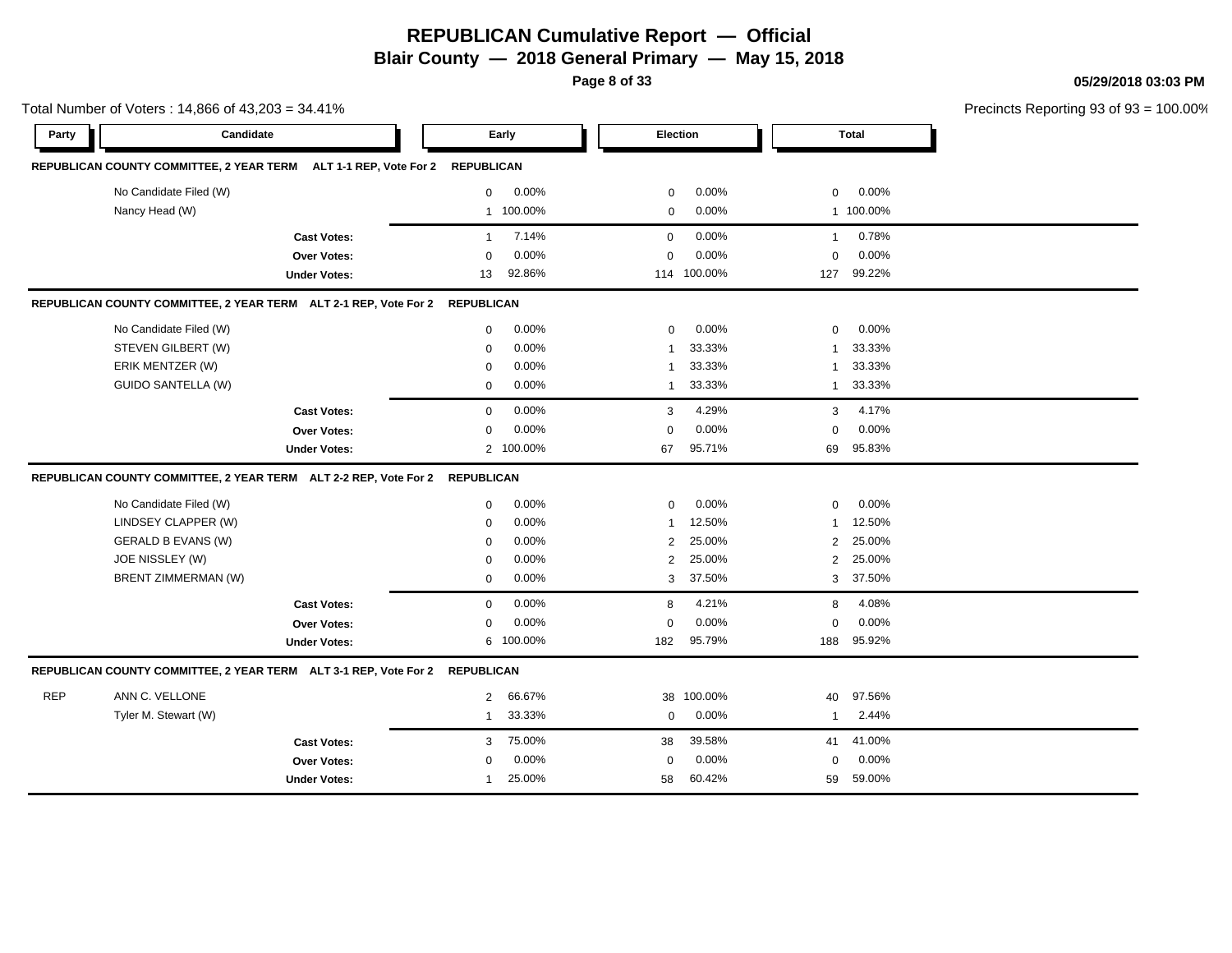**Page 9 of 33**

**05/29/2018 03:03 PM**

|            | Total Number of Voters: 14,866 of 43,203 = 34.41%                           |                     |              |           |                |            |              |              | Precincts Reporting 93 o |  |
|------------|-----------------------------------------------------------------------------|---------------------|--------------|-----------|----------------|------------|--------------|--------------|--------------------------|--|
| Party      | Candidate                                                                   |                     |              | Early     | Election       |            |              | <b>Total</b> |                          |  |
|            | REPUBLICAN COUNTY COMMITTEE, 2 YEAR TERM ALT 3-2 REP, Vote For 2 REPUBLICAN |                     |              |           |                |            |              |              |                          |  |
|            | No Candidate Filed (W)                                                      |                     | 0            | 0.00%     | $\mathbf 0$    | 0.00%      | $\mathbf 0$  | 0.00%        |                          |  |
|            | MIKE COON (W)                                                               |                     | 0            | 0.00%     |                | 16.67%     | $\mathbf{1}$ | 16.67%       |                          |  |
|            | JAMES FOREMAN (W)                                                           |                     | $\mathbf 0$  | 0.00%     | 1              | 16.67%     | $\mathbf{1}$ | 16.67%       |                          |  |
|            | JAMES LITTLE (W)                                                            |                     | 0            | 0.00%     | 1              | 16.67%     | $\mathbf 1$  | 16.67%       |                          |  |
|            | JACK REILLY (W)                                                             |                     | 0            | 0.00%     | -1             | 16.67%     | $\mathbf{1}$ | 16.67%       |                          |  |
|            | MICHAEL ROUTCH (W)                                                          |                     | 0            | 0.00%     | 1              | 16.67%     | -1           | 16.67%       |                          |  |
|            | CORY TUBO (W)                                                               |                     | $\mathbf 0$  | 0.00%     | $\overline{1}$ | 16.67%     | $\mathbf{1}$ | 16.67%       |                          |  |
|            |                                                                             | <b>Cast Votes:</b>  | 0            | 0.00%     | 6              | 2.33%      | 6            | 2.29%        |                          |  |
|            |                                                                             | <b>Over Votes:</b>  | 0            | 0.00%     | 0              | 0.00%      | $\Omega$     | 0.00%        |                          |  |
|            |                                                                             | <b>Under Votes:</b> |              | 4 100.00% | 252            | 97.67%     | 256          | 97.71%       |                          |  |
|            | REPUBLICAN COUNTY COMMITTEE, 2 YEAR TERM ALT 4-1 REP, Vote For 2 REPUBLICAN |                     |              |           |                |            |              |              |                          |  |
| <b>REP</b> | <b>LOREN BOWMAN</b>                                                         |                     |              | 1 100.00% | 43             | 87.76%     | 44           | 88.00%       |                          |  |
|            | JOSEPH CARPER (W)                                                           |                     | 0            | 0.00%     | $\mathbf{1}$   | 2.04%      | $\mathbf{1}$ | 2.00%        |                          |  |
|            | MICHELE DUGAN (W)                                                           |                     | 0            | 0.00%     | $\mathbf{1}$   | 2.04%      | $\mathbf{1}$ | 2.00%        |                          |  |
|            | ANDY GALL (W)                                                               |                     | $\mathbf 0$  | 0.00%     | $\mathbf{1}$   | 2.04%      | $\mathbf{1}$ | 2.00%        |                          |  |
|            | MICHAEL HAIREE (W)                                                          |                     | 0            | 0.00%     | $\mathbf 1$    | 2.04%      | $\mathbf{1}$ | 2.00%        |                          |  |
|            | ROBERT LUCIANO (W)                                                          |                     | 0            | 0.00%     | -1             | 2.04%      | $\mathbf{1}$ | 2.00%        |                          |  |
|            | FRANK SMITH (W)                                                             |                     | 0            | 0.00%     | $\mathbf{1}$   | 2.04%      | $\mathbf{1}$ | 2.00%        |                          |  |
|            |                                                                             | <b>Cast Votes:</b>  | $\mathbf{1}$ | 16.67%    | 49             | 50.00%     | 50           | 48.08%       |                          |  |
|            |                                                                             | <b>Over Votes:</b>  | 0            | 0.00%     | 0              | 0.00%      | $\mathbf 0$  | 0.00%        |                          |  |
|            |                                                                             | <b>Under Votes:</b> | 5            | 83.33%    | 49             | 50.00%     | 54           | 51.92%       |                          |  |
|            | REPUBLICAN COUNTY COMMITTEE, 2 YEAR TERM ALT 4-2 REP, Vote For 2 REPUBLICAN |                     |              |           |                |            |              |              |                          |  |
| <b>REP</b> | CHERYL A. RUPP                                                              |                     | $\mathbf{2}$ | 25.00%    | 96             | 49.74%     | 98           | 48.76%       |                          |  |
| <b>REP</b> | DAVID F. SERVELLO SR.                                                       |                     | 5            | 62.50%    | 97             | 50.26%     | 102          | 50.75%       |                          |  |
|            | Nancy Rose Vincent (W)                                                      |                     | $\mathbf{1}$ | 12.50%    | 0              | 0.00%      | 1            | 0.50%        |                          |  |
|            |                                                                             | <b>Cast Votes:</b>  | 8            | 66.67%    | 193            | 67.01%     | 201          | 67.00%       |                          |  |
|            |                                                                             | <b>Over Votes:</b>  | 0            | 0.00%     | $\mathbf 0$    | 0.00%      | $\Omega$     | 0.00%        |                          |  |
|            |                                                                             | <b>Under Votes:</b> | 4            | 33.33%    | 95             | 32.99%     | 99           | 33.00%       |                          |  |
|            | REPUBLICAN COUNTY COMMITTEE, 2 YEAR TERM ALT 5-1 REP, Vote For 2 REPUBLICAN |                     |              |           |                |            |              |              |                          |  |
|            | No Candidate Filed (W)                                                      |                     | 0            | 0.00%     | $\mathbf 0$    | 0.00%      | $\pmb{0}$    | 0.00%        |                          |  |
|            |                                                                             | <b>Cast Votes:</b>  | 0            | 0.00%     | $\mathbf 0$    | 0.00%      | $\mathbf 0$  | 0.00%        |                          |  |
|            |                                                                             | <b>Over Votes:</b>  | 0            | 0.00%     | $\mathbf 0$    | 0.00%      | $\mathbf 0$  | 0.00%        |                          |  |
|            |                                                                             | <b>Under Votes:</b> | $\mathbf 0$  | 0.00%     |                | 22 100.00% |              | 22 100.00%   |                          |  |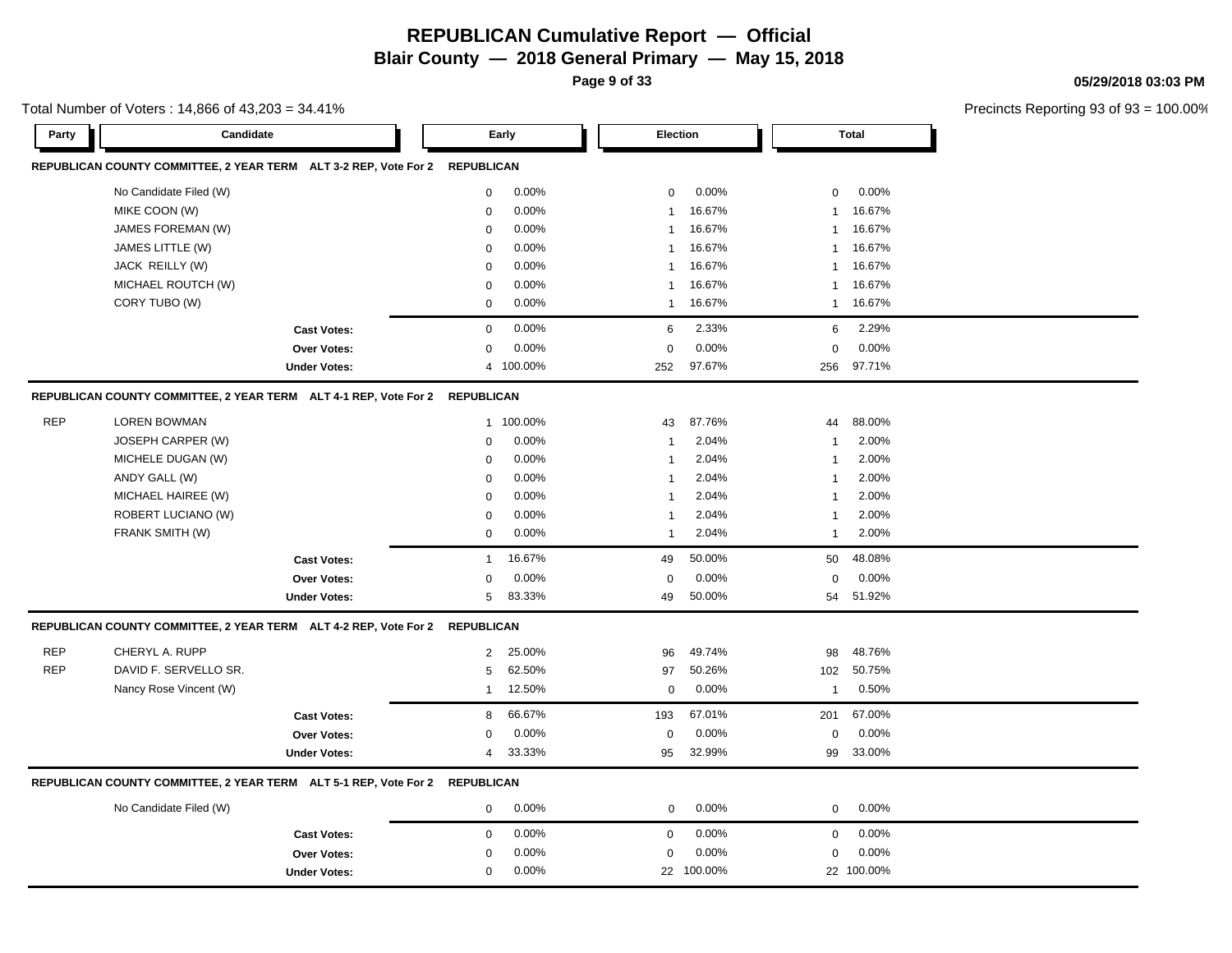**Page 10 of 33**

**05/29/2018 03:03 PM**

۰

|            | Total Number of Voters: 14,866 of 43,203 = 34.41%                           |                     |                   |           |                 |        |              |           | Precincts Reporting 93 of 93 |
|------------|-----------------------------------------------------------------------------|---------------------|-------------------|-----------|-----------------|--------|--------------|-----------|------------------------------|
| Party      | Candidate                                                                   |                     |                   | Early     | <b>Election</b> |        |              | Total     |                              |
|            | REPUBLICAN COUNTY COMMITTEE, 2 YEAR TERM ALT 5-2 REP, Vote For 2            |                     | <b>REPUBLICAN</b> |           |                 |        |              |           |                              |
| <b>REP</b> | ANNA MARIE RODKEY                                                           |                     | $\mathbf{1}$      | 50.00%    | 61              | 46.92% | 62           | 46.97%    |                              |
| <b>REP</b> | JOSEPH F. RODKEY                                                            |                     | $\mathbf{1}$      | 50.00%    | 66              | 50.77% | 67           | 50.76%    |                              |
|            | JEFF BENZ (W)                                                               |                     | $\mathbf 0$       | 0.00%     | $\overline{1}$  | 0.77%  | $\mathbf{1}$ | 0.76%     |                              |
|            | LAURIE COLEGROVE (W)                                                        |                     | $\mathbf 0$       | 0.00%     | $\overline{1}$  | 0.77%  | $\mathbf{1}$ | 0.76%     |                              |
|            | <b>MATT HARMON (W)</b>                                                      |                     | $\mathbf 0$       | 0.00%     | $\overline{1}$  | 0.77%  | $\mathbf{1}$ | 0.76%     |                              |
|            |                                                                             | <b>Cast Votes:</b>  |                   | 2 100.00% | 130             | 79.27% | 132          | 79.52%    |                              |
|            |                                                                             | Over Votes:         | 0                 | 0.00%     | $\mathbf 0$     | 0.00%  | $\mathbf 0$  | 0.00%     |                              |
|            |                                                                             | <b>Under Votes:</b> | 0                 | 0.00%     | 34              | 20.73% |              | 34 20.48% |                              |
|            | REPUBLICAN COUNTY COMMITTEE, 2 YEAR TERM ALT 5-3 REP, Vote For 2            |                     | <b>REPUBLICAN</b> |           |                 |        |              |           |                              |
|            | No Candidate Filed (W)                                                      |                     | $\mathbf 0$       | 0.00%     | $\mathbf 0$     | 0.00%  | $\mathbf 0$  | 0.00%     |                              |
|            | MICHAEL HAIRE (W)                                                           |                     | $\mathbf 0$       | 0.00%     | 2               | 22.22% |              | 2 22.22%  |                              |
|            | CORY HAVLIN (W)                                                             |                     | $\mathbf 0$       | 0.00%     | $\mathbf{1}$    | 11.11% |              | 1 11.11%  |                              |
|            | JOHNJOYCE (W)                                                               |                     | $\mathbf 0$       | 0.00%     | $\mathbf{1}$    | 11.11% | 1            | 11.11%    |                              |
|            | RICK MCELDOWNEY (W)                                                         |                     | $\mathbf 0$       | 0.00%     | $\mathbf{1}$    | 11.11% | 1            | 11.11%    |                              |
|            | JESSICA PADILLA (W)                                                         |                     | $\mathbf 0$       | 0.00%     | $\mathbf{1}$    | 11.11% | 1            | 11.11%    |                              |
|            | JIM RILEY (W)                                                               |                     | $\mathbf 0$       | 0.00%     | $\mathbf{1}$    | 11.11% | 1            | 11.11%    |                              |
|            | ART SMITH (W)                                                               |                     | $\mathbf 0$       | 0.00%     | $\mathbf{1}$    | 11.11% |              | 1 11.11%  |                              |
|            | JUDY WARD (W)                                                               |                     | $\mathbf 0$       | 0.00%     | $\mathbf{1}$    | 11.11% |              | 1 11.11%  |                              |
|            |                                                                             | <b>Cast Votes:</b>  | $\mathbf{0}$      | 0.00%     | 9               | 6.43%  | 9            | 6.34%     |                              |
|            |                                                                             | <b>Over Votes:</b>  | $\mathbf 0$       | 0.00%     | $\mathbf 0$     | 0.00%  | $\Omega$     | 0.00%     |                              |
|            |                                                                             | <b>Under Votes:</b> |                   | 2 100.00% | 131             | 93.57% | 133          | 93.66%    |                              |
|            | REPUBLICAN COUNTY COMMITTEE, 2 YEAR TERM ALT 6-1 REP, Vote For 2 REPUBLICAN |                     |                   |           |                 |        |              |           |                              |
| <b>REP</b> | <b>NANCY HEAD</b>                                                           |                     | 3                 | 100.00%   | 79              | 96.34% | 82           | 96.47%    |                              |
|            | TOM GERLACH (W)                                                             |                     | 0                 | 0.00%     | -1              | 1.22%  | 1            | 1.18%     |                              |
|            | ADAM HILEMAN (W)                                                            |                     | 0                 | 0.00%     | $\mathbf{1}$    | 1.22%  | 1            | 1.18%     |                              |
|            | PAUL WALK (W)                                                               |                     | $\mathbf{0}$      | 0.00%     | $\mathbf{1}$    | 1.22%  | $\mathbf{1}$ | 1.18%     |                              |
|            |                                                                             | <b>Cast Votes:</b>  | 3                 | 30.00%    | 82              | 41.00% | 85           | 40.48%    |                              |
|            |                                                                             | Over Votes:         | 0                 | 0.00%     | 0               | 0.00%  | $\mathbf 0$  | 0.00%     |                              |
|            |                                                                             | <b>Under Votes:</b> | $\overline{7}$    | 70.00%    | 118             | 59.00% | 125          | 59.52%    |                              |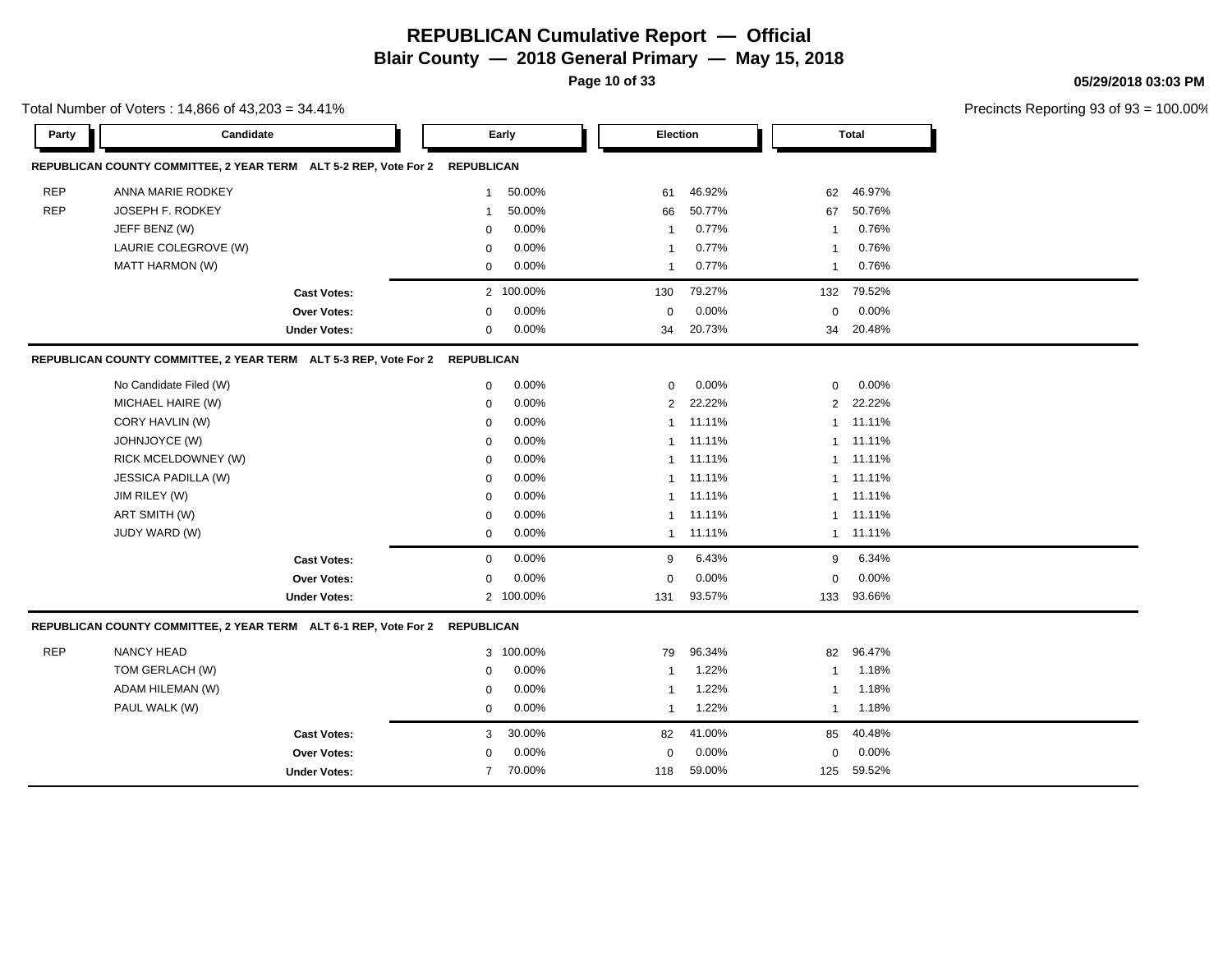**Page 11 of 33**

**05/29/2018 03:03 PM**

|            | Total Number of Voters: 14,866 of 43,203 = 34.41%                           |                     |                          |                         |                       | Precincts Reporting 93 of 93 = 100.00% |
|------------|-----------------------------------------------------------------------------|---------------------|--------------------------|-------------------------|-----------------------|----------------------------------------|
| Party      | Candidate                                                                   |                     | Early                    | Election                | <b>Total</b>          |                                        |
|            | REPUBLICAN COUNTY COMMITTEE, 2 YEAR TERM ALT 6-2 REP, Vote For 2 REPUBLICAN |                     |                          |                         |                       |                                        |
| <b>REP</b> | SAMANTHA M. PAULE                                                           |                     | 3 100.00%                | 98.10%<br>103           | 98.15%<br>106         |                                        |
|            | <b>ICELBERGER (W)</b>                                                       |                     | 0.00%<br>0               | 0.95%<br>-1             | 0.93%<br>$\mathbf{1}$ |                                        |
|            | LOU SCHMITT (W)                                                             |                     | 0.00%<br>$\mathbf{0}$    | 0.95%<br>$\overline{1}$ | 0.93%<br>$\mathbf{1}$ |                                        |
|            |                                                                             | <b>Cast Votes:</b>  | 50.00%<br>3              | 43.03%<br>105           | 43.20%<br>108         |                                        |
|            |                                                                             | Over Votes:         | 0.00%<br>$\mathbf{0}$    | 0.00%<br>$\mathbf 0$    | 0.00%<br>$\mathbf 0$  |                                        |
|            |                                                                             | <b>Under Votes:</b> | 50.00%<br>3              | 56.97%<br>139           | 56.80%<br>142         |                                        |
|            | REPUBLICAN COUNTY COMMITTEE, 2 YEAR TERM ALT 6-3 REP, Vote For 2 REPUBLICAN |                     |                          |                         |                       |                                        |
| <b>REP</b> | <b>BRUCE KELLEY</b>                                                         |                     | 80.00%<br>$\overline{4}$ | 59.33%<br>124           | 59.81%<br>128         |                                        |
| <b>REP</b> | RICHARD F. PRINCE                                                           |                     | 20.00%<br>$\mathbf{1}$   | 38.76%<br>81            | 38.32%<br>82          |                                        |
|            | DANIEL J DRUMM (W)                                                          |                     | 0.00%<br>0               | 0.48%<br>-1             | 0.47%<br>$\mathbf{1}$ |                                        |
|            | PATRICK J FANELLI (W)                                                       |                     | 0.00%<br>0               | 0.48%                   | 0.47%<br>1            |                                        |
|            | GARY P GRANT (W)                                                            |                     | 0.00%<br>$\Omega$        | 0.48%                   | 0.47%<br>1            |                                        |
|            | TOM PRINGLE (W)                                                             |                     | 0.00%<br>$\mathbf 0$     | 0.48%<br>$\mathbf{1}$   | 0.47%<br>$\mathbf{1}$ |                                        |
|            |                                                                             | <b>Cast Votes:</b>  | 50.00%<br>5              | 65.72%<br>209           | 65.24%<br>214         |                                        |
|            |                                                                             | Over Votes:         | 0.00%<br>$\Omega$        | 0.00%<br>$\mathbf 0$    | 0.00%<br>$\mathbf 0$  |                                        |
|            |                                                                             | <b>Under Votes:</b> | 50.00%<br>5              | 34.28%<br>109           | 114 34.76%            |                                        |
|            | REPUBLICAN COUNTY COMMITTEE, 2 YEAR TERM ALT 6-4 REP, Vote For 2 REPUBLICAN |                     |                          |                         |                       |                                        |
| <b>REP</b> | <b>GARY L. KEPHART</b>                                                      |                     | 6 100.00%                | 99.25%<br>132           | 99.28%<br>138         |                                        |
|            | RICK MCELDOWNEY (W)                                                         |                     | 0.00%<br>$\mathbf{0}$    | 0.75%<br>$\overline{1}$ | 0.72%<br>$\mathbf{1}$ |                                        |
|            |                                                                             | <b>Cast Votes:</b>  | 42.86%<br>6              | 41.30%<br>133           | 41.37%<br>139         |                                        |
|            |                                                                             | Over Votes:         | 0.00%<br>0               | 0.00%<br>0              | 0.00%<br>0            |                                        |
|            |                                                                             | <b>Under Votes:</b> | 57.14%<br>8              | 58.70%<br>189           | 58.63%<br>197         |                                        |
|            | REPUBLICAN COUNTY COMMITTEE, 2 YEAR TERM ALT 7 REP, Vote For 2 REPUBLICAN   |                     |                          |                         |                       |                                        |
| <b>REP</b> | DENNIS J. HOLLAND                                                           |                     | 0.00%<br>$\mathbf 0$     | 97.22%<br>70            | 97.22%<br>70          |                                        |
|            | TODD SMITH (W)                                                              |                     | 0.00%<br>$\mathbf{0}$    | 1.39%<br>-1             | 1.39%<br>$\mathbf{1}$ |                                        |
|            | LARRY WILKES SR (W)                                                         |                     | 0.00%<br>$\mathbf 0$     | 1.39%<br>$\overline{1}$ | 1.39%<br>$\mathbf{1}$ |                                        |
|            |                                                                             | <b>Cast Votes:</b>  | 0.00%<br>$\mathbf{0}$    | 45.57%<br>72            | 45.57%<br>72          |                                        |
|            |                                                                             | <b>Over Votes:</b>  | 0.00%<br>$\Omega$        | 0.00%<br>$\mathbf 0$    | 0.00%<br>$\mathbf 0$  |                                        |
|            |                                                                             | <b>Under Votes:</b> | 0.00%<br>$\mathbf{0}$    | 54.43%<br>86            | 54.43%<br>86          |                                        |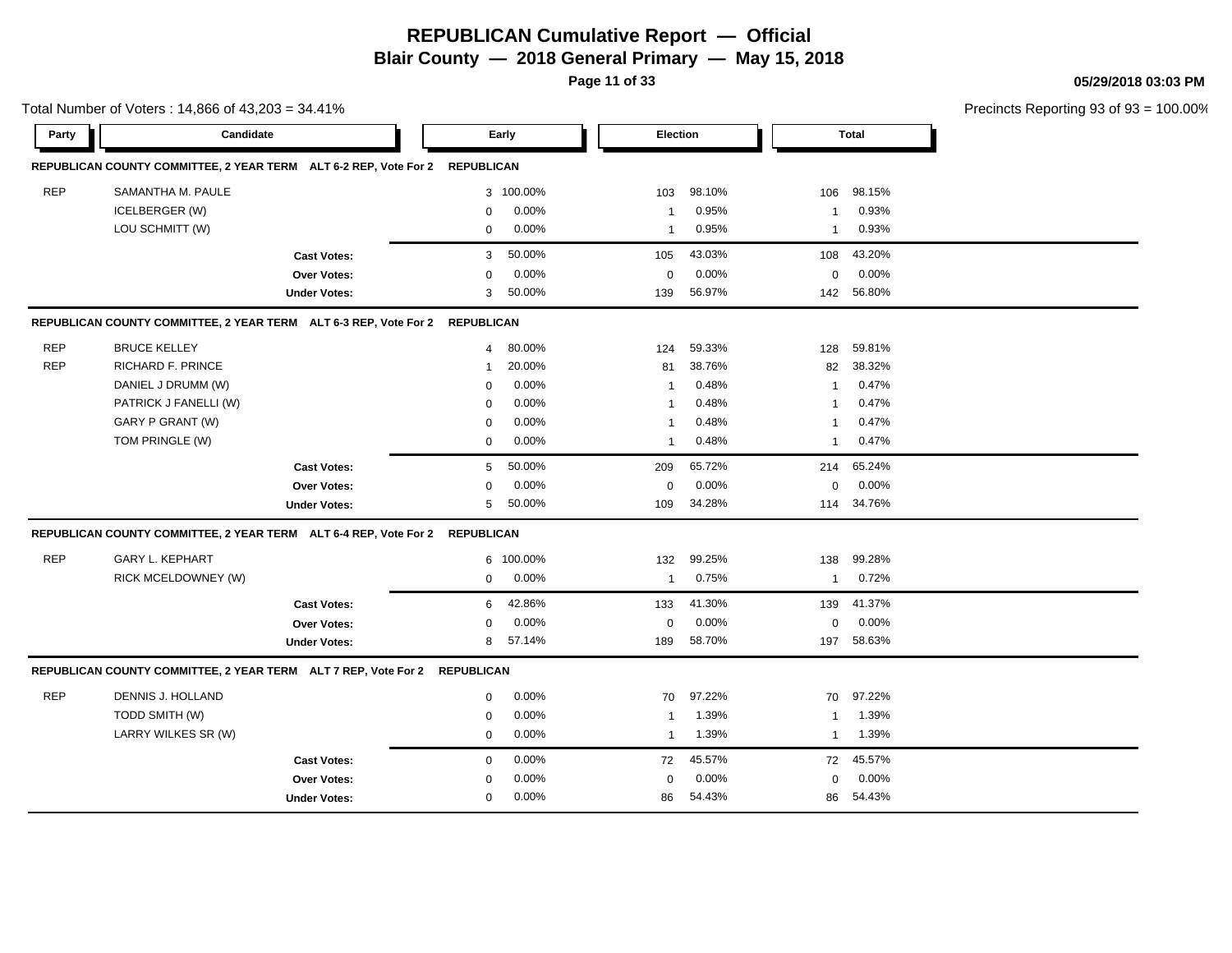**Page 12 of 33**

**05/29/2018 03:03 PM**

|            | Total Number of Voters: 14,866 of 43,203 = 34.41%<br>Candidate              |                     |              |           |                |        |                |              | Precincts Reporting 93 of 93 |
|------------|-----------------------------------------------------------------------------|---------------------|--------------|-----------|----------------|--------|----------------|--------------|------------------------------|
| Party      |                                                                             |                     |              | Early     | Election       |        |                | <b>Total</b> |                              |
|            | REPUBLICAN COUNTY COMMITTEE, 2 YEAR TERM ALT 8-1 REP, Vote For 2 REPUBLICAN |                     |              |           |                |        |                |              |                              |
| <b>REP</b> | <b>VALERIA BOWERS</b>                                                       |                     |              | 1 100.00% | 34             | 89.47% | 35             | 89.74%       |                              |
|            | CHRIS BOWERS (W)                                                            |                     | 0            | 0.00%     | $\mathbf 1$    | 2.63%  | -1             | 2.56%        |                              |
|            | ERB (W)                                                                     |                     | 0            | 0.00%     | -1             | 2.63%  | -1             | 2.56%        |                              |
|            | <b>BRANDON MILLER (W)</b>                                                   |                     | 0            | 0.00%     | -1             | 2.63%  | $\mathbf 1$    | 2.56%        |                              |
|            | CHARLES MILLS (W)                                                           |                     | 0            | 0.00%     | $\overline{1}$ | 2.63%  | 1              | 2.56%        |                              |
|            |                                                                             | <b>Cast Votes:</b>  | $\mathbf{1}$ | 16.67%    | 38             | 41.30% | 39             | 39.80%       |                              |
|            |                                                                             | <b>Over Votes:</b>  | $\Omega$     | 0.00%     | $\Omega$       | 0.00%  | $\mathbf 0$    | 0.00%        |                              |
|            |                                                                             | <b>Under Votes:</b> | 5            | 83.33%    | 54             | 58.70% | 59             | 60.20%       |                              |
|            | REPUBLICAN COUNTY COMMITTEE, 2 YEAR TERM ALT 8-2 REP, Vote For 2 REPUBLICAN |                     |              |           |                |        |                |              |                              |
|            | No Candidate Filed (W)                                                      |                     | 0            | 0.00%     | $\mathbf 0$    | 0.00%  | $\mathbf 0$    | 0.00%        |                              |
|            | NANCY HEAD (W)                                                              |                     | $\mathbf 0$  | 0.00%     | $\mathbf{1}$   | 14.29% |                | 14.29%       |                              |
|            | BILL WARD JR (W)                                                            |                     | 0            | 0.00%     | $\mathbf 1$    | 14.29% | -1             | 14.29%       |                              |
|            | WILLIAM H KING JR (W)                                                       |                     | 0            | 0.00%     | $\mathbf 1$    | 14.29% | $\mathbf{1}$   | 14.29%       |                              |
|            | JAMES JUDE MOYER (W)                                                        |                     | $\mathbf 0$  | 0.00%     | 1              | 14.29% | $\mathbf{1}$   | 14.29%       |                              |
|            | MICHAEL NOCE (W)                                                            |                     | $\mathbf 0$  | 0.00%     | $\mathbf{1}$   | 14.29% | $\mathbf{1}$   | 14.29%       |                              |
|            | TRACIE TOMMASITTI (W)                                                       |                     | 0            | 0.00%     | $\mathbf 1$    | 14.29% | 1              | 14.29%       |                              |
|            | DAVE WARNER (W)                                                             |                     | $\mathbf{0}$ | 0.00%     | 1              | 14.29% | $\mathbf{1}$   | 14.29%       |                              |
|            |                                                                             | <b>Cast Votes:</b>  | $\mathbf{0}$ | 0.00%     | $\overline{7}$ | 4.02%  | $\overline{7}$ | 3.93%        |                              |
|            |                                                                             | Over Votes:         | $\mathbf 0$  | 0.00%     | $\mathbf 0$    | 0.00%  | $\mathbf 0$    | 0.00%        |                              |
|            |                                                                             | <b>Under Votes:</b> |              | 4 100.00% | 167            | 95.98% | 171            | 96.07%       |                              |
|            | REPUBLICAN COUNTY COMMITTEE, 2 YEAR TERM ALT 9 REP, Vote For 2 REPUBLICAN   |                     |              |           |                |        |                |              |                              |
| <b>REP</b> | JACK E. DIETZEL                                                             |                     | 3            | 50.00%    | 73             | 49.66% | 76             | 49.67%       |                              |
| <b>REP</b> | MICHELE M. DIETZEL                                                          |                     | 3            | 50.00%    | 74             | 50.34% | 77             | 50.33%       |                              |
|            |                                                                             | <b>Cast Votes:</b>  |              | 6 100.00% | 147            | 79.03% | 153            | 79.69%       |                              |
|            |                                                                             | Over Votes:         | 0            | 0.00%     | $\mathbf 0$    | 0.00%  | $\mathbf 0$    | 0.00%        |                              |
|            |                                                                             | <b>Under Votes:</b> | 0            | 0.00%     | 39             | 20.97% | 39             | 20.31%       |                              |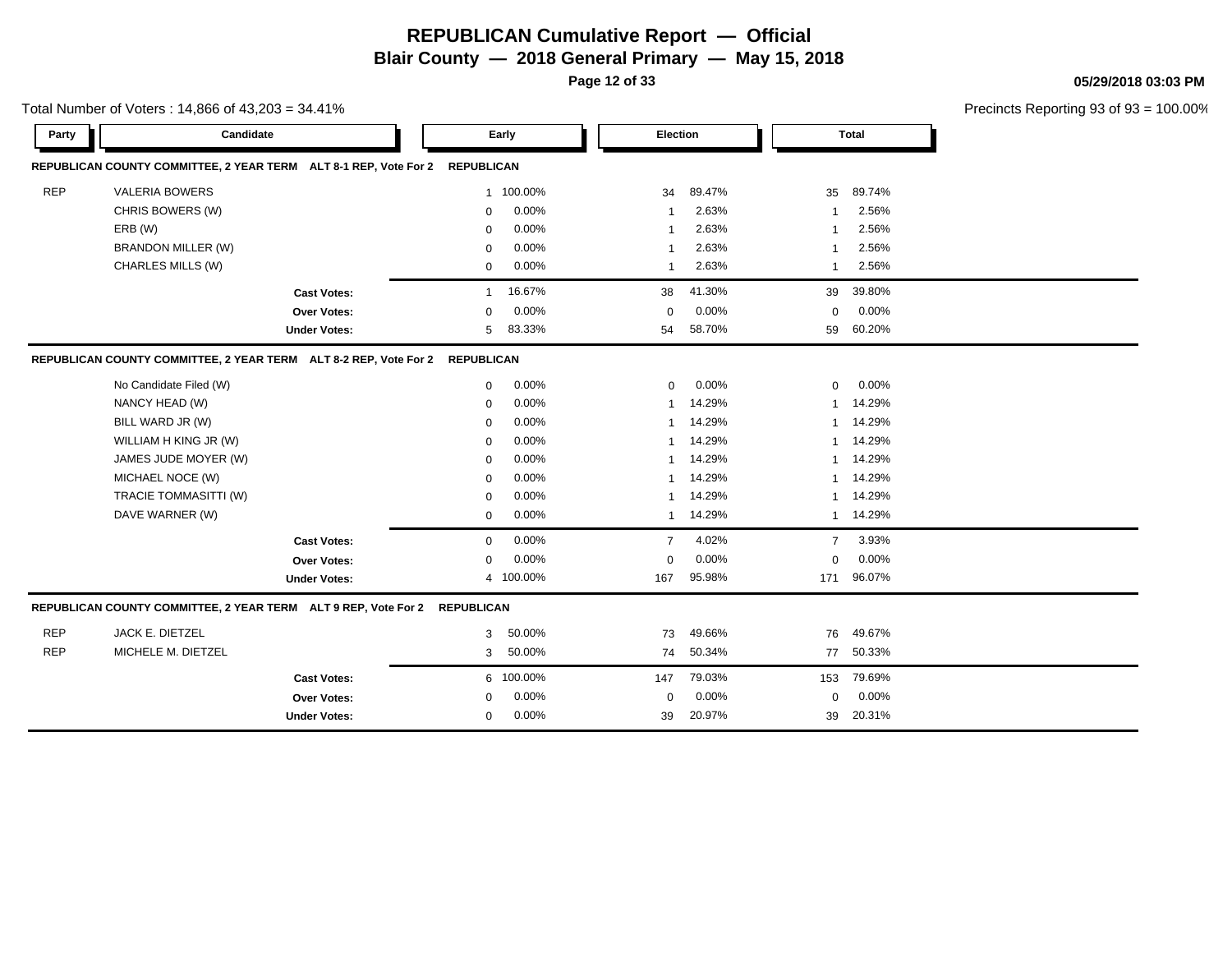**Page 13 of 33**

**05/29/2018 03:03 PM**

| Total Number of Voters : 14,866 of 43,203 = 34.41% |  |
|----------------------------------------------------|--|
|----------------------------------------------------|--|

| Party      | Candidate                                                                    |                     |                   | Early     | <b>Election</b> |        |                | <b>Total</b> |  |
|------------|------------------------------------------------------------------------------|---------------------|-------------------|-----------|-----------------|--------|----------------|--------------|--|
|            | REPUBLICAN COUNTY COMMITTEE, 2 YEAR TERM ALT 10-1 REP, Vote For 2            |                     | <b>REPUBLICAN</b> |           |                 |        |                |              |  |
|            | No Candidate Filed (W)                                                       |                     | $\mathbf 0$       | 0.00%     | $\mathbf 0$     | 0.00%  | $\mathbf 0$    | 0.00%        |  |
|            | DONALD BOWERS (W)                                                            |                     | $\mathbf 0$       | 0.00%     | 3               | 30.00% | 3              | 30.00%       |  |
|            | FRANK HARCHAK (W)                                                            |                     | $\mathbf 0$       | 0.00%     | $\overline{2}$  | 20.00% | $\overline{2}$ | 20.00%       |  |
|            | HELENFISHER (W)                                                              |                     | $\Omega$          | 0.00%     | $\overline{1}$  | 10.00% | 1              | 10.00%       |  |
|            | DAVE HOLSLAGLE (W)                                                           |                     | $\mathbf 0$       | 0.00%     | $\overline{1}$  | 10.00% | $\mathbf{1}$   | 10.00%       |  |
|            | CHERYL RUPP (W)                                                              |                     | $\mathbf 0$       | 0.00%     | 2               | 20.00% | $\overline{2}$ | 20.00%       |  |
|            | TRAVIS SCHOOLEY (W)                                                          |                     | $\mathbf 0$       | 0.00%     | $\mathbf{1}$    | 10.00% | $\overline{1}$ | 10.00%       |  |
|            |                                                                              | <b>Cast Votes:</b>  | $\mathbf 0$       | 0.00%     | 10              | 3.79%  | 10             | 3.70%        |  |
|            |                                                                              | <b>Over Votes:</b>  | $\mathbf 0$       | 0.00%     | $\mathbf 0$     | 0.00%  | $\mathbf 0$    | 0.00%        |  |
|            |                                                                              | <b>Under Votes:</b> |                   | 6 100.00% | 254             | 96.21% | 260            | 96.30%       |  |
|            | REPUBLICAN COUNTY COMMITTEE, 2 YEAR TERM ALT 10-2 REP, Vote For 2            |                     | <b>REPUBLICAN</b> |           |                 |        |                |              |  |
| <b>REP</b> | <b>CHARLES GILLESPIE</b>                                                     |                     | $\overline{7}$    | 53.85%    | 123             | 50.62% | 130            | 50.78%       |  |
| <b>REP</b> | KATHRYN ROSELLE                                                              |                     | 6                 | 46.15%    | 117             | 48.15% | 123            | 48.05%       |  |
|            | ANNA MARIE RODKEY (W)                                                        |                     | $\mathbf 0$       | 0.00%     | $\overline{1}$  | 0.41%  | -1             | 0.39%        |  |
|            | JOSEPH RODKEY (W)                                                            |                     | $\mathbf 0$       | 0.00%     | $\overline{1}$  | 0.41%  | $\mathbf{1}$   | 0.39%        |  |
|            | LARRY J FOCHT SR (W)                                                         |                     | $\mathbf 0$       | 0.00%     | $\overline{1}$  | 0.41%  | $\mathbf{1}$   | 0.39%        |  |
|            |                                                                              | <b>Cast Votes:</b>  | 13                | 92.86%    | 243             | 68.64% | 256            | 69.57%       |  |
|            |                                                                              | <b>Over Votes:</b>  | $\mathbf 0$       | 0.00%     | $\mathbf 0$     | 0.00%  | $\mathbf 0$    | 0.00%        |  |
|            |                                                                              | <b>Under Votes:</b> | $\overline{1}$    | 7.14%     | 111             | 31.36% |                | 112 30.43%   |  |
|            | REPUBLICAN COUNTY COMMITTEE, 2 YEAR TERM ALT 11-1 REP, Vote For 2 REPUBLICAN |                     |                   |           |                 |        |                |              |  |
| <b>REP</b> | <b>LINDA NEUGEBAUER</b>                                                      |                     | $\overline{4}$    | 44.44%    | 128             | 50.79% | 132            | 50.57%       |  |
| <b>REP</b> | WILLIAM NEUGEBAUER                                                           |                     | 5                 | 55.56%    | 122             | 48.41% | 127            | 48.66%       |  |
|            | JAMES BALDWIN (W)                                                            |                     | $\mathbf 0$       | 0.00%     | $\overline{2}$  | 0.79%  | $\overline{2}$ | 0.77%        |  |
|            |                                                                              | <b>Cast Votes:</b>  | 9                 | 90.00%    | 252             | 82.89% | 261            | 83.12%       |  |
|            |                                                                              | Over Votes:         | $\mathbf 0$       | 0.00%     | $\mathbf 0$     | 0.00%  | $\mathbf 0$    | 0.00%        |  |
|            |                                                                              | <b>Under Votes:</b> | $\mathbf{1}$      | 10.00%    | 52              | 17.11% | 53             | 16.88%       |  |
|            | REPUBLICAN COUNTY COMMITTEE, 2 YEAR TERM ALT 11-2 REP, Vote For 2 REPUBLICAN |                     |                   |           |                 |        |                |              |  |
| <b>REP</b> | KATHIE BEATTY                                                                |                     | $\mathbf 0$       | 0.00%     | 139             | 48.43% | 139            | 48.26%       |  |
| <b>REP</b> | JUDITH A. BERRYMAN                                                           |                     |                   | 1 100.00% | 147             | 51.22% | 148            | 51.39%       |  |
|            | DORIS GRIMM (W)                                                              |                     | $\mathbf 0$       | 0.00%     | $\overline{1}$  | 0.35%  | $\mathbf{1}$   | 0.35%        |  |
|            |                                                                              | <b>Cast Votes:</b>  | $\mathbf{1}$      | 25.00%    | 287             | 69.66% | 288            | 69.23%       |  |
|            |                                                                              | Over Votes:         | $\mathbf 0$       | 0.00%     | $\Omega$        | 0.00%  | $\Omega$       | 0.00%        |  |
|            |                                                                              | <b>Under Votes:</b> | 3                 | 75.00%    | 125             | 30.34% | 128            | 30.77%       |  |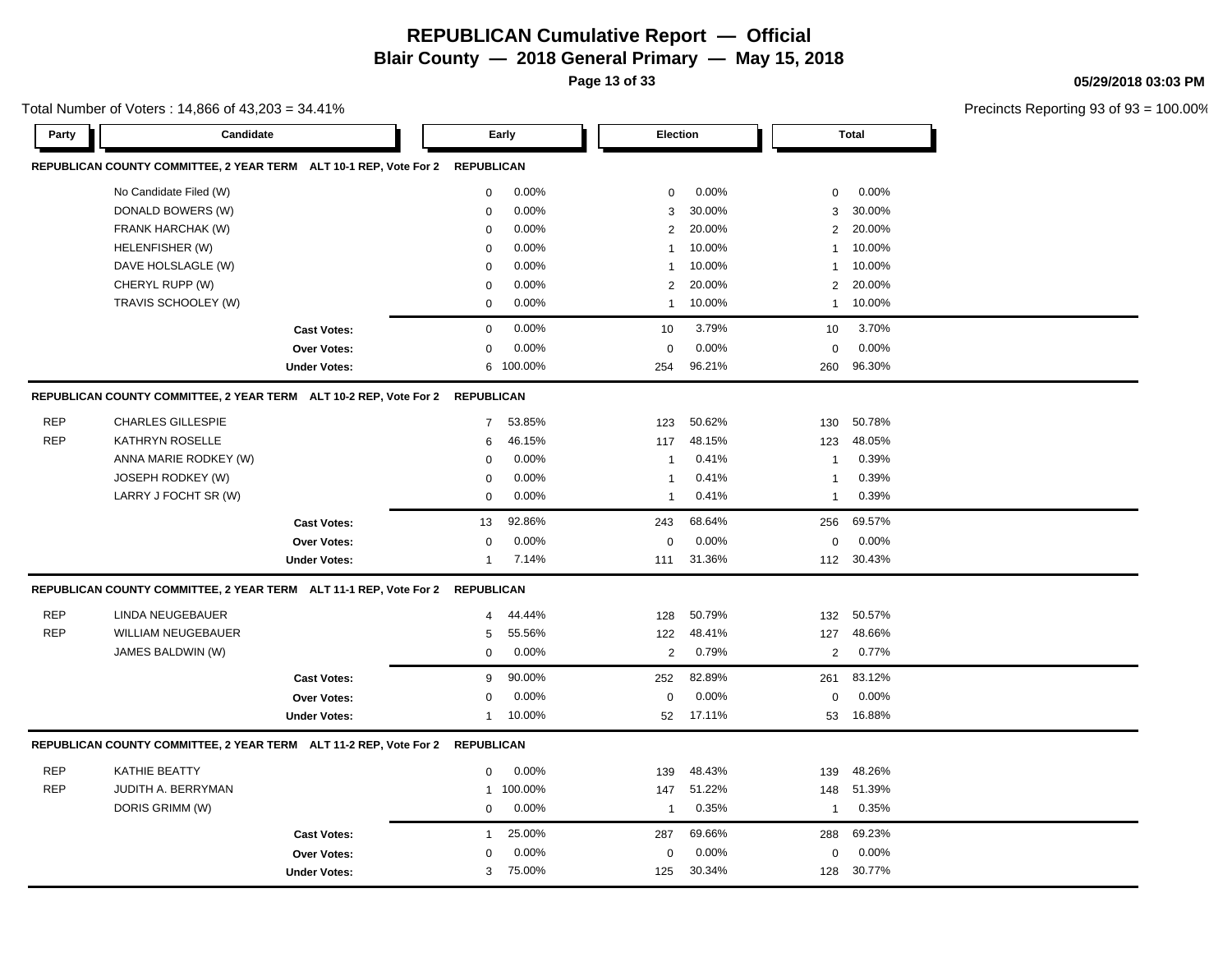# **REPUBLICAN Cumulative Report — Official**

**Blair County — 2018 General Primary — May 15, 2018**

**Page 14 of 33**

**05/29/2018 03:03 PM**

|            | Total Number of Voters: 14,866 of 43,203 = 34.41%                            |                     |              |           |                 |        |                |              | Precincts Reporting 93 of 9: |
|------------|------------------------------------------------------------------------------|---------------------|--------------|-----------|-----------------|--------|----------------|--------------|------------------------------|
| Party      | Candidate                                                                    |                     |              | Early     | <b>Election</b> |        |                | <b>Total</b> |                              |
|            | REPUBLICAN COUNTY COMMITTEE, 2 YEAR TERM ALT 12-1 REP, Vote For 2 REPUBLICAN |                     |              |           |                 |        |                |              |                              |
| <b>REP</b> | <b>JESSE J. ICKES</b>                                                        |                     | 3            | 50.00%    | 66              | 46.81% | 69             | 46.94%       |                              |
| <b>REP</b> | <b>JASON M. EBERSOLE</b>                                                     |                     | 3            | 50.00%    | 74              | 52.48% | 77             | 52.38%       |                              |
|            | TERRY TOMISETTIII (W)                                                        |                     | 0            | 0.00%     | $\overline{1}$  | 0.71%  | $\overline{1}$ | 0.68%        |                              |
|            |                                                                              | <b>Cast Votes:</b>  |              | 6 100.00% | 141             | 71.21% | 147            | 72.06%       |                              |
|            |                                                                              | Over Votes:         | $\mathbf 0$  | 0.00%     | $\mathbf 0$     | 0.00%  | $\mathbf 0$    | 0.00%        |                              |
|            |                                                                              | <b>Under Votes:</b> | 0            | 0.00%     | 57              | 28.79% |                | 57 27.94%    |                              |
|            | REPUBLICAN COUNTY COMMITTEE, 2 YEAR TERM ALT 12-2 REP, Vote For 2 REPUBLICAN |                     |              |           |                 |        |                |              |                              |
| <b>REP</b> | JAN MILLS SR.                                                                |                     |              | 3 100.00% | 82              | 97.62% | 85             | 97.70%       |                              |
|            | <b>BRUCE ERB (W)</b>                                                         |                     | 0            | 0.00%     | $\overline{1}$  | 1.19%  | $\overline{1}$ | 1.15%        |                              |
|            | DANIEL KISS (W)                                                              |                     | 0            | 0.00%     | $\overline{1}$  | 1.19%  | $\overline{1}$ | 1.15%        |                              |
|            |                                                                              | <b>Cast Votes:</b>  | 3            | 50.00%    | 84              | 47.19% | 87             | 47.28%       |                              |
|            |                                                                              | <b>Over Votes:</b>  | 0            | 0.00%     | $\mathbf 0$     | 0.00%  | $\mathbf 0$    | 0.00%        |                              |
|            |                                                                              | <b>Under Votes:</b> | 3            | 50.00%    | 94              | 52.81% | 97             | 52.72%       |                              |
|            | REPUBLICAN COUNTY COMMITTEE, 2 YEAR TERM ALT 12-3 REP, Vote For 2 REPUBLICAN |                     |              |           |                 |        |                |              |                              |
|            | No Candidate Filed (W)                                                       |                     | $\mathbf 0$  | 0.00%     | $\mathbf 0$     | 0.00%  | $\mathbf 0$    | 0.00%        |                              |
|            | <b>ACSTICKLE (W)</b>                                                         |                     | 0            | 0.00%     | $\overline{1}$  | 33.33% | $\mathbf{1}$   | 33.33%       |                              |
|            | PAUL BURNS (W)                                                               |                     | $\mathbf 0$  | 0.00%     | -1              | 33.33% | -1             | 33.33%       |                              |
|            | TODD FRIES (W)                                                               |                     | $\mathbf 0$  | 0.00%     | $\overline{1}$  | 33.33% | $\mathbf{1}$   | 33.33%       |                              |
|            |                                                                              | <b>Cast Votes:</b>  | $\mathbf{0}$ | 0.00%     | 3               | 2.46%  | 3              | 2.38%        |                              |
|            |                                                                              | Over Votes:         | 0            | 0.00%     | $\mathbf 0$     | 0.00%  | $\mathbf 0$    | 0.00%        |                              |
|            |                                                                              | <b>Under Votes:</b> | 4            | 100.00%   | 119             | 97.54% | 123            | 97.62%       |                              |
|            | REPUBLICAN COUNTY COMMITTEE, 2 YEAR TERM ALT 12-4 REP, Vote For 2 REPUBLICAN |                     |              |           |                 |        |                |              |                              |
| <b>REP</b> | CHRISTINA W. ROBINSON                                                        |                     | 1            | 100.00%   | 85              | 46.20% | 86             | 46.49%       |                              |
| <b>REP</b> | <b>MATT ZUPON</b>                                                            |                     | $\mathbf 0$  | 0.00%     | 99              | 53.80% |                | 99 53.51%    |                              |
|            |                                                                              | <b>Cast Votes:</b>  | 1            | 50.00%    | 184             | 71.32% | 185            | 71.15%       |                              |
|            |                                                                              | <b>Over Votes:</b>  | 0            | 0.00%     | $\mathbf 0$     | 0.00%  | $\mathbf 0$    | 0.00%        |                              |
|            |                                                                              | <b>Under Votes:</b> | -1           | 50.00%    | 74              | 28.68% |                | 75 28.85%    |                              |
|            |                                                                              |                     |              |           |                 |        |                |              |                              |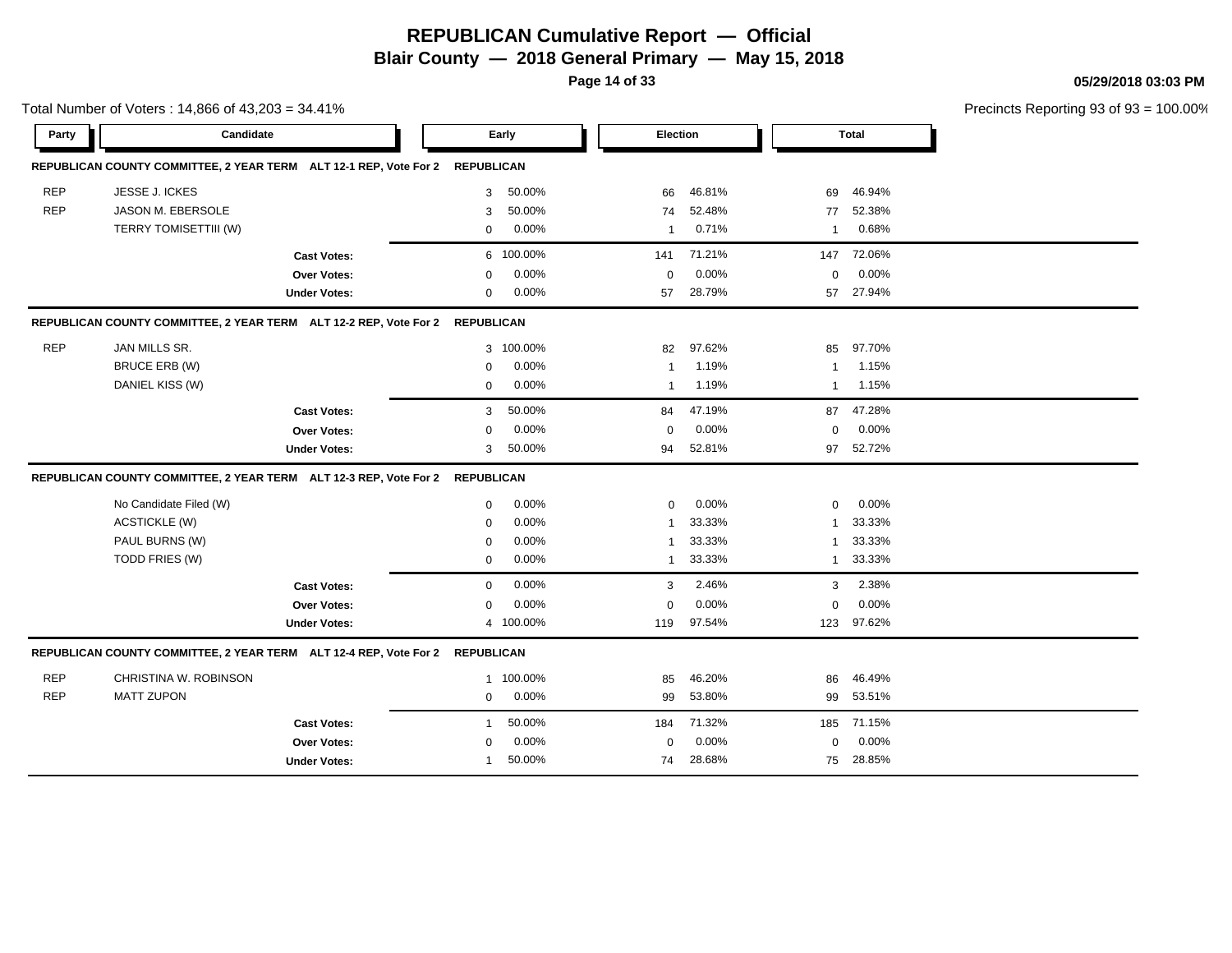**Page 15 of 33**

**05/29/2018 03:03 PM**

|            | Total Number of Voters: 14,866 of 43,203 = 34.41%                            |                     |                |           |                |        |                |              | Precincts Reporting 93 of 9: |
|------------|------------------------------------------------------------------------------|---------------------|----------------|-----------|----------------|--------|----------------|--------------|------------------------------|
| Party      | Candidate                                                                    |                     |                | Early     | Election       |        |                | <b>Total</b> |                              |
|            | REPUBLICAN COUNTY COMMITTEE, 2 YEAR TERM ALT 13-1 REP, Vote For 2 REPUBLICAN |                     |                |           |                |        |                |              |                              |
|            | No Candidate Filed (W)                                                       |                     | 0              | 0.00%     | $\mathbf 0$    | 0.00%  | $\mathbf 0$    | 0.00%        |                              |
|            | ADAM BOWERS (W)                                                              |                     | 0              | 0.00%     | $\overline{1}$ | 4.17%  | $\overline{1}$ | 4.17%        |                              |
|            | DAVE WOLESLAGLE (W)                                                          |                     | 0              | 0.00%     | 18             | 75.00% | 18             | 75.00%       |                              |
|            | SAM MCCLURE JR (W)                                                           |                     | 0              | 0.00%     | 3              | 12.50% | 3              | 12.50%       |                              |
|            | JOSEPH FRANKS (W)                                                            |                     | 0              | 0.00%     | $\overline{1}$ | 4.17%  | -1             | 4.17%        |                              |
|            | ROBERT VANCE (W)                                                             |                     | 0              | 0.00%     | $\overline{1}$ | 4.17%  | $\mathbf{1}$   | 4.17%        |                              |
|            |                                                                              | <b>Cast Votes:</b>  | 0              | 0.00%     | 24             | 7.27%  | 24             | 7.19%        |                              |
|            |                                                                              | Over Votes:         | 0              | 0.00%     | $\mathbf 0$    | 0.00%  | $\mathbf 0$    | 0.00%        |                              |
|            |                                                                              | <b>Under Votes:</b> |                | 4 100.00% | 306            | 92.73% | 310            | 92.81%       |                              |
|            | REPUBLICAN COUNTY COMMITTEE, 2 YEAR TERM ALT 13-2 REP, Vote For 2 REPUBLICAN |                     |                |           |                |        |                |              |                              |
|            | No Candidate Filed (W)                                                       |                     | 0              | 0.00%     | $\mathbf 0$    | 0.00%  | $\mathbf 0$    | 0.00%        |                              |
|            | ERIK CAGLE (W)                                                               |                     | 0              | 0.00%     | 2              | 66.67% | $\overline{2}$ | 66.67%       |                              |
|            | <b>BRUCE ERBB (W)</b>                                                        |                     | 0              | 0.00%     | $\overline{1}$ | 33.33% | $\mathbf{1}$   | 33.33%       |                              |
|            |                                                                              | <b>Cast Votes:</b>  | $\mathbf 0$    | 0.00%     | 3              | 1.28%  | 3              | 1.28%        |                              |
|            |                                                                              | Over Votes:         | 0              | 0.00%     | $\mathbf 0$    | 0.00%  | $\mathbf 0$    | 0.00%        |                              |
|            |                                                                              | <b>Under Votes:</b> | $\mathbf 0$    | 0.00%     | 231            | 98.72% | 231            | 98.72%       |                              |
|            | REPUBLICAN COUNTY COMMITTEE, 2 YEAR TERM ALT 13-3 REP, Vote For 2 REPUBLICAN |                     |                |           |                |        |                |              |                              |
| <b>REP</b> | J. MICHAEL SANDERS III                                                       |                     | $\overline{2}$ | 66.67%    | 78             | 51.66% | 80             | 51.95%       |                              |
| <b>REP</b> | NITA L. SANDERS                                                              |                     | $\mathbf 1$    | 33.33%    | 72             | 47.68% | 73             | 47.40%       |                              |
|            | DONALD E BELSEY (W)                                                          |                     | 0              | 0.00%     | $\overline{1}$ | 0.66%  | $\mathbf{1}$   | 0.65%        |                              |
|            |                                                                              | <b>Cast Votes:</b>  | 3              | 50.00%    | 151            | 72.60% | 154            | 71.96%       |                              |
|            |                                                                              | Over Votes:         | 0              | 0.00%     | $\mathbf 0$    | 0.00%  | 0              | 0.00%        |                              |
|            |                                                                              | <b>Under Votes:</b> | 3              | 50.00%    | 57             | 27.40% | 60             | 28.04%       |                              |
|            | REPUBLICAN COUNTY COMMITTEE, 2 YEAR TERM ALT 13-4 REP, Vote For 2 REPUBLICAN |                     |                |           |                |        |                |              |                              |
|            | No Candidate Filed (W)                                                       |                     | $\mathbf 0$    | 0.00%     | $\mathbf 0$    | 0.00%  | $\mathbf 0$    | 0.00%        |                              |
|            | ERIN DUNKEL (W)                                                              |                     | 0              | 0.00%     | $\overline{1}$ | 20.00% | $\mathbf{1}$   | 20.00%       |                              |
|            | WILLIAM G CAMBERG II (W)                                                     |                     | $\mathbf 0$    | 0.00%     | $\overline{1}$ | 20.00% | $\overline{1}$ | 20.00%       |                              |
|            | JOHN JOYCE (W)                                                               |                     | $\mathbf 0$    | 0.00%     | 1              | 20.00% | -1             | 20.00%       |                              |
|            | PHILIP RAKER (W)                                                             |                     | 0              | 0.00%     | $\overline{1}$ | 20.00% | $\mathbf{1}$   | 20.00%       |                              |
|            | LOU SHMITT (W)                                                               |                     | $\mathbf 0$    | 0.00%     | 1              | 20.00% | $\mathbf{1}$   | 20.00%       |                              |
|            |                                                                              | <b>Cast Votes:</b>  | 0              | 0.00%     | 5              | 3.33%  | 5              | 3.29%        |                              |
|            |                                                                              | <b>Over Votes:</b>  | 0              | 0.00%     | 0              | 0.00%  | 0              | 0.00%        |                              |
|            |                                                                              | <b>Under Votes:</b> | $\overline{2}$ | 100.00%   | 145            | 96.67% | 147            | 96.71%       |                              |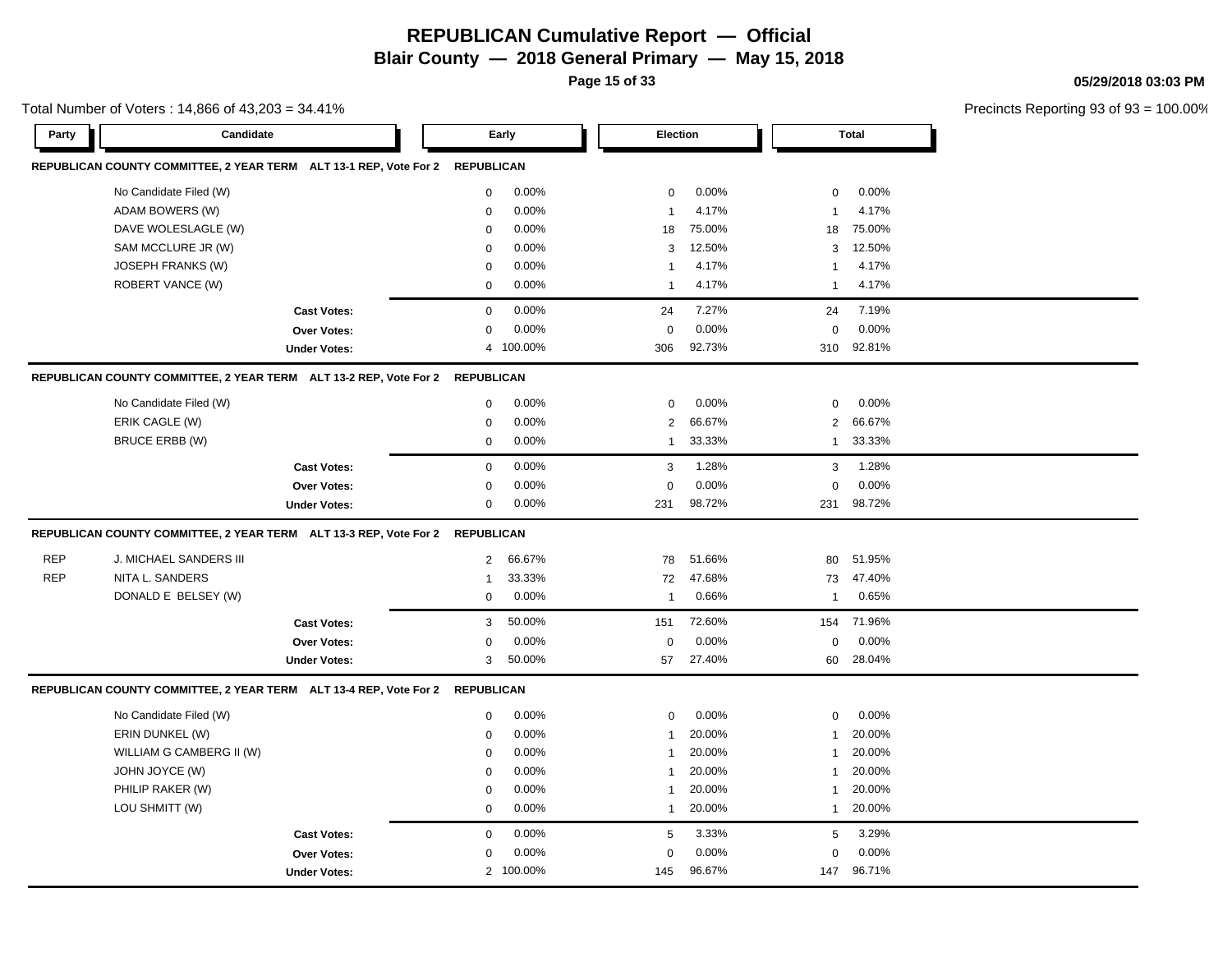**Page 16 of 33**

**05/29/2018 03:03 PM**

|  | Total Number of Voters: 14,866 of 43,203 = 34.41% |
|--|---------------------------------------------------|
|--|---------------------------------------------------|

| Party      | Candidate                                                                    |                     |                   | Early             |                | Election |                | <b>Total</b> |  |
|------------|------------------------------------------------------------------------------|---------------------|-------------------|-------------------|----------------|----------|----------------|--------------|--|
|            | REPUBLICAN COUNTY COMMITTEE, 2 YEAR TERM ALT 14-1 REP, Vote For 2            |                     | <b>REPUBLICAN</b> |                   |                |          |                |              |  |
| <b>REP</b> | AUGUST C. STICKEL IV                                                         |                     |                   | 7 100.00%         | 179            | 94.21%   | 186            | 94.42%       |  |
|            | <b>GROVE DIXON (W)</b>                                                       |                     | $\mathbf{0}$      | 0.00%             | 3              | 1.58%    | 3              | 1.52%        |  |
|            | WILLIAM DIXON (W)                                                            |                     | 0                 | 0.00%             | $\overline{1}$ | 0.53%    | $\overline{1}$ | 0.51%        |  |
|            | DAVE METZGER (W)                                                             |                     | 0                 | 0.00%             | $\overline{4}$ | 2.11%    | $\overline{4}$ | 2.03%        |  |
|            | TRACYTOMASETTI (W)                                                           |                     | 0                 | 0.00%             | $\overline{1}$ | 0.53%    | $\overline{1}$ | 0.51%        |  |
|            | WAGNER (W)                                                                   |                     | 0                 | 0.00%             | -1             | 0.53%    | $\overline{1}$ | 0.51%        |  |
|            | ANNE ZELNOSKY (W)                                                            |                     | 0                 | 0.00%             | $\overline{1}$ | 0.53%    | $\overline{1}$ | 0.51%        |  |
|            |                                                                              | <b>Cast Votes:</b>  | $\overline{7}$    | 43.75%            | 190            | 43.78%   | 197            | 43.78%       |  |
|            |                                                                              | <b>Over Votes:</b>  | 0                 | 0.00%             | $\mathbf 0$    | 0.00%    | $\pmb{0}$      | 0.00%        |  |
|            |                                                                              | <b>Under Votes:</b> | 9                 | 56.25%            | 244            | 56.22%   | 253            | 56.22%       |  |
|            | REPUBLICAN COUNTY COMMITTEE, 2 YEAR TERM ALT 14-2 REP, Vote For 2            |                     | <b>REPUBLICAN</b> |                   |                |          |                |              |  |
| <b>REP</b> | <b>JENNIFER BLAIR</b>                                                        |                     | 6                 | 46.15%            | 147            | 50.17%   | 153            | 50.00%       |  |
| <b>REP</b> | <b>TERRY L. FIGART</b>                                                       |                     | $\overline{7}$    | 53.85%            | 146            | 49.83%   | 153            | 50.00%       |  |
|            |                                                                              | <b>Cast Votes:</b>  | 13                | 65.00%            | 293            | 69.76%   | 306            | 69.55%       |  |
|            |                                                                              | Over Votes:         | $\mathbf 0$       | 0.00%             | $\mathbf 0$    | 0.00%    | $\mathbf 0$    | 0.00%        |  |
|            |                                                                              | <b>Under Votes:</b> | $\overline{7}$    | 35.00%            | 127            | 30.24%   | 134            | 30.45%       |  |
|            | REPUBLICAN COUNTY COMMITTEE, 2 YEAR TERM ALT 14-3 REP, Vote For 2 REPUBLICAN |                     |                   |                   |                |          |                |              |  |
| <b>REP</b> | <b>BARRY G. BRADFIELD</b>                                                    |                     |                   | 4 100.00%         | 162            | 99.39%   | 166            | 99.40%       |  |
|            | TERRYTOMASETTI (W)                                                           |                     | $\mathbf 0$       | 0.00%             | $\overline{1}$ | 0.61%    | $\overline{1}$ | 0.60%        |  |
|            |                                                                              | <b>Cast Votes:</b>  | $\overline{4}$    | 40.00%            | 163            | 37.39%   | 167            | 37.44%       |  |
|            |                                                                              | <b>Over Votes:</b>  | $\mathbf 0$       | 0.00%             | $\mathbf 0$    | 0.00%    | $\mathbf 0$    | 0.00%        |  |
|            |                                                                              | <b>Under Votes:</b> | 6                 | 60.00%            | 273            | 62.61%   | 279            | 62.56%       |  |
|            | REPUBLICAN COUNTY COMMITTEE, 2 YEAR TERM ALLEGHENY 1 REP, Vote For 2         |                     |                   | <b>REPUBLICAN</b> |                |          |                |              |  |
| <b>REP</b> | PHILIP J. MCCAULLEY                                                          |                     | $\overline{4}$    | 50.00%            | 234            | 54.93%   | 238            | 54.84%       |  |
| <b>REP</b> | <b>CHRISTOPHER IACHINI</b>                                                   |                     | 4                 | 50.00%            | 190            | 44.60%   | 194            | 44.70%       |  |
|            | <b>B LINDBERG (W)</b>                                                        |                     | $\mathbf 0$       | 0.00%             | $\overline{1}$ | 0.23%    | $\overline{1}$ | 0.23%        |  |
|            | SEAN SNYDER (W)                                                              |                     | 0                 | 0.00%             | $\overline{1}$ | 0.23%    | $\overline{1}$ | 0.23%        |  |
|            |                                                                              | <b>Cast Votes:</b>  | 8                 | 80.00%            | 426            | 68.49%   | 434            | 68.67%       |  |
|            |                                                                              | <b>Over Votes:</b>  | $\Omega$          | 0.00%             | $\mathbf 0$    | 0.00%    | $\mathbf 0$    | 0.00%        |  |
|            |                                                                              | <b>Under Votes:</b> | $\overline{2}$    | 20.00%            | 196            | 31.51%   | 198            | 31.33%       |  |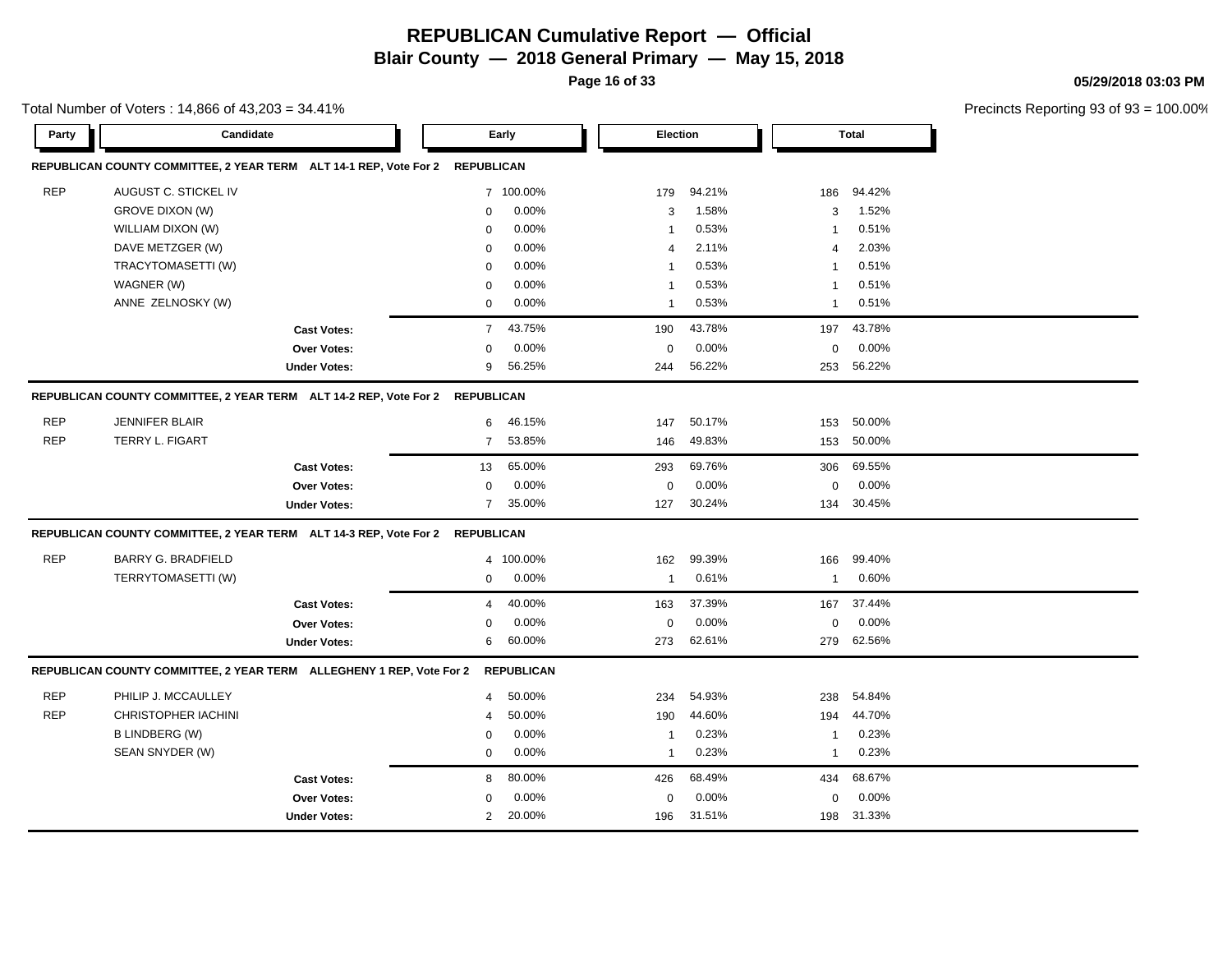**Page 17 of 33**

**05/29/2018 03:03 PM**

|            | Total Number of Voters: 14,866 of 43,203 = 34.41%                    |                |                   |                 |        |                |              | Precincts Reporting 93 of 9. |
|------------|----------------------------------------------------------------------|----------------|-------------------|-----------------|--------|----------------|--------------|------------------------------|
| Party      | Candidate                                                            |                | Early             | <b>Election</b> |        |                | <b>Total</b> |                              |
|            | REPUBLICAN COUNTY COMMITTEE, 2 YEAR TERM ALLEGHENY 2 REP, Vote For 2 |                | <b>REPUBLICAN</b> |                 |        |                |              |                              |
| <b>REP</b> | <b>JOSEPH HARTEIS</b>                                                | 6              | 40.00%            | 209             | 50.85% | 215            | 50.47%       |                              |
| <b>REP</b> | <b>BRAD W. MAINES</b>                                                | 9              | 60.00%            | 200             | 48.66% | 209            | 49.06%       |                              |
|            | CAROL J DECKER (W)                                                   | 0              | 0.00%             | $\overline{1}$  | 0.24%  | $\overline{1}$ | 0.23%        |                              |
|            | JIM FOREMAN (W)                                                      | $\mathbf 0$    | 0.00%             | $\overline{1}$  | 0.24%  | $\overline{1}$ | 0.23%        |                              |
|            | <b>Cast Votes:</b>                                                   | 15             | 62.50%            | 411             | 71.11% | 426            | 70.76%       |                              |
|            | Over Votes:                                                          | 0              | 0.00%             | 0               | 0.00%  | 0              | 0.00%        |                              |
|            | <b>Under Votes:</b>                                                  | 9              | 37.50%            | 167             | 28.89% | 176            | 29.24%       |                              |
|            | REPUBLICAN COUNTY COMMITTEE, 2 YEAR TERM ALLEGHENY 3 REP, Vote For 2 |                | <b>REPUBLICAN</b> |                 |        |                |              |                              |
| <b>REP</b> | JOSEPH A. ORICKO                                                     | 6              | 85.71%            | 44              | 95.65% | 50             | 94.34%       |                              |
|            | CINDY LAMONT (W)                                                     | 0              | 0.00%             | $\sqrt{2}$      | 4.35%  | $\overline{2}$ | 3.77%        |                              |
|            | Peter Rossi (W)                                                      | $\mathbf 1$    | 14.29%            | $\mathbf 0$     | 0.00%  | $\overline{1}$ | 1.89%        |                              |
|            | <b>Cast Votes:</b>                                                   | $\overline{7}$ | 43.75%            | 46              | 45.10% | 53             | 44.92%       |                              |
|            | Over Votes:                                                          | $\mathbf 0$    | 0.00%             | $\mathbf 0$     | 0.00%  | $\mathbf 0$    | 0.00%        |                              |
|            | <b>Under Votes:</b>                                                  | 9              | 56.25%            | 56              | 54.90% | 65             | 55.08%       |                              |
|            | REPUBLICAN COUNTY COMMITTEE, 2 YEAR TERM ALLEGHENY 4 REP, Vote For 2 |                | <b>REPUBLICAN</b> |                 |        |                |              |                              |
| <b>REP</b> | STEPHEN A. PEROVE                                                    | $\overline{2}$ | 50.00%            | 97              | 47.78% | 99             | 47.83%       |                              |
| <b>REP</b> | DEBORAH K. BRUMBAUGH                                                 | 2              | 50.00%            | 106             | 52.22% | 108            | 52.17%       |                              |
|            | <b>Cast Votes:</b>                                                   | 4              | 66.67%            | 203             | 69.05% | 207            | 69.00%       |                              |
|            | <b>Over Votes:</b>                                                   | $\mathbf 0$    | 0.00%             | $\mathbf 0$     | 0.00%  | $\mathbf 0$    | 0.00%        |                              |
|            | <b>Under Votes:</b>                                                  | $\overline{2}$ | 33.33%            | 91              | 30.95% | 93             | 31.00%       |                              |
|            | REPUBLICAN COUNTY COMMITTEE, 2 YEAR TERM ANTIS TWP 1 REP, Vote For 2 |                | <b>REPUBLICAN</b> |                 |        |                |              |                              |
| <b>REP</b> | <b>JOHN GARBER</b>                                                   |                | 8 100.00%         | 301             | 93.77% | 309            | 93.92%       |                              |
|            | JOHN BEAM (W)                                                        | 0              | 0.00%             | $\mathbf{1}$    | 0.31%  | $\overline{1}$ | 0.30%        |                              |
|            | BILLRUPPP (W)                                                        | 0              | 0.00%             | $\overline{1}$  | 0.31%  | $\overline{1}$ | 0.30%        |                              |
|            | CREEK (W)                                                            | 0              | 0.00%             | $\overline{1}$  | 0.31%  | $\overline{1}$ | 0.30%        |                              |
|            | <b>JIM FOREMAN (W)</b>                                               | 0              | 0.00%             | $\overline{1}$  | 0.31%  | $\overline{1}$ | 0.30%        |                              |
|            | JEREMY S GUYER (W)                                                   | 0              | 0.00%             | $\overline{1}$  | 0.31%  | $\overline{1}$ | 0.30%        |                              |
|            | MATT HORNBERGER (W)                                                  | 0              | 0.00%             | $\overline{1}$  | 0.31%  | $\overline{1}$ | 0.30%        |                              |
|            | RAY NYCUM (W)                                                        | $\mathbf 0$    | 0.00%             | 12              | 3.74%  | 12             | 3.65%        |                              |
|            | ANTHONY RUDOLF (W)                                                   | 0              | 0.00%             | $\overline{1}$  | 0.31%  | $\overline{1}$ | 0.30%        |                              |
|            | <b>TOMASITTII (W)</b>                                                | 0              | 0.00%             | $\overline{1}$  | 0.31%  | $\overline{1}$ | 0.30%        |                              |
|            | <b>Cast Votes:</b>                                                   | 8              | 50.00%            | 321             | 43.73% | 329            | 43.87%       |                              |
|            | <b>Over Votes:</b>                                                   | 0              | 0.00%             | $\mathbf 0$     | 0.00%  | $\mathbf 0$    | 0.00%        |                              |
|            | <b>Under Votes:</b>                                                  | 8              | 50.00%            | 413             | 56.27% | 421            | 56.13%       |                              |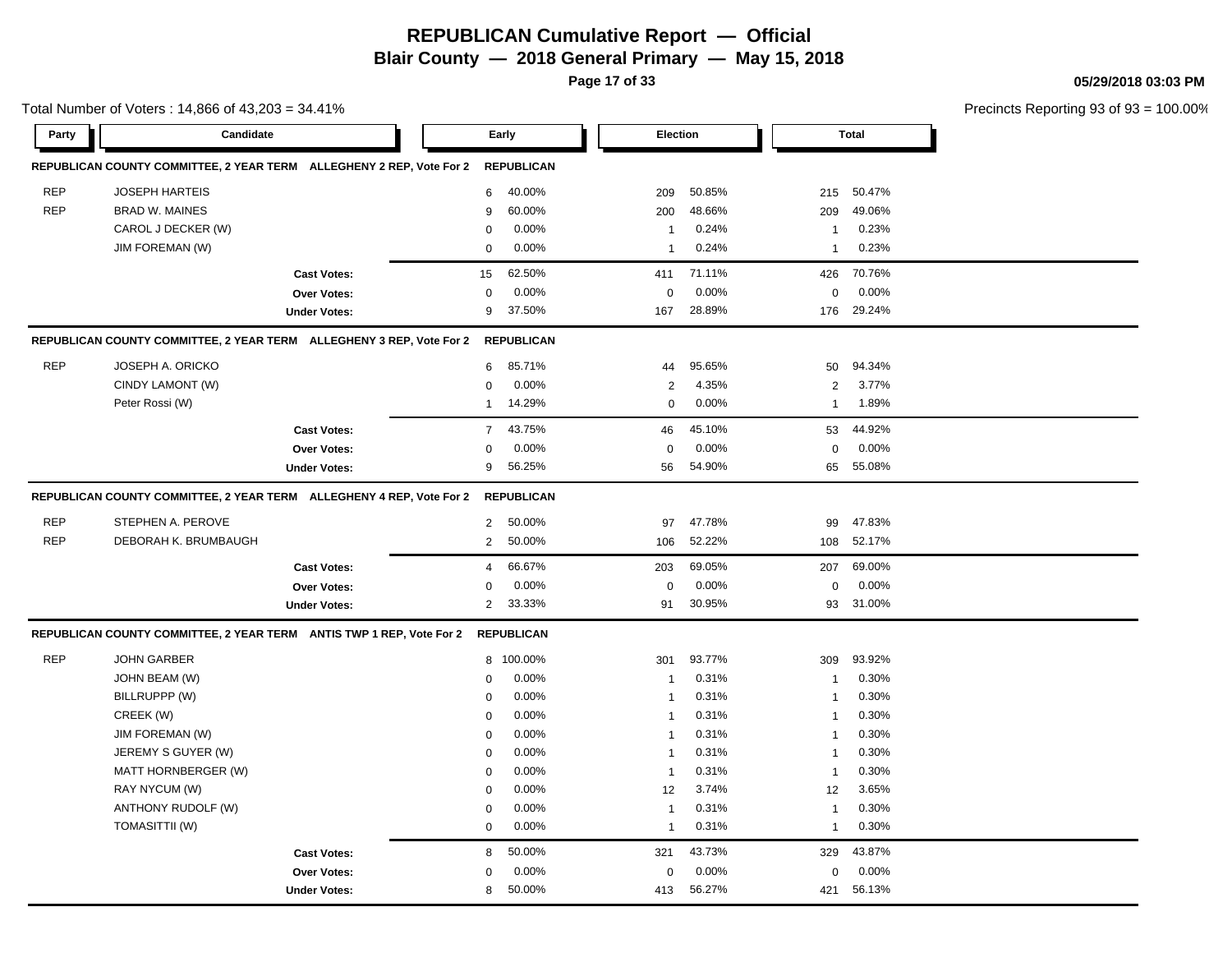**Page 18 of 33**

**05/29/2018 03:03 PM**

|            | Total Number of Voters: 14,866 of 43,203 = 34.41%                      |                     |                |                   |                |        |                |              | Precincts Reporting 93 of 9. |
|------------|------------------------------------------------------------------------|---------------------|----------------|-------------------|----------------|--------|----------------|--------------|------------------------------|
| Party      | Candidate                                                              |                     |                | Early             | Election       |        |                | <b>Total</b> |                              |
|            | REPUBLICAN COUNTY COMMITTEE, 2 YEAR TERM ANTIS TWP 2 REP, Vote For 2   |                     |                | <b>REPUBLICAN</b> |                |        |                |              |                              |
| <b>REP</b> | SUZANNE K. JOHNSON                                                     |                     |                | 9 100.00%         | 173            | 97.19% | 182            | 97.33%       |                              |
|            | RAY NYCUM (W)                                                          |                     | 0              | 0.00%             | $\overline{2}$ | 1.12%  | $\overline{2}$ | 1.07%        |                              |
|            | SHAWN SHAULIS (W)                                                      |                     | $\mathbf 0$    | 0.00%             | $\overline{2}$ | 1.12%  | $\overline{2}$ | 1.07%        |                              |
|            | JAIME WEIGAND (W)                                                      |                     | $\mathbf 0$    | 0.00%             | $\overline{1}$ | 0.56%  | $\overline{1}$ | 0.53%        |                              |
|            |                                                                        | <b>Cast Votes:</b>  | 9              | 50.00%            | 178            | 45.18% | 187            | 45.39%       |                              |
|            |                                                                        | Over Votes:         | 0              | 0.00%             | $\mathbf 0$    | 0.00%  | $\mathbf 0$    | 0.00%        |                              |
|            |                                                                        | <b>Under Votes:</b> | 9              | 50.00%            | 216            | 54.82% | 225            | 54.61%       |                              |
|            | REPUBLICAN COUNTY COMMITTEE, 2 YEAR TERM ANTIS TWP 3 REP, Vote For 2   |                     |                | <b>REPUBLICAN</b> |                |        |                |              |                              |
| <b>REP</b> | CHRISTOPHER A. FORSHEY                                                 |                     | 4              | 40.00%            | 199            | 49.87% | 203            | 49.63%       |                              |
| <b>REP</b> | JANET LANTZ                                                            |                     | 6              | 60.00%            | 198            | 49.62% | 204            | 49.88%       |                              |
|            | THOMAS PRINGLE (W)                                                     |                     | $\mathbf 0$    | 0.00%             | 2              | 0.50%  | 2              | 0.49%        |                              |
|            |                                                                        | <b>Cast Votes:</b>  | 10             | 83.33%            | 399            | 67.86% | 409            | 68.17%       |                              |
|            |                                                                        | <b>Over Votes:</b>  | 0              | 0.00%             | 0              | 0.00%  | $\mathbf 0$    | 0.00%        |                              |
|            |                                                                        | <b>Under Votes:</b> | $\overline{2}$ | 16.67%            | 189            | 32.14% | 191            | 31.83%       |                              |
|            | REPUBLICAN COUNTY COMMITTEE, 2 YEAR TERM BELLWOOD BORO REP, Vote For 2 |                     |                | <b>REPUBLICAN</b> |                |        |                |              |                              |
| <b>REP</b> | DANNY R. TERMIN                                                        |                     |                | 2 100.00%         | 145            | 94.77% | 147            | 94.84%       |                              |
|            | BEN IRVIN (W)                                                          |                     | 0              | 0.00%             | $\overline{1}$ | 0.65%  | $\overline{1}$ | 0.65%        |                              |
|            | DAVID B MACKEY (W)                                                     |                     | 0              | 0.00%             | $\overline{1}$ | 0.65%  | $\overline{1}$ | 0.65%        |                              |
|            | LATECIA MCCAULLEY (W)                                                  |                     | $\Omega$       | 0.00%             | $\overline{1}$ | 0.65%  | $\overline{1}$ | 0.65%        |                              |
|            | SHANNON MCCAULLEY (W)                                                  |                     | 0              | 0.00%             | $\overline{4}$ | 2.61%  | $\overline{4}$ | 2.58%        |                              |
|            | TOM PRINGLE (W)                                                        |                     | 0              | 0.00%             | -1             | 0.65%  | $\overline{1}$ | 0.65%        |                              |
|            |                                                                        | <b>Cast Votes:</b>  | $\overline{2}$ | 50.00%            | 153            | 40.26% | 155            | 40.36%       |                              |
|            |                                                                        | <b>Over Votes:</b>  | $\mathbf 0$    | 0.00%             | $\mathbf 0$    | 0.00%  | $\mathbf 0$    | 0.00%        |                              |
|            |                                                                        | <b>Under Votes:</b> | $\overline{2}$ | 50.00%            | 227            | 59.74% | 229            | 59.64%       |                              |
|            | REPUBLICAN COUNTY COMMITTEE, 2 YEAR TERM BLAIR TWP 1 REP, Vote For 2   |                     |                | <b>REPUBLICAN</b> |                |        |                |              |                              |
| <b>REP</b> | MICHAEL P. ROUTCH                                                      |                     | $\mathbf 1$    | 14.29%            | 149            | 33.71% | 150            | 33.41%       |                              |
| <b>REP</b> | <b>LOIS KANESHIKI</b>                                                  |                     | 5              | 71.43%            | 96             | 21.72% | 101            | 22.49%       |                              |
| <b>REP</b> | <b>JAMES FOREMAN</b>                                                   |                     | 1              | 14.29%            | 196            | 44.34% | 197            | 43.88%       |                              |
|            | <b>GREGORY SWEENEY (W)</b>                                             |                     | $\mathbf 0$    | 0.00%             | $\overline{1}$ | 0.23%  | $\overline{1}$ | 0.22%        |                              |
|            |                                                                        | <b>Cast Votes:</b>  | $\overline{7}$ | 70.00%            | 442            | 79.78% | 449            | 79.61%       |                              |
|            |                                                                        | Over Votes:         | 0              | 0.00%             | 0              | 0.00%  | 0              | 0.00%        |                              |
|            |                                                                        | <b>Under Votes:</b> | 3              | 30.00%            | 112            | 20.22% | 115            | 20.39%       |                              |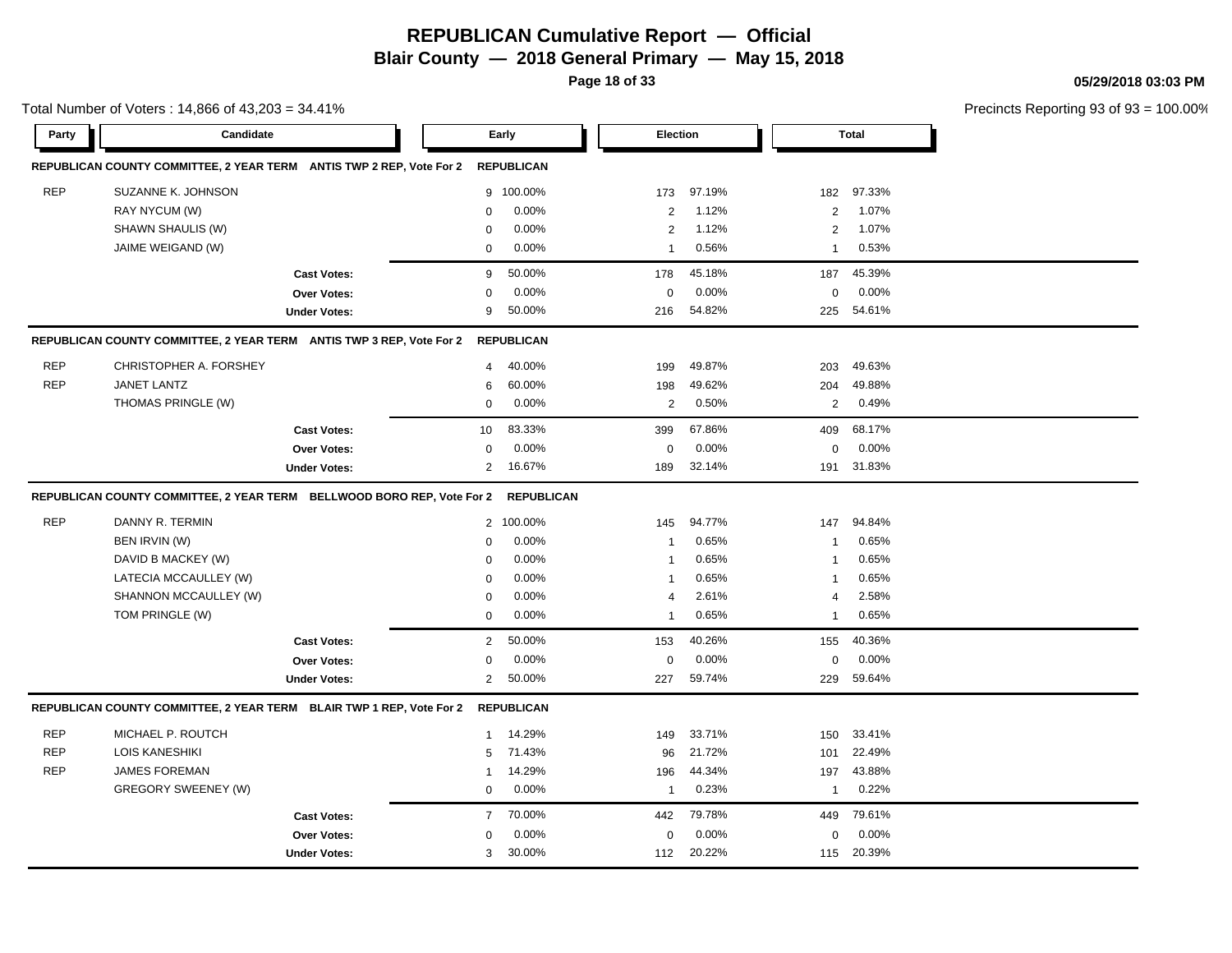**Page 19 of 33**

#### **05/29/2018 03:03 PM**

|            | Total Number of Voters: 14,866 of 43,203 = 34.41%                                |                     |                |                   |                         |          |                |              | Precincts Reporting 93 of 9. |
|------------|----------------------------------------------------------------------------------|---------------------|----------------|-------------------|-------------------------|----------|----------------|--------------|------------------------------|
| Party      | Candidate                                                                        |                     |                | Early             | <b>Election</b>         |          |                | <b>Total</b> |                              |
|            | REPUBLICAN COUNTY COMMITTEE, 2 YEAR TERM BLAIR TWP 2 REP, Vote For 2             |                     |                | <b>REPUBLICAN</b> |                         |          |                |              |                              |
| <b>REP</b> | JOEL C. SEELYE                                                                   |                     |                | 1 100.00%         | 204                     | 96.68%   | 205            | 96.70%       |                              |
|            | JIM FOREMAN (W)                                                                  |                     | 0              | 0.00%             | $\overline{2}$          | 0.95%    | $\overline{2}$ | 0.94%        |                              |
|            | MICHAEL ROUTCH (W)                                                               |                     | 0              | 0.00%             | $\overline{2}$          | 0.95%    | $\overline{2}$ | 0.94%        |                              |
|            | WILLIAM CAMBERG (W)                                                              |                     | $\mathbf 0$    | 0.00%             | $\overline{\mathbf{1}}$ | 0.47%    | -1             | 0.47%        |                              |
|            | TRISH HAIGHT (W)                                                                 |                     | 0              | 0.00%             | -1                      | 0.47%    | $\mathbf{1}$   | 0.47%        |                              |
|            | RICHARD LASEK (W)                                                                |                     | $\mathbf 0$    | 0.00%             | -1                      | 0.47%    | $\mathbf{1}$   | 0.47%        |                              |
|            |                                                                                  | <b>Cast Votes:</b>  | $\overline{1}$ | 50.00%            | 211                     | 43.78%   | 212            | 43.80%       |                              |
|            |                                                                                  | Over Votes:         | 0              | 0.00%             | 0                       | 0.00%    | $\mathbf 0$    | 0.00%        |                              |
|            |                                                                                  | <b>Under Votes:</b> | -1             | 50.00%            | 271                     | 56.22%   | 272            | 56.20%       |                              |
|            | REPUBLICAN COUNTY COMMITTEE, 2 YEAR TERM BLAIR 3 REP, Vote For 2 REPUBLICAN      |                     |                |                   |                         |          |                |              |                              |
|            | No Candidate Filed (W)                                                           |                     | $\mathbf 0$    | 0.00%             | $\mathbf 0$             | $0.00\%$ | 0              | 0.00%        |                              |
|            | JOSEPH EBERSOLE (W)                                                              |                     | $\mathbf 0$    | 0.00%             | $\overline{1}$          | 11.11%   | $\mathbf{1}$   | 11.11%       |                              |
|            | CHARLES MAXWELL JR (W)                                                           |                     | 0              | 0.00%             | $\mathbf{1}$            | 11.11%   | $\mathbf{1}$   | 11.11%       |                              |
|            | MICHAEL P ROUTCH (W)                                                             |                     | $\mathbf 0$    | 0.00%             | $\overline{1}$          | 11.11%   | $\mathbf{1}$   | 11.11%       |                              |
|            | AMY E WEBSTER (W)                                                                |                     | $\mathbf 0$    | 0.00%             | $\overline{1}$          | 11.11%   | $\mathbf{1}$   | 11.11%       |                              |
|            | NATHAN KARN (W)                                                                  |                     | 0              | 0.00%             | $\overline{2}$          | 22.22%   | $\overline{2}$ | 22.22%       |                              |
|            | JOEL SEELYE (W)                                                                  |                     | 0              | 0.00%             | 3                       | 33.33%   |                | 3 33.33%     |                              |
|            |                                                                                  | <b>Cast Votes:</b>  | 0              | 0.00%             | 9                       | 2.43%    | 9              | 2.39%        |                              |
|            |                                                                                  | Over Votes:         | 0              | 0.00%             | $\Omega$                | 0.00%    | 0              | 0.00%        |                              |
|            |                                                                                  | <b>Under Votes:</b> |                | 6 100.00%         | 361                     | 97.57%   |                | 367 97.61%   |                              |
|            | REPUBLICAN COUNTY COMMITTEE, 2 YEAR TERM CATHARINE TWP REP, Vote For 2           |                     |                | <b>REPUBLICAN</b> |                         |          |                |              |                              |
| <b>REP</b> | <b>JON MCCLINTOCK</b>                                                            |                     |                | 1 100.00%         | 120                     | 96.00%   | 121            | 96.03%       |                              |
|            | <b>CURTIS BOOKHAMMER (W)</b>                                                     |                     | 0              | 0.00%             | -1                      | 0.80%    | -1             | 0.79%        |                              |
|            | KISS (W)                                                                         |                     | 0              | 0.00%             | -1                      | 0.80%    | $\mathbf{1}$   | 0.79%        |                              |
|            | CRAIG PARKS (W)                                                                  |                     | 0              | 0.00%             | 3                       | 2.40%    | 3              | 2.38%        |                              |
|            |                                                                                  | <b>Cast Votes:</b>  | -1             | 50.00%            | 125                     | 43.71%   | 126            | 43.75%       |                              |
|            |                                                                                  | Over Votes:         | 0              | 0.00%             | 0                       | 0.00%    | 0              | 0.00%        |                              |
|            |                                                                                  | <b>Under Votes:</b> | -1             | 50.00%            | 161                     | 56.29%   | 162            | 56.25%       |                              |
|            | REPUBLICAN COUNTY COMMITTEE, 2 YEAR TERM DUNCANSVILLE REP, Vote For 2 REPUBLICAN |                     |                |                   |                         |          |                |              |                              |
| <b>REP</b> | <b>LORI FRITZ</b>                                                                |                     | 3              | 30.00%            | 76                      | 31.40%   | 79             | 31.35%       |                              |
| <b>REP</b> | JEFFREY LYNN                                                                     |                     | 5              | 50.00%            | 86                      | 35.54%   | 91             | 36.11%       |                              |
| <b>REP</b> | <b>CHRISTINE LYNN</b>                                                            |                     | $\overline{2}$ | 20.00%            | 80                      | 33.06%   |                | 82 32.54%    |                              |
|            |                                                                                  | <b>Cast Votes:</b>  | 10             | 71.43%            | 242                     | 73.78%   | 252            | 73.68%       |                              |
|            |                                                                                  | Over Votes:         | 0              | 0.00%             | $\mathbf 0$             | 0.00%    | $\mathbf 0$    | 0.00%        |                              |
|            |                                                                                  | <b>Under Votes:</b> | 4              | 28.57%            | 86                      | 26.22%   |                | 90 26.32%    |                              |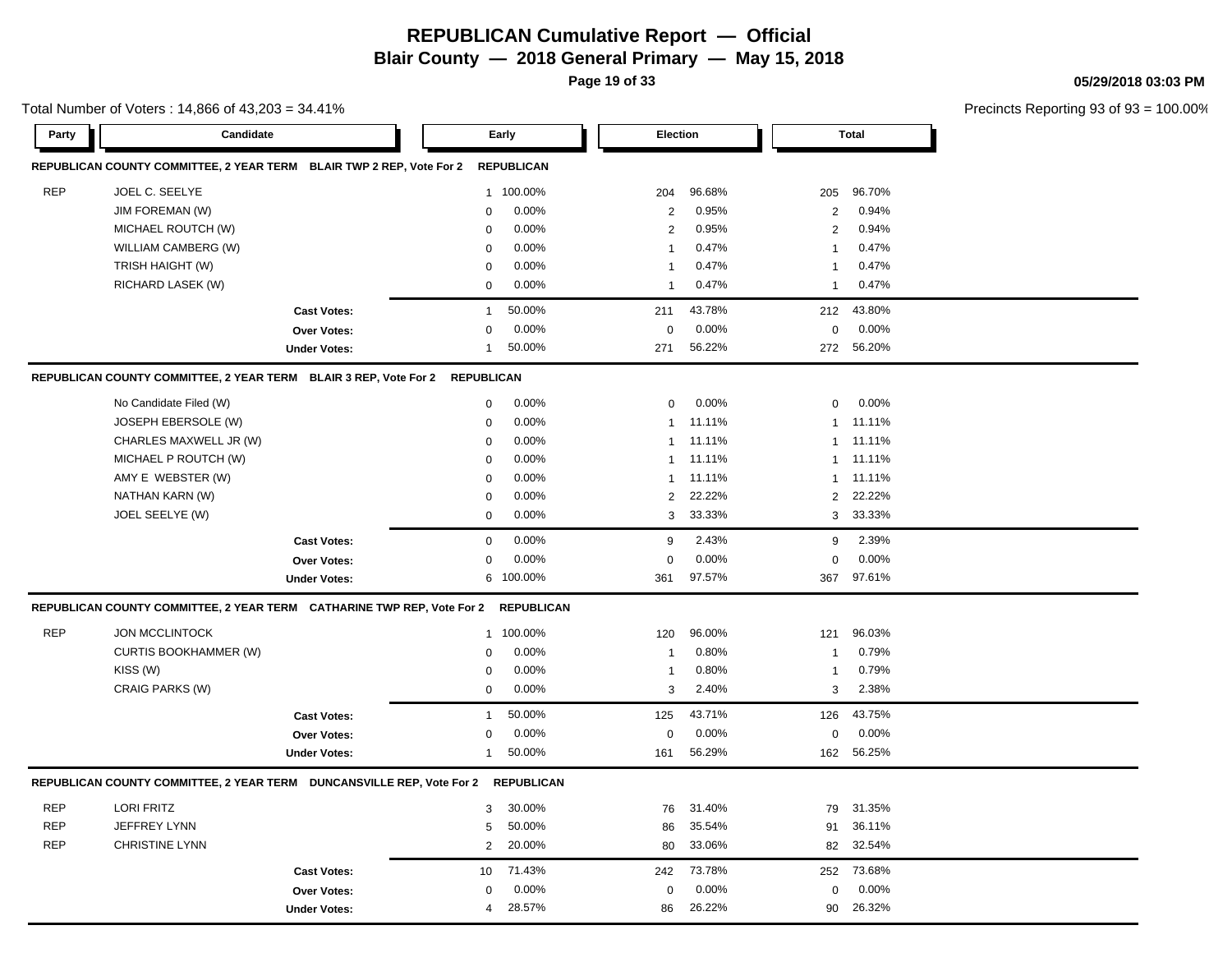**Page 20 of 33**

**05/29/2018 03:03 PM**

|            | Total Number of Voters: 14,866 of 43,203 = 34.41%                                    |                     |                |        |                |        |                |              | Precincts Reporting 93 of 93 |
|------------|--------------------------------------------------------------------------------------|---------------------|----------------|--------|----------------|--------|----------------|--------------|------------------------------|
| Party      | Candidate                                                                            |                     |                | Early  | Election       |        |                | <b>Total</b> |                              |
|            | REPUBLICAN COUNTY COMMITTEE, 2 YEAR TERM FRANKSTOWN TWP 1 REP, Vote For 2 REPUBLICAN |                     |                |        |                |        |                |              |                              |
| <b>REP</b> | <b>CYNDI CRISTILLO</b>                                                               |                     | $\mathbf{1}$   | 25.00% | 96             | 20.87% | 97             | 20.91%       |                              |
| <b>REP</b> | <b>TRISH HAIGHT</b>                                                                  |                     | $\overline{2}$ | 50.00% | 232            | 50.43% | 234            | 50.43%       |                              |
| <b>REP</b> | DONALD P. CORL                                                                       |                     | -1             | 25.00% | 130            | 28.26% | 131            | 28.23%       |                              |
|            | PAUL LUTHER (W)                                                                      |                     | $\Omega$       | 0.00%  | -1             | 0.22%  | -1             | 0.22%        |                              |
|            | DENNY WALLS (W)                                                                      |                     | $\mathbf 0$    | 0.00%  | $\mathbf{1}$   | 0.22%  | $\mathbf{1}$   | 0.22%        |                              |
|            |                                                                                      | <b>Cast Votes:</b>  | 4              | 66.67% | 460            | 75.16% | 464            | 75.08%       |                              |
|            |                                                                                      | Over Votes:         | $\Omega$       | 0.00%  | $\mathbf 0$    | 0.00%  | $\mathbf 0$    | 0.00%        |                              |
|            |                                                                                      | <b>Under Votes:</b> | $\overline{2}$ | 33.33% | 152            | 24.84% | 154            | 24.92%       |                              |
|            | REPUBLICAN COUNTY COMMITTEE, 2 YEAR TERM FRANKSTOWN TWP 2 REP, Vote For 2 REPUBLICAN |                     |                |        |                |        |                |              |                              |
| <b>REP</b> | <b>MARTIN MALONE</b>                                                                 |                     | 10             | 90.91% | 229            | 95.42% | 239            | 95.22%       |                              |
|            | ROBERT DONALDSON (W)                                                                 |                     | $\mathbf 0$    | 0.00%  | $\overline{2}$ | 0.83%  | $\overline{2}$ | 0.80%        |                              |
|            | JOHN CURTIS (W)                                                                      |                     | 0              | 0.00%  | $\overline{1}$ | 0.42%  | -1             | 0.40%        |                              |
|            | DAWN GARRITY (W)                                                                     |                     | 0              | 0.00%  | $\mathbf{1}$   | 0.42%  | -1             | 0.40%        |                              |
|            | DWAIN KEY (W)                                                                        |                     | $\mathbf 0$    | 0.00%  | $\overline{2}$ | 0.83%  | 2              | 0.80%        |                              |
|            | PAUL PLUMMER (W)                                                                     |                     | $\mathbf 0$    | 0.00%  | 1              | 0.42%  | 1              | 0.40%        |                              |
|            | JAMES POWERS (W)                                                                     |                     | $\mathbf 0$    | 0.00%  | $\mathbf{1}$   | 0.42%  | -1             | 0.40%        |                              |
|            | JOE REFFNER (W)                                                                      |                     | $\mathbf 0$    | 0.00%  | 1              | 0.42%  | -1             | 0.40%        |                              |
|            | ROBERT SINGER (W)                                                                    |                     | $\mathbf 0$    | 0.00%  | $\mathbf{1}$   | 0.42%  | $\mathbf{1}$   | 0.40%        |                              |
|            | TERRY TOMISETTI (W)                                                                  |                     | $\mathbf 0$    | 0.00%  | $\mathbf 1$    | 0.42%  | $\mathbf{1}$   | 0.40%        |                              |
|            | Michel J. Wagner (W)                                                                 |                     | $\mathbf{1}$   | 9.09%  | $\mathbf 0$    | 0.00%  | $\mathbf{1}$   | 0.40%        |                              |
|            |                                                                                      | <b>Cast Votes:</b>  | 11             | 55.00% | 240            | 43.64% | 251            | 44.04%       |                              |
|            |                                                                                      | Over Votes:         | $\mathbf 0$    | 0.00%  | $\mathbf 0$    | 0.00%  | $\mathbf 0$    | 0.00%        |                              |
|            |                                                                                      | <b>Under Votes:</b> | 9              | 45.00% | 310            | 56.36% | 319            | 55.96%       |                              |
|            | REPUBLICAN COUNTY COMMITTEE, 2 YEAR TERM FRANKSTOWN TWP 3 REP, Vote For 2 REPUBLICAN |                     |                |        |                |        |                |              |                              |
| <b>REP</b> | <b>BRUCE R. ERB</b>                                                                  |                     | 10             | 43.48% | 261            | 53.93% | 271            | 53.45%       |                              |
| <b>REP</b> | ANNA M. FARRELL                                                                      |                     | 13             | 56.52% | 222            | 45.87% | 235            | 46.35%       |                              |
|            | ROBERT SINGER (W)                                                                    |                     | 0              | 0.00%  | $\mathbf{1}$   | 0.21%  | -1             | 0.20%        |                              |
|            |                                                                                      | <b>Cast Votes:</b>  | 23             | 71.88% | 484            | 73.11% | 507            | 73.05%       |                              |
|            |                                                                                      | Over Votes:         | $\mathbf 0$    | 0.00%  | $\mathbf 0$    | 0.00%  | $\mathbf 0$    | 0.00%        |                              |
|            |                                                                                      | <b>Under Votes:</b> | 9              | 28.13% | 178            | 26.89% | 187            | 26.95%       |                              |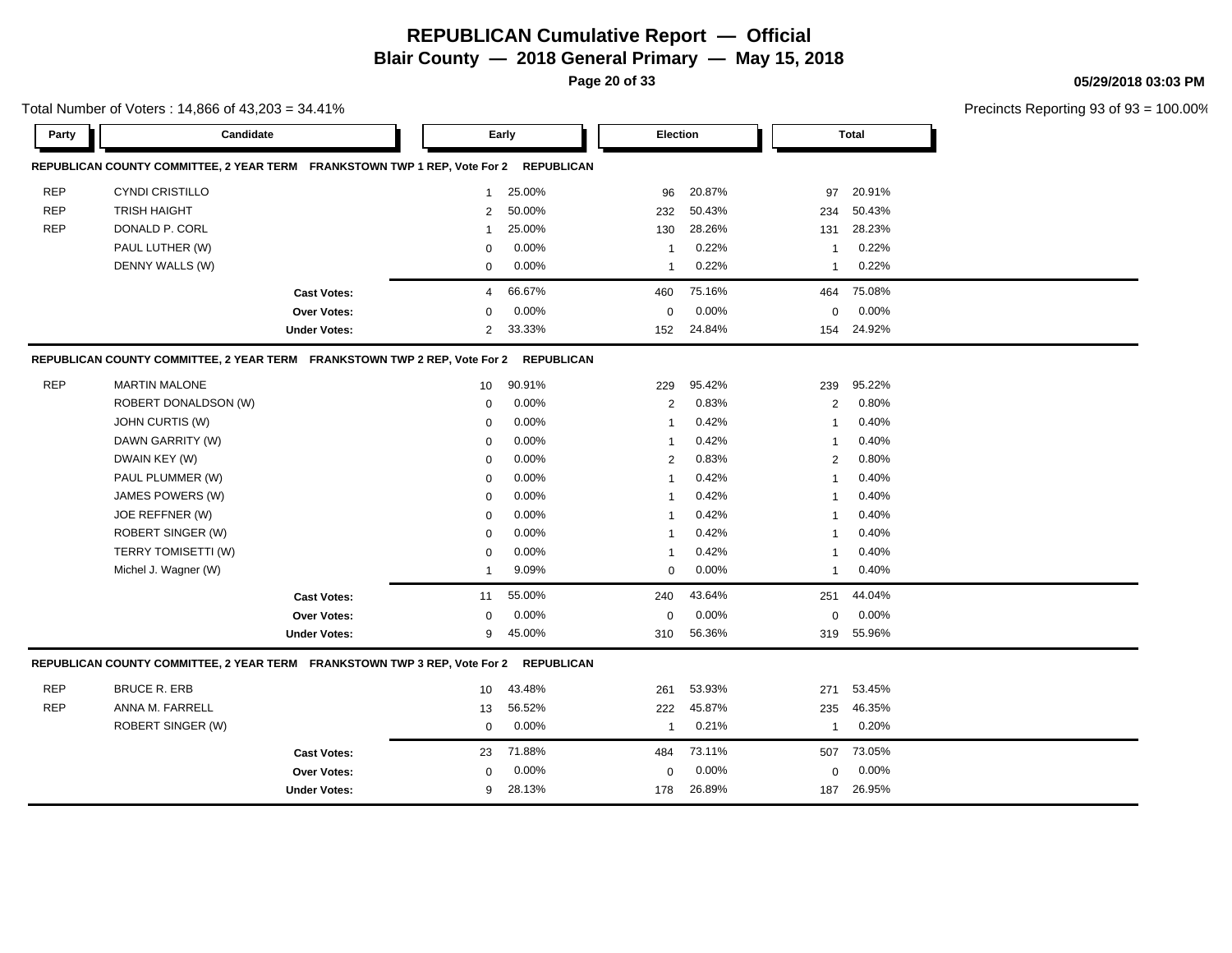**Page 21 of 33**

Total Number of Voters : 14,866 of 43,203 = 34.41%

**05/29/2018 03:03 PM**

| Party      | Candidate                                                              |                     |                | Early             | <b>Election</b> |        |                | Total  |  |
|------------|------------------------------------------------------------------------|---------------------|----------------|-------------------|-----------------|--------|----------------|--------|--|
|            | REPUBLICAN COUNTY COMMITTEE, 2 YEAR TERM FRANKSTOWN 4 REP, Vote For 2  |                     |                | <b>REPUBLICAN</b> |                 |        |                |        |  |
| <b>REP</b> | <b>ROBIN G. PATTON</b>                                                 |                     |                | 2 100.00%         | 130             | 46.76% | 132            | 47.14% |  |
| <b>REP</b> | <b>BOB FERGUSON</b>                                                    |                     | $\mathbf 0$    | 0.00%             | 147             | 52.88% | 147            | 52.50% |  |
|            | ANNA FARREL (W)                                                        |                     | 0              | 0.00%             | $\mathbf{1}$    | 0.36%  | $\overline{1}$ | 0.36%  |  |
|            |                                                                        | <b>Cast Votes:</b>  | $\overline{2}$ | 33.33%            | 278             | 72.02% | 280            | 71.43% |  |
|            |                                                                        | Over Votes:         | 0              | 0.00%             | 0               | 0.00%  | 0              | 0.00%  |  |
|            |                                                                        | <b>Under Votes:</b> | 4              | 66.67%            | 108             | 27.98% | 112            | 28.57% |  |
|            | REPUBLICAN COUNTY COMMITTEE, 2 YEAR TERM FRANKSTOWN 5 REP, Vote For 2  |                     |                | <b>REPUBLICAN</b> |                 |        |                |        |  |
| <b>REP</b> | LEE A. THOMAS                                                          |                     |                | 1 100.00%         | 246             | 98.80% | 247            | 98.80% |  |
|            | CHARLES COLONY (W)                                                     |                     | $\mathbf 0$    | 0.00%             | $\mathbf{2}$    | 0.80%  | $\mathbf{2}$   | 0.80%  |  |
|            | BRUCE ERB (W)                                                          |                     | 0              | 0.00%             | $\mathbf{1}$    | 0.40%  | $\mathbf{1}$   | 0.40%  |  |
|            |                                                                        | <b>Cast Votes:</b>  | $\mathbf{1}$   | 25.00%            | 249             | 43.38% | 250            | 43.25% |  |
|            |                                                                        | <b>Over Votes:</b>  | $\mathbf 0$    | 0.00%             | $\mathbf 0$     | 0.00%  | $\mathbf 0$    | 0.00%  |  |
|            |                                                                        | <b>Under Votes:</b> | 3              | 75.00%            | 325             | 56.62% | 328            | 56.75% |  |
|            | REPUBLICAN COUNTY COMMITTEE, 2 YEAR TERM FREEDOM TWP 1 REP, Vote For 2 |                     |                | <b>REPUBLICAN</b> |                 |        |                |        |  |
| <b>REP</b> | PHILLIP MENTZER                                                        |                     | 3              | 60.00%            | 109             | 49.55% | 112            | 49.78% |  |
| <b>REP</b> | DONNA K. HAINES                                                        |                     | 2              | 40.00%            | 111             | 50.45% | 113            | 50.22% |  |
|            |                                                                        | <b>Cast Votes:</b>  | 5              | 83.33%            | 220             | 68.75% | 225            | 69.02% |  |
|            |                                                                        | Over Votes:         | $\Omega$       | 0.00%             | $\mathbf 0$     | 0.00%  | 0              | 0.00%  |  |
|            |                                                                        | <b>Under Votes:</b> | 1              | 16.67%            | 100             | 31.25% | 101            | 30.98% |  |
|            | REPUBLICAN COUNTY COMMITTEE, 2 YEAR TERM FREEDOM TWP 2 REP, Vote For 2 |                     |                | <b>REPUBLICAN</b> |                 |        |                |        |  |
| <b>REP</b> | AMANDA MCCARTY WALKER                                                  |                     | 3              | 42.86%            | 169             | 49.13% | 172            | 49.00% |  |
| <b>REP</b> | <b>CRISTI WALTZ</b>                                                    |                     | 4              | 57.14%            | 173             | 50.29% | 177            | 50.43% |  |
|            | JOHN LAWLER (W)                                                        |                     | 0              | 0.00%             | $\mathbf{1}$    | 0.29%  | -1             | 0.28%  |  |
|            | TOM SCHNEIDER (W)                                                      |                     | 0              | 0.00%             | -1              | 0.29%  | $\overline{1}$ | 0.28%  |  |
|            |                                                                        | <b>Cast Votes:</b>  | $\overline{7}$ | 50.00%            | 344             | 69.92% | 351            | 69.37% |  |
|            |                                                                        | <b>Over Votes:</b>  | $\Omega$       | 0.00%             | $\mathbf 0$     | 0.00%  | $\mathbf 0$    | 0.00%  |  |
|            |                                                                        | <b>Under Votes:</b> | $\overline{7}$ | 50.00%            | 148             | 30.08% | 155            | 30.63% |  |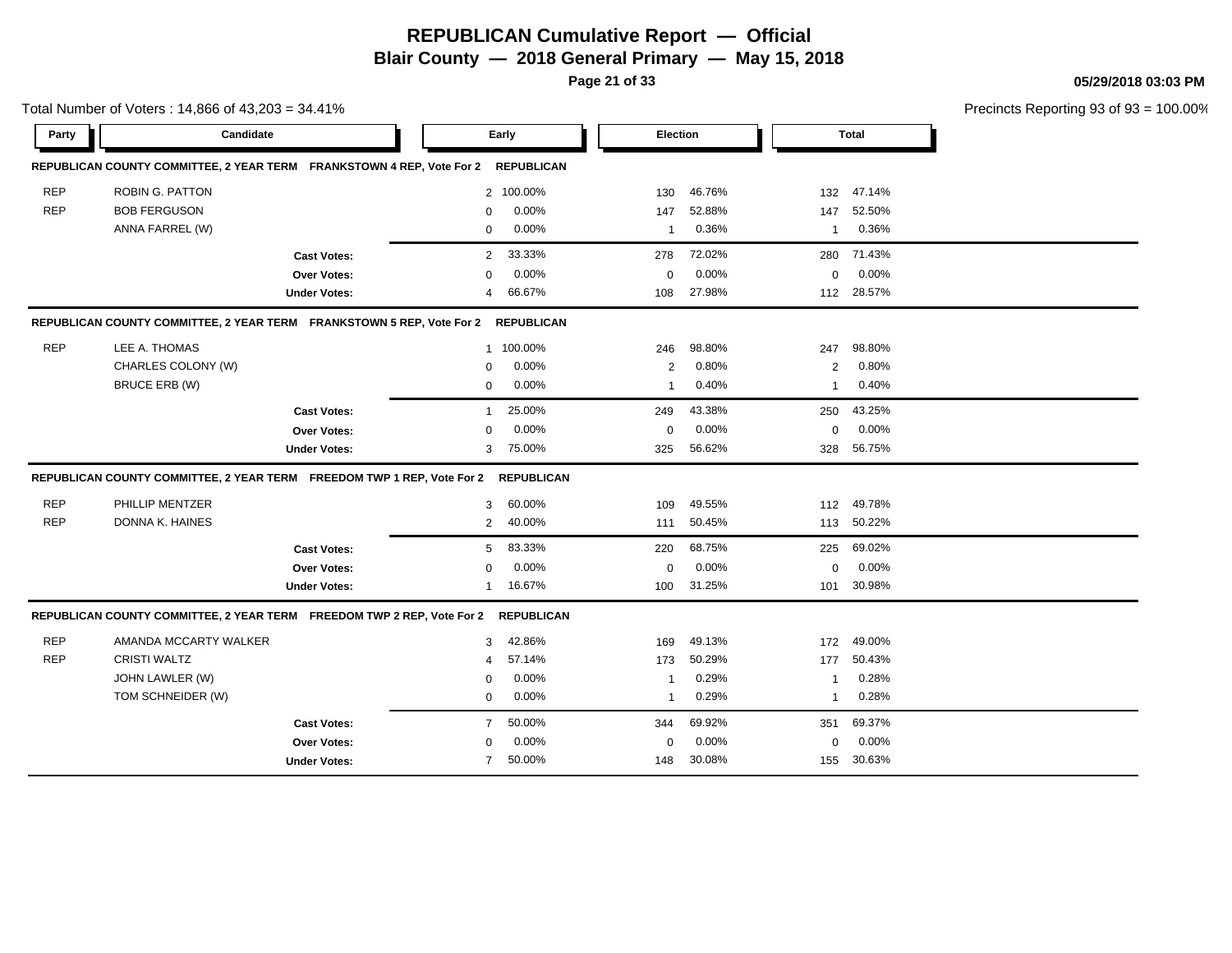**Page 22 of 33**

**05/29/2018 03:03 PM**

|            | Total Number of Voters: 14,866 of 43,203 = 34.41%                         |                     |                |                   |                 |            |                |              | Precincts Reporting 93 of 93 = 100.00% |
|------------|---------------------------------------------------------------------------|---------------------|----------------|-------------------|-----------------|------------|----------------|--------------|----------------------------------------|
| Party      | Candidate                                                                 |                     |                | Early             | <b>Election</b> |            |                | <b>Total</b> |                                        |
|            | REPUBLICAN COUNTY COMMITTEE, 2 YEAR TERM GREENFIELD TWP 1 REP, Vote For 2 |                     |                | <b>REPUBLICAN</b> |                 |            |                |              |                                        |
| <b>REP</b> | JOHN S. DIBERT JR                                                         |                     |                | 2 100.00%         | 142             | 98.61%     | 144            | 98.63%       |                                        |
|            | <b>BRANDON GRABILL (W)</b>                                                |                     | 0              | 0.00%             | -1              | 0.69%      | $\mathbf{1}$   | 0.68%        |                                        |
|            | CODY EBERSOLE (W)                                                         |                     | $\mathbf{0}$   | 0.00%             | $\overline{1}$  | 0.69%      | $\mathbf{1}$   | 0.68%        |                                        |
|            |                                                                           | <b>Cast Votes:</b>  | $\overline{2}$ | 50.00%            | 144             | 44.44%     | 146            | 44.51%       |                                        |
|            |                                                                           | Over Votes:         | 0              | 0.00%             | $\mathbf 0$     | 0.00%      | $\mathbf 0$    | 0.00%        |                                        |
|            |                                                                           | <b>Under Votes:</b> | $\overline{2}$ | 50.00%            | 180             | 55.56%     | 182            | 55.49%       |                                        |
|            | REPUBLICAN COUNTY COMMITTEE, 2 YEAR TERM GREENFIELD TWP 2 REP, Vote For 2 |                     |                | <b>REPUBLICAN</b> |                 |            |                |              |                                        |
|            | No Candidate Filed (W)                                                    |                     | 0              | 0.00%             | $\mathbf{0}$    | 0.00%      | $\mathbf{0}$   | 0.00%        |                                        |
|            |                                                                           | <b>Cast Votes:</b>  | 0              | 0.00%             | $\mathbf 0$     | 0.00%      | $\mathbf 0$    | 0.00%        |                                        |
|            |                                                                           | Over Votes:         | 0              | 0.00%             | $\mathbf 0$     | 0.00%      | $\mathbf 0$    | 0.00%        |                                        |
|            |                                                                           | <b>Under Votes:</b> | 0              | 0.00%             |                 | 52 100.00% |                | 52 100.00%   |                                        |
|            | REPUBLICAN COUNTY COMMITTEE, 2 YEAR TERM GREENFIELD TWP 3 REP, Vote For 2 |                     |                | <b>REPUBLICAN</b> |                 |            |                |              |                                        |
|            | No Candidate Filed (W)                                                    |                     | 0              | 0.00%             | 0               | 0.00%      | $\mathbf 0$    | 0.00%        |                                        |
|            | CARRIE GRAFFIUS (W)                                                       |                     | $\mathbf 0$    | 0.00%             | 2               | 22.22%     | $\overline{2}$ | 22.22%       |                                        |
|            | CHRISTINE LYNN (W)                                                        |                     | 0              | 0.00%             | $\mathbf{1}$    | 11.11%     |                | 1 11.11%     |                                        |
|            | JEFF LYNN (W)                                                             |                     | 0              | 0.00%             | 1               | 11.11%     |                | 1 11.11%     |                                        |
|            | MARLYN GRAFFIUS (W)                                                       |                     | 0              | 0.00%             | $\overline{2}$  | 22.22%     | $2^{\circ}$    | 22.22%       |                                        |
|            | PAUL MEDASIE (W)                                                          |                     | $\mathbf{0}$   | 0.00%             | $\mathbf{1}$    | 11.11%     |                | 1 11.11%     |                                        |
|            | SAMANTHA MEDASIE (W)                                                      |                     | $\mathbf{0}$   | 0.00%             | -1              | 11.11%     |                | 1 11.11%     |                                        |
|            | TOMASSETTI (W)                                                            |                     | 0              | 0.00%             |                 | 1 11.11%   |                | 1 11.11%     |                                        |
|            |                                                                           | <b>Cast Votes:</b>  | 0              | 0.00%             | 9               | 2.54%      | 9              | 2.54%        |                                        |
|            |                                                                           | Over Votes:         | 0              | 0.00%             | $\mathbf 0$     | 0.00%      | $\mathbf 0$    | 0.00%        |                                        |
|            |                                                                           | <b>Under Votes:</b> | 0              | 0.00%             | 345             | 97.46%     |                | 345 97.46%   |                                        |
|            | REPUBLICAN COUNTY COMMITTEE, 2 YEAR TERM HOLLIDAYSBURG 1 REP, Vote For 2  |                     |                | <b>REPUBLICAN</b> |                 |            |                |              |                                        |
|            | No Candidate Filed (W)                                                    |                     | 0              | 0.00%             | $\mathbf 0$     | 0.00%      | $\mathbf 0$    | 0.00%        |                                        |
|            | JOESPH KANISH (W)                                                         |                     | $\mathbf{0}$   | 0.00%             | -1              | 50.00%     | $\mathbf{1}$   | 50.00%       |                                        |
|            | RICHARD LATKER (W)                                                        |                     | $\mathbf 0$    | 0.00%             | $\mathbf{1}$    | 50.00%     | $\mathbf{1}$   | 50.00%       |                                        |
|            |                                                                           | <b>Cast Votes:</b>  | 0              | 0.00%             | $\overline{2}$  | 2.08%      | $\overline{2}$ | 1.92%        |                                        |
|            |                                                                           | <b>Over Votes:</b>  | 0              | 0.00%             | $\mathbf 0$     | 0.00%      | $\mathbf 0$    | 0.00%        |                                        |
|            |                                                                           | <b>Under Votes:</b> |                | 8 100.00%         | 94              | 97.92%     | 102            | 98.08%       |                                        |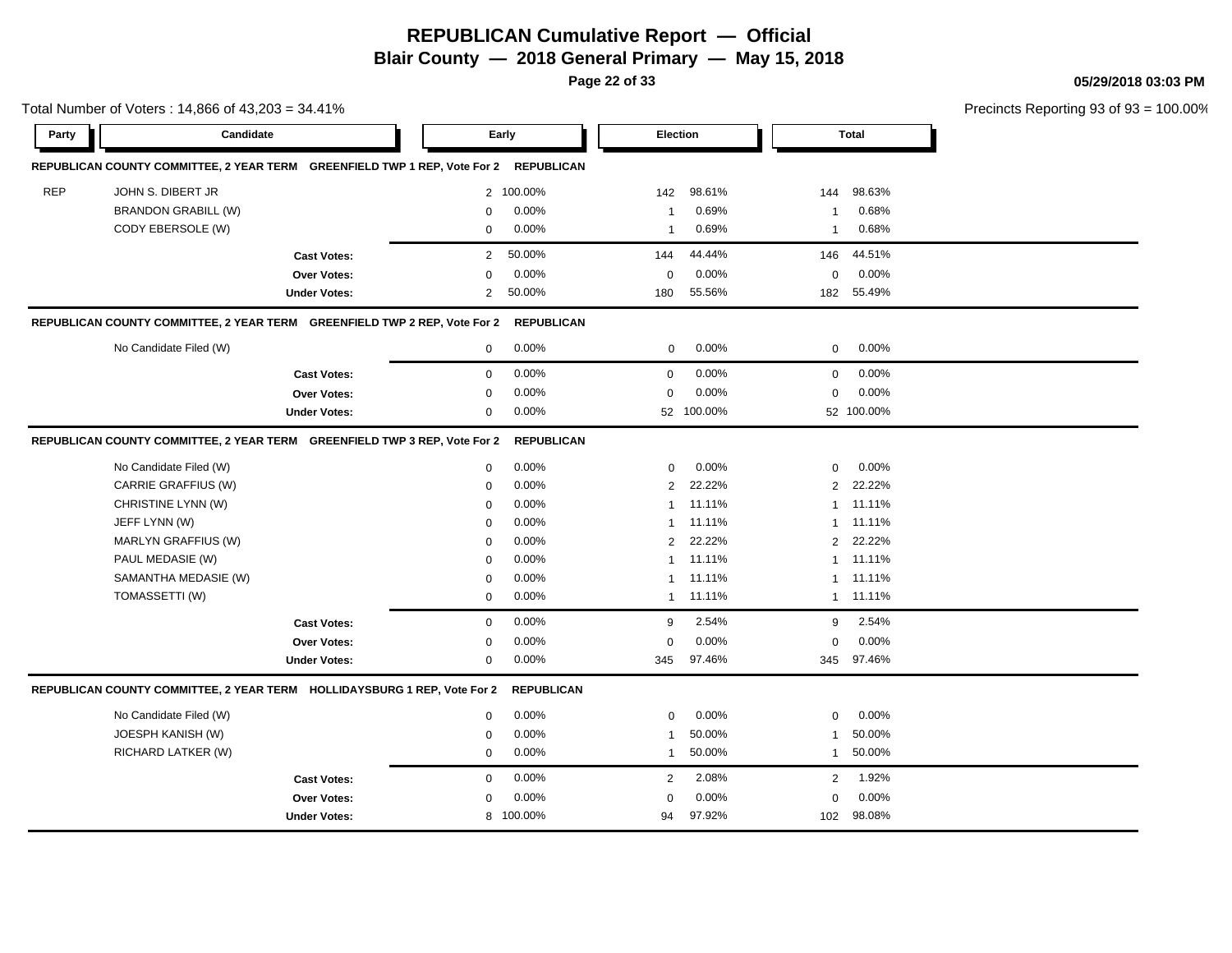**Page 23 of 33**

**05/29/2018 03:03 PM**

|            | Total Number of Voters: 14,866 of 43,203 = 34.41%                        |                     |             |                   |                         |        |                |              | Precincts Reporting 93 of 93 |
|------------|--------------------------------------------------------------------------|---------------------|-------------|-------------------|-------------------------|--------|----------------|--------------|------------------------------|
| Party      | Candidate                                                                |                     |             | Early             | Election                |        |                | <b>Total</b> |                              |
|            | REPUBLICAN COUNTY COMMITTEE, 2 YEAR TERM HOLLIDAYSBURG 2 REP, Vote For 2 |                     |             | <b>REPUBLICAN</b> |                         |        |                |              |                              |
|            | No Candidate Filed (W)                                                   |                     | 0           | 0.00%             | 0                       | 0.00%  | 0              | 0.00%        |                              |
|            | DANIEL RIGGLE (W)                                                        |                     | $\mathbf 0$ | 0.00%             | 1                       | 25.00% | 1              | 25.00%       |                              |
|            | JOEL STEELE (W)                                                          |                     | $\mathbf 0$ | 0.00%             | 1                       | 25.00% | 1              | 25.00%       |                              |
|            | JOHN MICHAEL CURTIS (W)                                                  |                     | $\Omega$    | 0.00%             | 1                       | 25.00% | 1              | 25.00%       |                              |
|            | RICHARD LATKER (W)                                                       |                     | $\pmb{0}$   | 0.00%             | $\mathbf{1}$            | 25.00% | $\mathbf{1}$   | 25.00%       |                              |
|            |                                                                          | <b>Cast Votes:</b>  | $\mathbf 0$ | 0.00%             | $\overline{4}$          | 1.89%  | $\overline{4}$ | 1.80%        |                              |
|            |                                                                          | <b>Over Votes:</b>  | $\Omega$    | 0.00%             | $\Omega$                | 0.00%  | $\mathbf 0$    | 0.00%        |                              |
|            |                                                                          | <b>Under Votes:</b> | 10          | 100.00%           | 208                     | 98.11% | 218            | 98.20%       |                              |
|            | REPUBLICAN COUNTY COMMITTEE, 2 YEAR TERM HOLLIDAYSBURG 3 REP, Vote For 2 |                     |             | <b>REPUBLICAN</b> |                         |        |                |              |                              |
| <b>REP</b> | <b>STEPHANIE WERTZ</b>                                                   |                     | 11          | 100.00%           | 86                      | 95.56% | 97             | 96.04%       |                              |
|            | JIM FOREMAN (W)                                                          |                     | $\mathbf 0$ | 0.00%             | $\mathbf{1}$            | 1.11%  | $\mathbf{1}$   | 0.99%        |                              |
|            | NICHOLAS NALE (W)                                                        |                     | 0           | 0.00%             | $\overline{\mathbf{c}}$ | 2.22%  | $\overline{c}$ | 1.98%        |                              |
|            | TRACI KRIDER (W)                                                         |                     | $\mathbf 0$ | 0.00%             | $\mathbf{1}$            | 1.11%  | $\mathbf{1}$   | 0.99%        |                              |
|            |                                                                          | <b>Cast Votes:</b>  | 11          | 42.31%            | 90                      | 44.12% | 101            | 43.91%       |                              |
|            |                                                                          | Over Votes:         | $\mathbf 0$ | 0.00%             | 0                       | 0.00%  | 0              | 0.00%        |                              |
|            |                                                                          | <b>Under Votes:</b> | 15          | 57.69%            | 114                     | 55.88% | 129            | 56.09%       |                              |
|            | REPUBLICAN COUNTY COMMITTEE, 2 YEAR TERM HOLLIDAYSBURG 4 REP, Vote For 2 |                     |             | <b>REPUBLICAN</b> |                         |        |                |              |                              |
| <b>REP</b> | <b>MARY ANN BENNIS</b>                                                   |                     | 6           | 50.00%            | 96                      | 42.48% | 102            | 42.86%       |                              |
| <b>REP</b> | JAMES R. HUFF II                                                         |                     | 6           | 50.00%            | 78                      | 34.51% | 84             | 35.29%       |                              |
| <b>REP</b> | RICHARD LATKER                                                           |                     | $\mathbf 0$ | 0.00%             | 52                      | 23.01% | 52             | 21.85%       |                              |
|            |                                                                          | <b>Cast Votes:</b>  |             | 12 100.00%        | 226                     | 75.84% | 238            | 76.77%       |                              |
|            |                                                                          | <b>Over Votes:</b>  | 0           | 0.00%             | $\mathbf 0$             | 0.00%  | 0              | 0.00%        |                              |
|            |                                                                          | <b>Under Votes:</b> | $\mathbf 0$ | 0.00%             | 72                      | 24.16% |                | 72 23.23%    |                              |
|            | REPUBLICAN COUNTY COMMITTEE, 2 YEAR TERM HOLLIDAYSBURG 5 REP, Vote For 2 |                     |             | <b>REPUBLICAN</b> |                         |        |                |              |                              |
| <b>REP</b> | KATHRYN ERB MATHIAS                                                      |                     | 13          | 92.86%            | 101                     | 97.12% | 114            | 96.61%       |                              |
|            | CHRIS MICHELONE (W)                                                      |                     | $\mathbf 0$ | 0.00%             | $\mathbf{1}$            | 0.96%  | $\mathbf{1}$   | 0.85%        |                              |
|            | DAVID GORMAN (W)                                                         |                     | $\mathbf 0$ | 0.00%             | 1                       | 0.96%  | $\mathbf{1}$   | 0.85%        |                              |
|            | Michael W. McLanahan (W)                                                 |                     | -1          | 7.14%             | $\mathbf 0$             | 0.00%  | $\mathbf{1}$   | 0.85%        |                              |
|            | ROBERT N ROBINSON (W)                                                    |                     | $\mathbf 0$ | 0.00%             | $\mathbf{1}$            | 0.96%  | $\mathbf{1}$   | 0.85%        |                              |
|            |                                                                          | <b>Cast Votes:</b>  | 14          | 46.67%            | 104                     | 43.33% | 118            | 43.70%       |                              |
|            |                                                                          | <b>Over Votes:</b>  | 0           | 0.00%             | 0                       | 0.00%  | 0              | 0.00%        |                              |
|            |                                                                          | <b>Under Votes:</b> | 16          | 53.33%            | 136                     | 56.67% | 152            | 56.30%       |                              |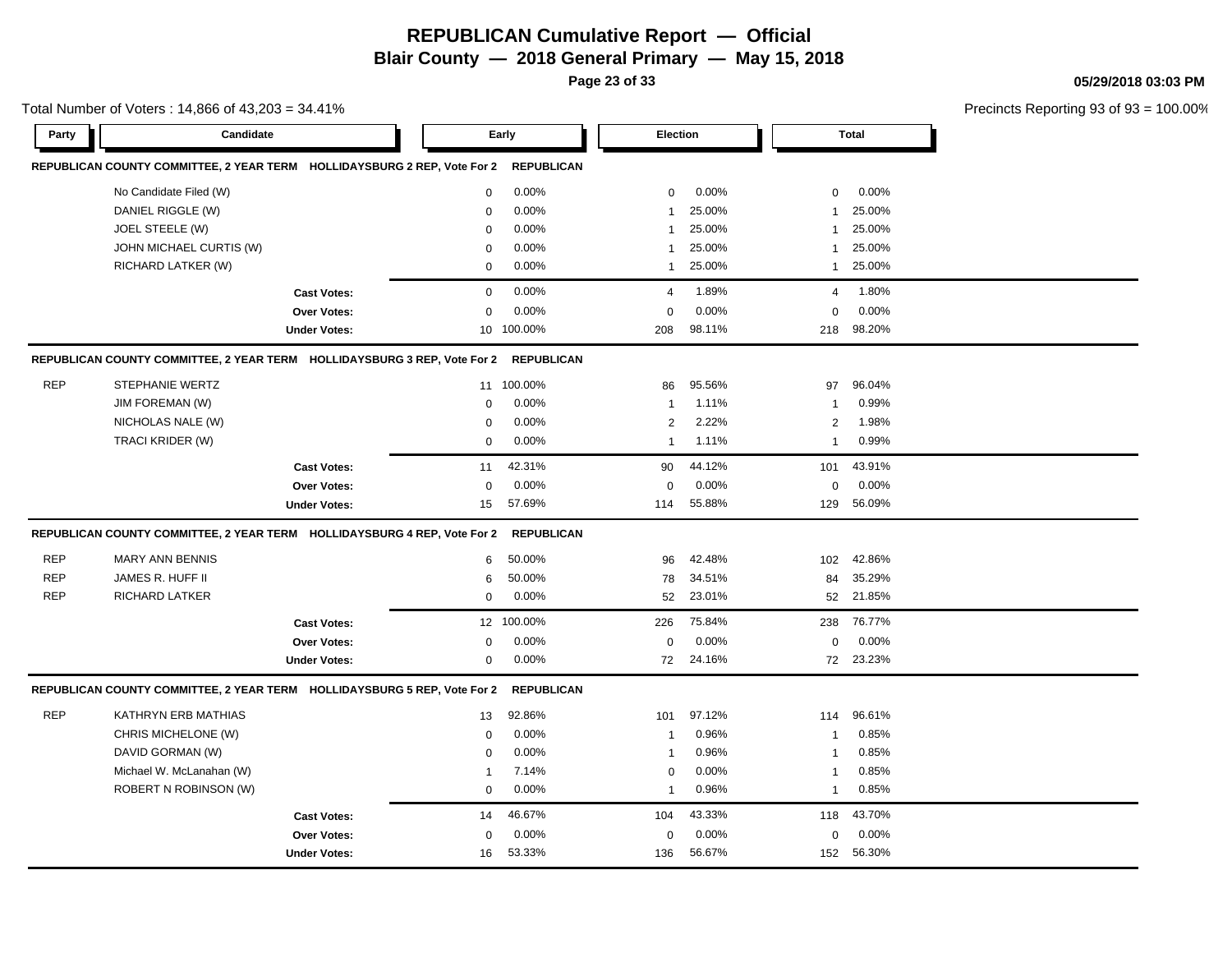**Page 24 of 33**

**05/29/2018 03:03 PM**

|            | Total Number of Voters: 14,866 of 43,203 = 34.41%                        |                     |                |                   |                |        |                |              | Precincts Reporting 93 of 93 |
|------------|--------------------------------------------------------------------------|---------------------|----------------|-------------------|----------------|--------|----------------|--------------|------------------------------|
| Party      | Candidate                                                                |                     |                | Early             | Election       |        |                | <b>Total</b> |                              |
|            | REPUBLICAN COUNTY COMMITTEE, 2 YEAR TERM HOLLIDAYSBURG 6 REP, Vote For 2 |                     |                | <b>REPUBLICAN</b> |                |        |                |              |                              |
|            | No Candidate Filed (W)                                                   |                     | $\mathbf 0$    | 0.00%             | $\mathbf 0$    | 0.00%  | $\mathbf 0$    | 0.00%        |                              |
|            | Bill Ward Jr. (W)                                                        |                     | $\mathbf{1}$   | 100.00%           | 0              | 0.00%  | -1             | 14.29%       |                              |
|            | DAMIAN WILLIAMS (W)                                                      |                     | $\mathbf 0$    | 0.00%             | -1             | 16.67% | -1             | 14.29%       |                              |
|            | <b>JIM FOREMAN (W)</b>                                                   |                     | $\Omega$       | 0.00%             | $\mathbf{1}$   | 16.67% | -1             | 14.29%       |                              |
|            | JULIE MALONE (W)                                                         |                     | $\mathbf 0$    | 0.00%             | 3              | 50.00% | 3              | 42.86%       |                              |
|            | LOUIS KANASHIKI (W)                                                      |                     | $\mathbf 0$    | 0.00%             | 1              | 16.67% | $\mathbf{1}$   | 14.29%       |                              |
|            |                                                                          | <b>Cast Votes:</b>  | $\mathbf{1}$   | 16.67%            | 6              | 2.61%  | $\overline{7}$ | 2.97%        |                              |
|            |                                                                          | Over Votes:         | 0              | 0.00%             | $\mathbf 0$    | 0.00%  | $\mathbf 0$    | 0.00%        |                              |
|            |                                                                          | <b>Under Votes:</b> | 5              | 83.33%            | 224            | 97.39% | 229            | 97.03%       |                              |
|            | REPUBLICAN COUNTY COMMITTEE, 2 YEAR TERM HOLLIDAYSBURG 7 REP, Vote For 2 |                     |                | <b>REPUBLICAN</b> |                |        |                |              |                              |
| <b>REP</b> | AMY E. WEBSTER                                                           |                     | 0              | 0.00%             | 103            | 87.29% | 103            | 85.83%       |                              |
|            | <b>BRUCE ERB (W)</b>                                                     |                     | $\mathbf 0$    | 0.00%             | $\mathbf{1}$   | 0.85%  |                | 0.83%        |                              |
|            | ELSIE CREEK (W)                                                          |                     | $\Omega$       | 0.00%             | $\overline{1}$ | 0.85%  | -1             | 0.83%        |                              |
|            | JAMES R ANTHONY (W)                                                      |                     | $\Omega$       | 0.00%             | $\overline{c}$ | 1.69%  | $\overline{2}$ | 1.67%        |                              |
|            | Richard A. Scholton (W)                                                  |                     | 2              | 100.00%           | 0              | 0.00%  | 2              | 1.67%        |                              |
|            | SHERYLE A JOHNS (W)                                                      |                     | $\Omega$       | 0.00%             | -1             | 0.85%  | -1             | 0.83%        |                              |
|            | JIM GREGORY (W)                                                          |                     | $\mathbf 0$    | 0.00%             | $\overline{c}$ | 1.69%  | $\overline{2}$ | 1.67%        |                              |
|            | <b>VIRGINIA SMITH (W)</b>                                                |                     | $\mathbf 0$    | 0.00%             | 8              | 6.78%  | 8              | 6.67%        |                              |
|            |                                                                          | <b>Cast Votes:</b>  | 2              | 50.00%            | 118            | 45.38% | 120            | 45.45%       |                              |
|            |                                                                          | Over Votes:         | $\Omega$       | 0.00%             | $\mathbf 0$    | 0.00%  | $\Omega$       | 0.00%        |                              |
|            |                                                                          | <b>Under Votes:</b> | $\overline{2}$ | 50.00%            | 142            | 54.62% | 144            | 54.55%       |                              |
|            | REPUBLICAN COUNTY COMMITTEE, 2 YEAR TERM HUSTON TWP REP, Vote For 2      |                     |                | <b>REPUBLICAN</b> |                |        |                |              |                              |
| <b>REP</b> | STACEY Y. KENSINGER                                                      |                     | 3              | 100.00%           | 196            | 99.49% | 199            | 99.50%       |                              |
|            | CHRIS CREEK (W)                                                          |                     | 0              | 0.00%             | $\mathbf{1}$   | 0.51%  | -1             | 0.50%        |                              |
|            |                                                                          | <b>Cast Votes:</b>  | 3              | 50.00%            | 197            | 43.78% | 200            | 43.86%       |                              |
|            |                                                                          | Over Votes:         | $\Omega$       | 0.00%             | 0              | 0.00%  | 0              | 0.00%        |                              |
|            |                                                                          | <b>Under Votes:</b> | 3              | 50.00%            | 253            | 56.22% | 256            | 56.14%       |                              |
|            | REPUBLICAN COUNTY COMMITTEE, 2 YEAR TERM JUNIATA TWP REP, Vote For 2     |                     |                | <b>REPUBLICAN</b> |                |        |                |              |                              |
| <b>REP</b> | ALLAN R. STOMBAUGH                                                       |                     | 3              | 75.00%            | 124            | 51.24% | 127            | 51.63%       |                              |
| <b>REP</b> | DONNA J. STOMBAUGH                                                       |                     | 1              | 25.00%            | 118            | 48.76% | 119            | 48.37%       |                              |
|            |                                                                          | <b>Cast Votes:</b>  | 4              | 66.67%            | 242            | 79.61% | 246            | 79.35%       |                              |
|            |                                                                          | Over Votes:         | 0              | 0.00%             | 0              | 0.00%  | 0              | 0.00%        |                              |
|            |                                                                          | <b>Under Votes:</b> | $\overline{c}$ | 33.33%            | 62             | 20.39% | 64             | 20.65%       |                              |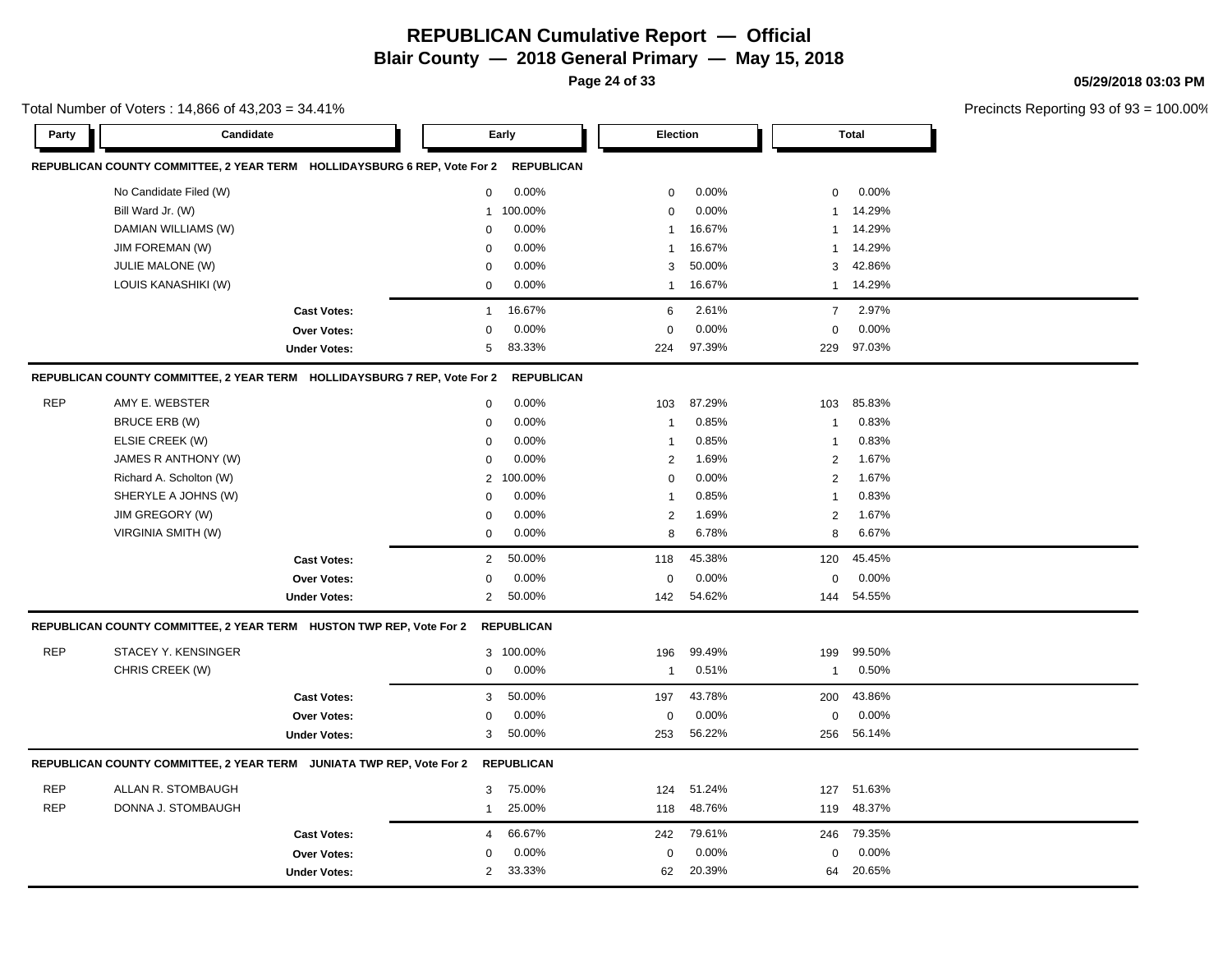**Page 25 of 33**

**05/29/2018 03:03 PM**

| Total Number of Voters : 14,866 of 43,203 = 34.41% |
|----------------------------------------------------|
|----------------------------------------------------|

| Party      | Candidate                                                            |                     |                | Early             | Election       |        |                         | <b>Total</b> |
|------------|----------------------------------------------------------------------|---------------------|----------------|-------------------|----------------|--------|-------------------------|--------------|
|            | REPUBLICAN COUNTY COMMITTEE, 2 YEAR TERM LOGAN TWP 1 REP, Vote For 2 |                     |                | <b>REPUBLICAN</b> |                |        |                         |              |
| <b>REP</b> | SHARON L. BREAM                                                      |                     |                | 2 100.00%         | 197            | 96.10% | 199                     | 96.14%       |
|            | ADAM WARD (W)                                                        |                     | $\Omega$       | 0.00%             | -1             | 0.49%  | -1                      | 0.48%        |
|            | ART HAVERLSON (W)                                                    |                     | $\Omega$       | 0.00%             | -1             | 0.49%  | $\overline{1}$          | 0.48%        |
|            | DAVID SHANNON (W)                                                    |                     | $\Omega$       | 0.00%             |                | 0.49%  |                         | 0.48%        |
|            | DEVIN HAINLEY (W)                                                    |                     | $\Omega$       | 0.00%             | $\mathbf 1$    | 0.49%  | $\mathbf 1$             | 0.48%        |
|            | JIM FOREMAN (W)                                                      |                     | $\Omega$       | 0.00%             | $\mathbf{1}$   | 0.49%  | $\mathbf 1$             | 0.48%        |
|            | JOAN BARR (W)                                                        |                     | $\Omega$       | 0.00%             | $\overline{1}$ | 0.49%  | $\overline{1}$          | 0.48%        |
|            | ROB BROADRICK (W)                                                    |                     | $\Omega$       | 0.00%             | -1             | 0.49%  | $\mathbf{1}$            | 0.48%        |
|            | TERRY TOMASETTI (W)                                                  |                     | 0              | 0.00%             | -1             | 0.49%  | $\mathbf{1}$            | 0.48%        |
|            |                                                                      | <b>Cast Votes:</b>  | $\overline{2}$ | 50.00%            | 205            | 39.12% | 207                     | 39.20%       |
|            |                                                                      | Over Votes:         | $\Omega$       | 0.00%             | $\mathbf 0$    | 0.00%  | $\mathbf 0$             | 0.00%        |
|            |                                                                      | <b>Under Votes:</b> | $\overline{2}$ | 50.00%            | 319            | 60.88% | 321                     | 60.80%       |
|            | REPUBLICAN COUNTY COMMITTEE, 2 YEAR TERM LOGAN TWP 2 REP, Vote For 2 |                     |                | <b>REPUBLICAN</b> |                |        |                         |              |
| <b>REP</b> | <b>JACK L. RAWLINGS</b>                                              |                     | 9              | 47.37%            | 203            | 39.42% | 212                     | 39.70%       |
| <b>REP</b> | <b>CHERYL RAWLINGS</b>                                               |                     | 6              | 31.58%            | 186            | 36.12% | 192                     | 35.96%       |
| <b>REP</b> | JOSEPH A. ZOLNA                                                      |                     | 3              | 15.79%            | 121            | 23.50% | 124                     | 23.22%       |
|            | Aaron Worley (W)                                                     |                     | -1             | 5.26%             | $\mathbf 0$    | 0.00%  | -1                      | 0.19%        |
|            | AC STICKEL (W)                                                       |                     | $\Omega$       | 0.00%             | $\mathbf{1}$   | 0.19%  | $\overline{1}$          | 0.19%        |
|            | JAMES ROKOSKY (W)                                                    |                     | $\Omega$       | 0.00%             | -1             | 0.19%  | $\overline{\mathbf{1}}$ | 0.19%        |
|            | JEFF BOWERS (W)                                                      |                     | $\Omega$       | 0.00%             | -1             | 0.19%  | $\mathbf 1$             | 0.19%        |
|            | RICK MCELDOWNEY (W)                                                  |                     | 0              | 0.00%             | -1             | 0.19%  | $\overline{1}$          | 0.19%        |
|            | TOM PRINGLE (W)                                                      |                     | $\mathbf 0$    | 0.00%             | $\mathbf{1}$   | 0.19%  | $\overline{1}$          | 0.19%        |
|            |                                                                      | <b>Cast Votes:</b>  | 19             | 86.36%            | 515            | 75.51% | 534                     | 75.85%       |
|            |                                                                      | Over Votes:         | $\mathbf 0$    | 0.00%             | $\mathbf 0$    | 0.00%  | $\mathbf 0$             | 0.00%        |
|            |                                                                      | <b>Under Votes:</b> | 3              | 13.64%            | 167            | 24.49% | 170                     | 24.15%       |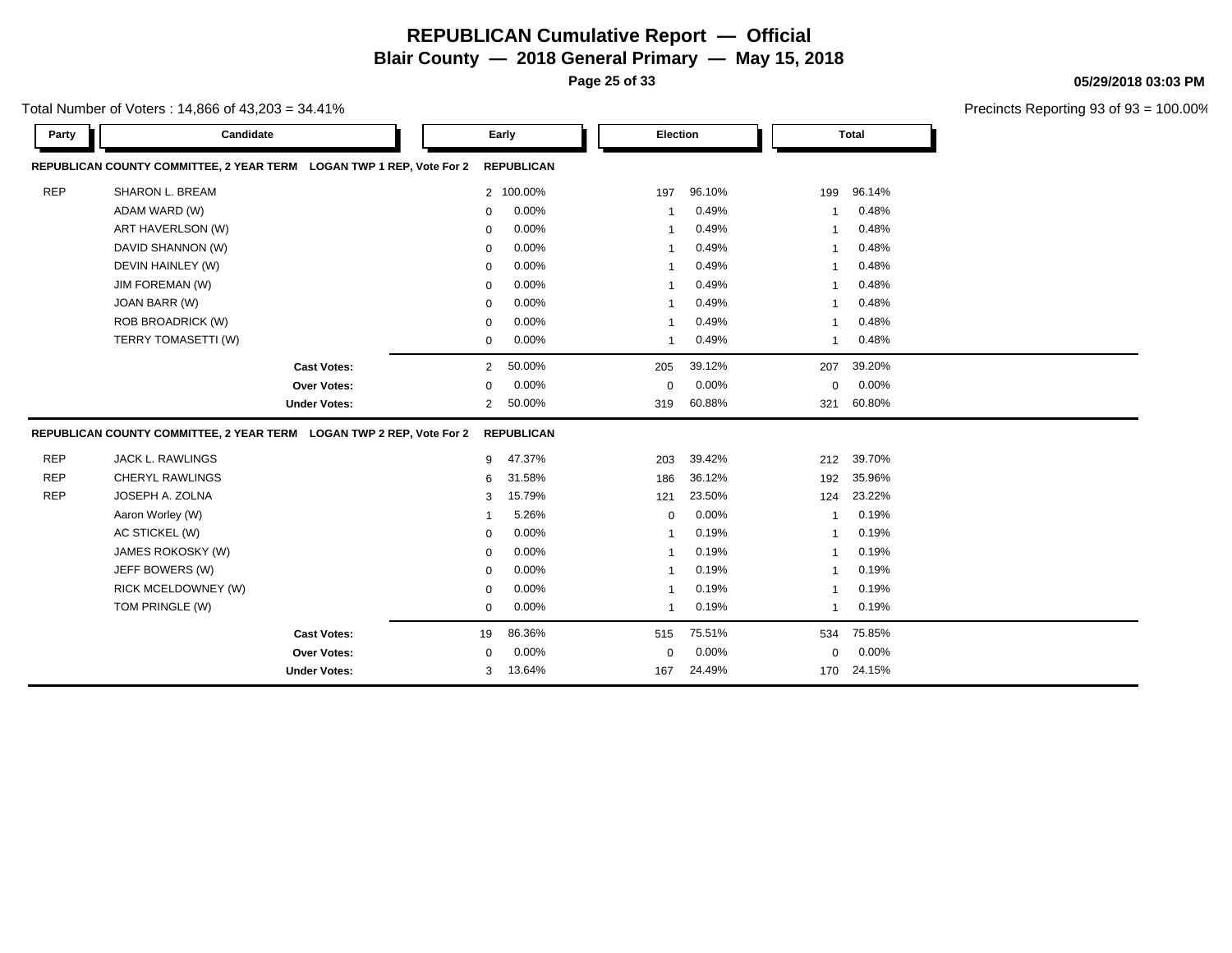**Page 26 of 33**

**05/29/2018 03:03 PM**

| Total Number of Voters : 14,866 of 43,203 = 34.41% |  |
|----------------------------------------------------|--|
|----------------------------------------------------|--|

| Party | Candidate                                                            |                     |              | Early             | <b>Election</b> |        |              | <b>Total</b> |  |
|-------|----------------------------------------------------------------------|---------------------|--------------|-------------------|-----------------|--------|--------------|--------------|--|
|       | REPUBLICAN COUNTY COMMITTEE, 2 YEAR TERM LOGAN TWP 3 REP, Vote For 2 |                     |              | <b>REPUBLICAN</b> |                 |        |              |              |  |
|       | No Candidate Filed (W)                                               |                     | $\mathbf 0$  | 0.00%             | $\mathbf 0$     | 0.00%  | $\mathbf 0$  | 0.00%        |  |
|       | AC STICKEL (W)                                                       |                     | $\mathbf 0$  | 0.00%             | $\mathbf{1}$    | 4.17%  | $\mathbf{1}$ | 4.17%        |  |
|       | ANGELA WAGNER (W)                                                    |                     | $\mathbf 0$  | 0.00%             | $\mathbf{1}$    | 4.17%  | $\mathbf{1}$ | 4.17%        |  |
|       | CHET KOWALSKI (W)                                                    |                     | $\mathbf 0$  | 0.00%             | $\mathbf{1}$    | 4.17%  | $\mathbf{1}$ | 4.17%        |  |
|       | DUSTIN KUNSTBECK (W)                                                 |                     | $\mathbf 0$  | 0.00%             | 2               | 8.33%  | 2            | 8.33%        |  |
|       | HELEN P SCHMITT (W)                                                  |                     | $\mathbf 0$  | 0.00%             | $\overline{4}$  | 16.67% | 4            | 16.67%       |  |
|       | JEFF BLAKE (W)                                                       |                     | $\mathbf 0$  | 0.00%             | 6               | 25.00% | 6            | 25.00%       |  |
|       | JEFF WILLS (W)                                                       |                     | $\mathbf 0$  | 0.00%             | $\mathbf{1}$    | 4.17%  | 1            | 4.17%        |  |
|       | JOE METZGAR (W)                                                      |                     | $\mathbf 0$  | 0.00%             | $\mathbf{1}$    | 4.17%  | -1           | 4.17%        |  |
|       | KAREN BARR (W)                                                       |                     | $\mathbf 0$  | 0.00%             | $\mathbf{1}$    | 4.17%  | -1           | 4.17%        |  |
|       | PHILLIP RAKER (W)                                                    |                     | $\mathbf 0$  | 0.00%             | $\mathbf{1}$    | 4.17%  | $\mathbf{1}$ | 4.17%        |  |
|       | ROY KNUPP (W)                                                        |                     | $\mathbf 0$  | 0.00%             | $\mathbf{1}$    | 4.17%  | -1           | 4.17%        |  |
|       | THOMAS PRINGLE (W)                                                   |                     | $\mathbf 0$  | $0.00\%$          | 3               | 12.50% | 3            | 12.50%       |  |
|       | THOMASSITTI (W)                                                      |                     | $\mathbf 0$  | 0.00%             | $\mathbf{1}$    | 4.17%  | $\mathbf{1}$ | 4.17%        |  |
|       |                                                                      |                     |              |                   |                 |        |              | 6.28%        |  |
|       |                                                                      | <b>Cast Votes:</b>  | $\mathbf 0$  | 0.00%             | 24              | 6.56%  | 24           |              |  |
|       |                                                                      | Over Votes:         | $\mathbf 0$  | 0.00%             | $\mathbf 0$     | 0.00%  | $\mathbf 0$  | 0.00%        |  |
|       |                                                                      | <b>Under Votes:</b> |              | 16 100.00%        | 342             | 93.44% | 358          | 93.72%       |  |
|       | REPUBLICAN COUNTY COMMITTEE, 2 YEAR TERM LOGAN TWP 4 REP, Vote For 2 |                     |              | <b>REPUBLICAN</b> |                 |        |              |              |  |
|       | No Candidate Filed (W)                                               |                     | $\mathbf 0$  | 0.00%             | $\mathbf 0$     | 0.00%  | $\mathbf 0$  | 0.00%        |  |
|       | CHERYL RUPP (W)                                                      |                     | $\mathbf 0$  | 0.00%             | $\mathbf{1}$    | 6.67%  | $\mathbf{1}$ | 6.25%        |  |
|       | Ethan V. Wilt (W)                                                    |                     |              | 1 100.00%         | $\mathbf 0$     | 0.00%  | $\mathbf{1}$ | 6.25%        |  |
|       | HAL BADORREK (W)                                                     |                     | $\mathbf 0$  | 0.00%             | $\mathbf{1}$    | 6.67%  | $\mathbf{1}$ | 6.25%        |  |
|       | HUNTER DERENSIS (W)                                                  |                     | $\mathbf 0$  | 0.00%             | $\mathbf{1}$    | 6.67%  | $\mathbf{1}$ | 6.25%        |  |
|       | KATHYBEATTY (W)                                                      |                     | $\mathbf 0$  | 0.00%             | $\mathbf{1}$    | 6.67%  | $\mathbf{1}$ | 6.25%        |  |
|       | MATTHEW R ADAMS (W)                                                  |                     | $\mathbf 0$  | 0.00%             | $\mathbf{1}$    | 6.67%  | $\mathbf{1}$ | 6.25%        |  |
|       | MICHAEL J ADAMS (W)                                                  |                     | $\mathbf 0$  | 0.00%             | $\mathbf{1}$    | 6.67%  | $\mathbf{1}$ | 6.25%        |  |
|       | MIKE DERENSIS (W)                                                    |                     | $\mathbf 0$  | 0.00%             | $\mathbf{1}$    | 6.67%  | $\mathbf{1}$ | 6.25%        |  |
|       | RONLD FRANK SR (W)                                                   |                     | $\mathbf 0$  | 0.00%             | $\mathbf{1}$    | 6.67%  | -1           | 6.25%        |  |
|       | TOMASETTI (W)                                                        |                     | $\mathbf 0$  | 0.00%             | $\mathbf{1}$    | 6.67%  | $\mathbf{1}$ | 6.25%        |  |
|       | TRACEY COLLINS (W)                                                   |                     | $\mathbf 0$  | 0.00%             | $\mathbf{1}$    | 6.67%  | $\mathbf{1}$ | 6.25%        |  |
|       | THOMAS PRINGLE (W)                                                   |                     | $\mathbf 0$  | 0.00%             | 5               | 33.33% | 5            | 31.25%       |  |
|       |                                                                      | <b>Cast Votes:</b>  | $\mathbf{1}$ | 25.00%            | 15              | 3.41%  | 16           | 3.60%        |  |
|       |                                                                      | <b>Over Votes:</b>  | 0            | 0.00%             | 0               | 0.00%  | 0            | 0.00%        |  |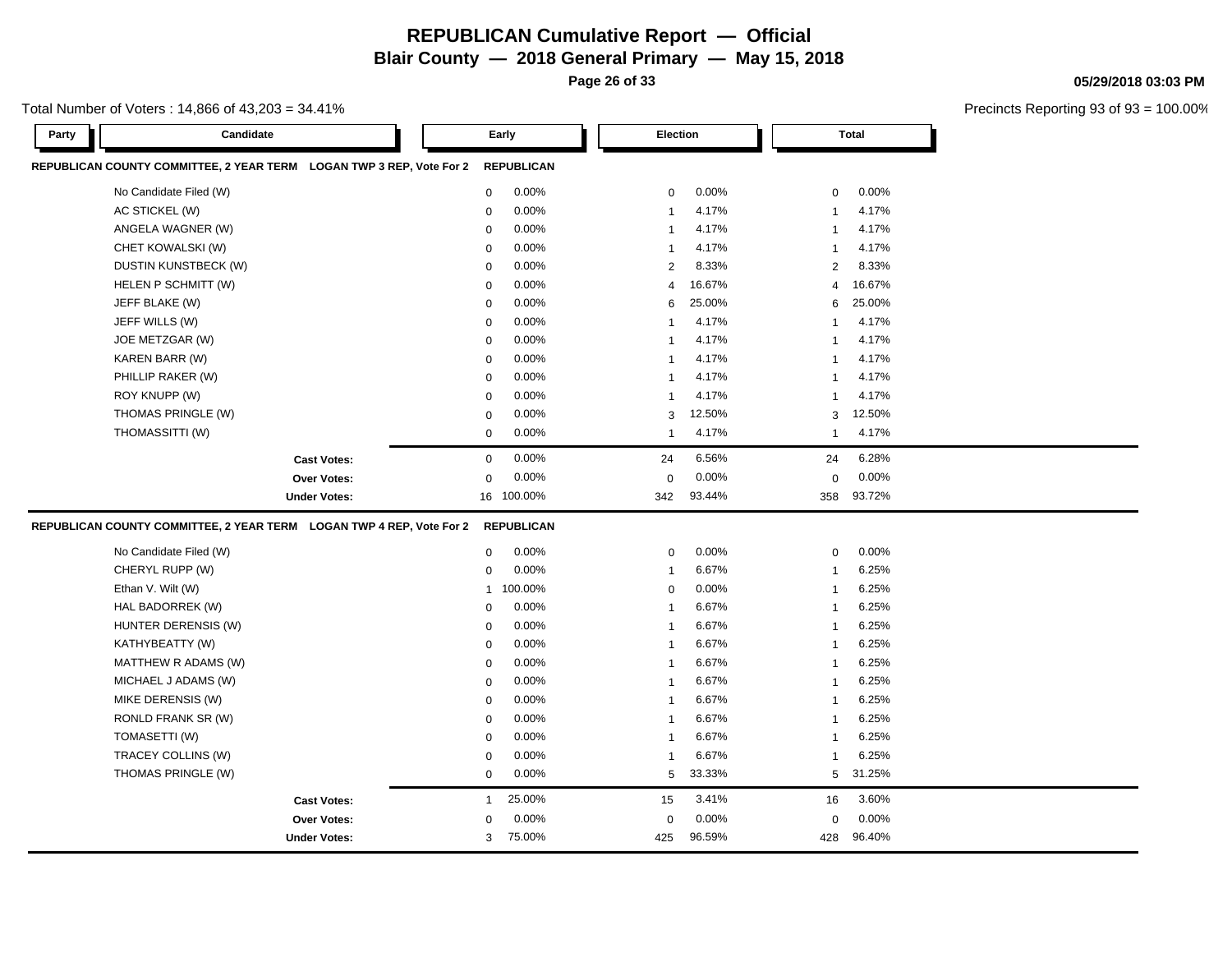**Page 27 of 33**

**05/29/2018 03:03 PM**

|            | Total Number of Voters: 14,866 of 43,203 = 34.41%                      |                     |                |                   |                         |             |        |                         |              | Precincts Reporting 93 of 9: |
|------------|------------------------------------------------------------------------|---------------------|----------------|-------------------|-------------------------|-------------|--------|-------------------------|--------------|------------------------------|
| Party      | Candidate                                                              |                     |                | Early             |                         | Election    |        |                         | <b>Total</b> |                              |
|            | REPUBLICAN COUNTY COMMITTEE, 2 YEAR TERM LOGAN TWP 5 REP, Vote For 2   |                     |                | <b>REPUBLICAN</b> |                         |             |        |                         |              |                              |
| <b>REP</b> | ALLEN R. MITCHELL                                                      |                     | $\overline{2}$ | 33.33%            | 151                     |             | 46.46% | 153                     | 46.22%       |                              |
| <b>REP</b> | <b>BRENDA CLAPPER</b>                                                  |                     | $\overline{4}$ | 66.67%            | 174                     |             | 53.54% | 178                     | 53.78%       |                              |
|            |                                                                        | <b>Cast Votes:</b>  | 6              | 75.00%            | 325                     |             | 66.60% | 331                     | 66.73%       |                              |
|            |                                                                        | <b>Over Votes:</b>  | $\mathbf 0$    | 0.00%             | $\mathbf 0$             |             | 0.00%  | $\mathbf 0$             | 0.00%        |                              |
|            |                                                                        | <b>Under Votes:</b> | $\overline{2}$ | 25.00%            | 163                     |             | 33.40% |                         | 165 33.27%   |                              |
|            | REPUBLICAN COUNTY COMMITTEE, 2 YEAR TERM LOGAN TWP 6 REP, Vote For 2   |                     |                | <b>REPUBLICAN</b> |                         |             |        |                         |              |                              |
| <b>REP</b> | <b>BRENDAN HOOVER</b>                                                  |                     |                | 7 100.00%         | 211                     |             | 95.05% | 218                     | 95.20%       |                              |
|            | JIM FRANK (W)                                                          |                     | 0              | 0.00%             | $\sqrt{2}$              |             | 0.90%  | $\overline{2}$          | 0.87%        |                              |
|            | JOHN BOORSS (W)                                                        |                     | 0              | 0.00%             | $\overline{1}$          |             | 0.45%  | $\mathbf{1}$            | 0.44%        |                              |
|            | LAURA FRANK (W)                                                        |                     | 0              | 0.00%             | $\overline{1}$          |             | 0.45%  | $\mathbf{1}$            | 0.44%        |                              |
|            | PHIL KESSEL (W)                                                        |                     | $\Omega$       | 0.00%             | $\overline{1}$          |             | 0.45%  | $\overline{1}$          | 0.44%        |                              |
|            | ROBERT MILLER (W)                                                      |                     | $\mathsf 0$    | 0.00%             | $\overline{1}$          |             | 0.45%  | $\overline{\mathbf{1}}$ | 0.44%        |                              |
|            | SHARON BREAM (W)                                                       |                     | $\mathbf 0$    | 0.00%             | $\overline{\mathbf{1}}$ |             | 0.45%  | -1                      | 0.44%        |                              |
|            | TIM SERBIN (W)                                                         |                     | $\mathbf 0$    | 0.00%             | $\overline{\mathbf{1}}$ |             | 0.45%  | -1                      | 0.44%        |                              |
|            | TOM HITE (W)                                                           |                     | $\mathbf 0$    | 0.00%             | $\overline{1}$          |             | 0.45%  | -1                      | 0.44%        |                              |
|            | TOM PRINGLE (W)                                                        |                     | 0              | 0.00%             | $\overline{1}$          |             | 0.45%  | -1                      | 0.44%        |                              |
|            | WILLIAM R KALER (W)                                                    |                     | $\mathbf 0$    | 0.00%             | $\overline{1}$          |             | 0.45%  | $\mathbf{1}$            | 0.44%        |                              |
|            |                                                                        | <b>Cast Votes:</b>  | $\overline{7}$ | 50.00%            | 222                     |             | 43.87% | 229                     | 44.04%       |                              |
|            |                                                                        | Over Votes:         | 0              | 0.00%             | $\mathbf 0$             |             | 0.00%  | $\mathbf 0$             | 0.00%        |                              |
|            |                                                                        | <b>Under Votes:</b> | $\overline{7}$ | 50.00%            | 284                     |             | 56.13% | 291                     | 55.96%       |                              |
|            | REPUBLICAN COUNTY COMMITTEE, 2 YEAR TERM LOGAN TWP 7 REP, Vote For 2   |                     |                | <b>REPUBLICAN</b> |                         |             |        |                         |              |                              |
| <b>REP</b> | ED FRONTINO                                                            |                     | 0              | 0.00%             | 107                     |             | 98.17% | 107                     | 98.17%       |                              |
|            | JAMES A PATTERSON (W)                                                  |                     | $\mathsf 0$    | 0.00%             | $\overline{1}$          |             | 0.92%  | $\overline{1}$          | 0.92%        |                              |
|            | JOE PUFKA (W)                                                          |                     | $\mathbf 0$    | 0.00%             | $\overline{1}$          |             | 0.92%  | $\overline{1}$          | 0.92%        |                              |
|            |                                                                        | <b>Cast Votes:</b>  | $\mathbf 0$    | 0.00%             | 109                     |             | 44.67% | 109                     | 44.67%       |                              |
|            |                                                                        | <b>Over Votes:</b>  | 0              | 0.00%             | 0                       |             | 0.00%  | $\mathbf 0$             | 0.00%        |                              |
|            |                                                                        | <b>Under Votes:</b> | 0              | 0.00%             | 135                     |             | 55.33% |                         | 135 55.33%   |                              |
|            | REPUBLICAN COUNTY COMMITTEE, 2 YEAR TERM MARTINSBURG 1 REP, Vote For 2 |                     |                | <b>REPUBLICAN</b> |                         |             |        |                         |              |                              |
| <b>REP</b> | SHELLEY R CLINICH                                                      |                     |                | 4 100.00%         |                         | 140 100.00% |        |                         | 144 100.00%  |                              |
|            |                                                                        | <b>Cast Votes:</b>  | $\overline{4}$ | 50.00%            | 140                     |             | 42.94% | 144                     | 43.11%       |                              |
|            |                                                                        | Over Votes:         | $\Omega$       | 0.00%             | $\Omega$                |             | 0.00%  | $\Omega$                | 0.00%        |                              |
|            |                                                                        | <b>Under Votes:</b> | 4              | 50.00%            | 186                     |             | 57.06% | 190                     | 56.89%       |                              |
|            |                                                                        |                     |                |                   |                         |             |        |                         |              |                              |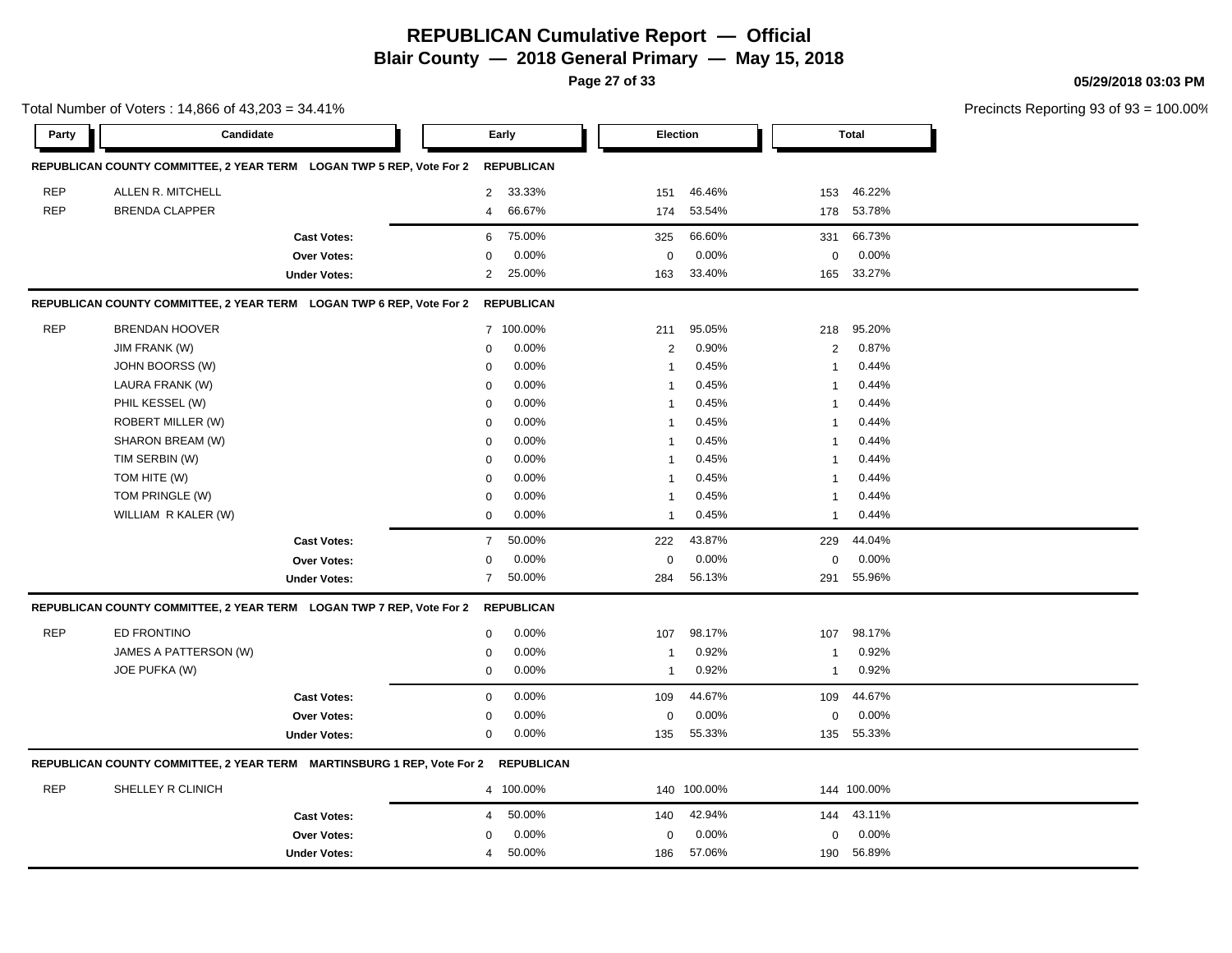**Page 28 of 33**

**05/29/2018 03:03 PM**

|            | Total Number of Voters: 14,866 of 43,203 = 34.41%                        |                |                   |                |            |                |              | Precincts Reporting 93 of 93 |
|------------|--------------------------------------------------------------------------|----------------|-------------------|----------------|------------|----------------|--------------|------------------------------|
| Party      | Candidate                                                                |                | Early             | Election       |            |                | <b>Total</b> |                              |
|            | REPUBLICAN COUNTY COMMITTEE, 2 YEAR TERM MARTINSBURG 2 REP, Vote For 2   |                | <b>REPUBLICAN</b> |                |            |                |              |                              |
|            | No Candidate Filed (W)                                                   | 0              | 0.00%             | 0              | 0.00%      | 0              | $0.00\%$     |                              |
|            | ERIC KEIM (W)                                                            | 0              | 0.00%             | $\mathbf 1$    | 25.00%     | -1             | 25.00%       |                              |
|            | <b>KEVIN WARNER (W)</b>                                                  | $\Omega$       | 0.00%             | $\mathbf{1}$   | 25.00%     | $\overline{1}$ | 25.00%       |                              |
|            | MIKE HORTON (W)                                                          | $\Omega$       | 0.00%             | $\mathbf{1}$   | 25.00%     | $\mathbf{1}$   | 25.00%       |                              |
|            | RONALD BICE (W)                                                          | 0              | 0.00%             | 1              | 25.00%     | $\mathbf{1}$   | 25.00%       |                              |
|            | <b>Cast Votes:</b>                                                       | $\mathbf 0$    | 0.00%             | 4              | 1.08%      | $\overline{4}$ | 1.02%        |                              |
|            | Over Votes:                                                              | $\Omega$       | 0.00%             | $\mathbf 0$    | 0.00%      | $\mathbf 0$    | 0.00%        |                              |
|            | <b>Under Votes:</b>                                                      |                | 20 100.00%        | 368            | 98.92%     | 388            | 98.98%       |                              |
|            | REPUBLICAN COUNTY COMMITTEE, 2 YEAR TERM NEWRY BORO REP, Vote For 2      |                | <b>REPUBLICAN</b> |                |            |                |              |                              |
|            | No Candidate Filed (W)                                                   | $\mathbf 0$    | 0.00%             | $\mathbf 0$    | 0.00%      | 0              | 0.00%        |                              |
|            | <b>Cast Votes:</b>                                                       | $\mathbf 0$    | 0.00%             | $\mathbf 0$    | 0.00%      | 0              | 0.00%        |                              |
|            | Over Votes:                                                              | 0              | 0.00%             | $\pmb{0}$      | 0.00%      | $\mathsf 0$    | 0.00%        |                              |
|            | <b>Under Votes:</b>                                                      | 0              | 0.00%             |                | 30 100.00% |                | 30 100.00%   |                              |
|            | REPUBLICAN COUNTY COMMITTEE, 2 YEAR TERM  NORTH WOODBURY REP, Vote For 2 |                | <b>REPUBLICAN</b> |                |            |                |              |                              |
|            | No Candidate Filed (W)                                                   | $\mathbf 0$    | 0.00%             | $\mathbf 0$    | 0.00%      | 0              | 0.00%        |                              |
|            | ALICE COOPER (W)                                                         | $\mathbf 0$    | 0.00%             | $\mathbf{1}$   | 6.67%      | $\mathbf{1}$   | 5.26%        |                              |
| BEATTY (W) |                                                                          | 0              | 0.00%             | $\mathbf{1}$   | 6.67%      | $\mathbf{1}$   | 5.26%        |                              |
|            | BEV COOPER (W)                                                           | 0              | 0.00%             | $\overline{1}$ | 6.67%      | $\mathbf{1}$   | 5.26%        |                              |
|            | BRANDON SIDNEY (W)                                                       | 0              | 0.00%             | 2              | 13.33%     | 2              | 10.53%       |                              |
|            | BRENDA FLUKE GARBER (W)                                                  | 0              | 0.00%             | 2              | 13.33%     | 2              | 10.53%       |                              |
|            | BRIAN LEY (W)                                                            | $\Omega$       | 0.00%             | $\overline{2}$ | 13.33%     | $\overline{2}$ | 10.53%       |                              |
|            | BRUCE ERB (W)                                                            | 0              | 0.00%             | $\overline{1}$ | 6.67%      | $\overline{1}$ | 5.26%        |                              |
|            | CAROLYN DONALDSON (W)                                                    | $\mathbf 0$    | 0.00%             | $\mathbf{1}$   | 6.67%      | $\mathbf{1}$   | 5.26%        |                              |
|            | Glenn K Anderson (W)                                                     | $\mathbf{1}$   | 25.00%            | $\mathbf 0$    | 0.00%      | $\mathbf{1}$   | 5.26%        |                              |
|            | JACK BEAVER (W)                                                          | 0              | 0.00%             | $\mathbf 1$    | 6.67%      | -1             | 5.26%        |                              |
|            | LARRY KULP (W)                                                           | $\Omega$       | 0.00%             | $\overline{1}$ | 6.67%      | $\overline{1}$ | 5.26%        |                              |
|            | Lois Kaneshiki (W)                                                       | $\overline{2}$ | 50.00%            | $\Omega$       | 0.00%      | $\overline{2}$ | 10.53%       |                              |
|            | MARK AYERS (W)                                                           | $\mathbf 0$    | 0.00%             | $\mathbf{1}$   | 6.67%      | $\mathbf{1}$   | 5.26%        |                              |
|            | PAUL W DAVIS SR (W)                                                      | 0              | 0.00%             | $\overline{1}$ | 6.67%      | $\overline{1}$ | 5.26%        |                              |
|            | Rodney Guyer (W)                                                         | $\overline{1}$ | 25.00%            | $\Omega$       | 0.00%      | $\overline{1}$ | 5.26%        |                              |
|            | <b>Cast Votes:</b>                                                       | 4              | 8.00%             | 15             | 1.80%      | 19             | 2.15%        |                              |
|            | <b>Over Votes:</b>                                                       | 0              | 0.00%             | 0              | 0.00%      | 0              | 0.00%        |                              |
|            | <b>Under Votes:</b>                                                      | 46             | 92.00%            | 817            | 98.20%     | 863            | 97.85%       |                              |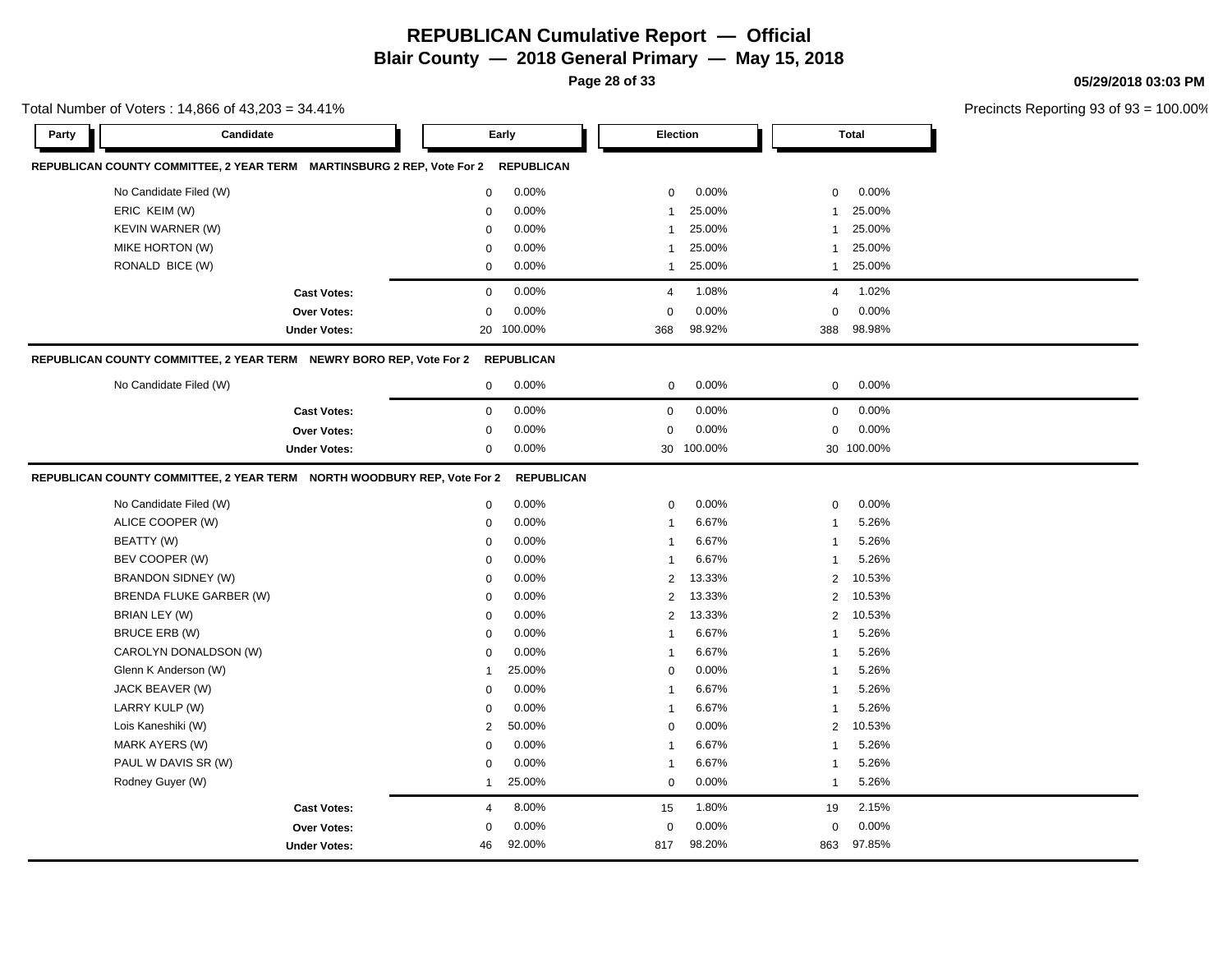**Page 29 of 33**

**05/29/2018 03:03 PM**

|            | Total Number of Voters: 14,866 of 43,203 = 34.41%                                |                     |              |                   |                |             |              |              | Precincts Reporting 93 of 93 |
|------------|----------------------------------------------------------------------------------|---------------------|--------------|-------------------|----------------|-------------|--------------|--------------|------------------------------|
| Party      | Candidate                                                                        |                     |              | Early             |                | Election    |              | <b>Total</b> |                              |
|            | REPUBLICAN COUNTY COMMITTEE, 2 YEAR TERM ROARING SPRING 1 REP, Vote For 2        |                     |              | <b>REPUBLICAN</b> |                |             |              |              |                              |
| <b>REP</b> | RANDY L. ECKMAN                                                                  |                     | $\mathbf 0$  | 0.00%             | 43             | 97.73%      | 43           | 97.73%       |                              |
|            | DESIREE SNYDER (W)                                                               |                     | 0            | 0.00%             | 1              | 2.27%       | $\mathbf{1}$ | 2.27%        |                              |
|            |                                                                                  | <b>Cast Votes:</b>  | $\mathbf 0$  | 0.00%             | 44             | 44.90%      | 44           | 44.90%       |                              |
|            |                                                                                  | <b>Over Votes:</b>  | $\mathbf 0$  | 0.00%             | $\mathbf 0$    | 0.00%       | 0            | 0.00%        |                              |
|            |                                                                                  | <b>Under Votes:</b> | $\pmb{0}$    | 0.00%             | 54             | 55.10%      | 54           | 55.10%       |                              |
|            | REPUBLICAN COUNTY COMMITTEE, 2 YEAR TERM ROARING SPRING 2 REP, Vote For 2        |                     |              | <b>REPUBLICAN</b> |                |             |              |              |                              |
|            | No Candidate Filed (W)                                                           |                     | $\mathbf 0$  | 0.00%             | $\mathbf 0$    | 0.00%       | $\mathbf 0$  | 0.00%        |                              |
|            | JOEL SEELYE (W)                                                                  |                     | $\mathbf 0$  | 0.00%             | 1              | 50.00%      | $\mathbf{1}$ | 50.00%       |                              |
|            | BILL WARD (W)                                                                    |                     | $\mathbf 0$  | 0.00%             | $\mathbf{1}$   | 50.00%      | $\mathbf{1}$ | 50.00%       |                              |
|            |                                                                                  | <b>Cast Votes:</b>  | $\mathbf 0$  | 0.00%             | 2              | 0.67%       | 2            | 0.66%        |                              |
|            |                                                                                  | <b>Over Votes:</b>  | $\mathbf 0$  | 0.00%             | $\Omega$       | 0.00%       | $\mathsf 0$  | 0.00%        |                              |
|            |                                                                                  | <b>Under Votes:</b> |              | 4 100.00%         | 298            | 99.33%      | 302          | 99.34%       |                              |
|            | REPUBLICAN COUNTY COMMITTEE, 2 YEAR TERM ROARING SPRING 3 REP, Vote For 2        |                     |              | <b>REPUBLICAN</b> |                |             |              |              |                              |
| <b>REP</b> | <b>WILLIAM PERKINS</b>                                                           |                     | 0            | 0.00%             | 81             | 98.78%      | 81           | 98.78%       |                              |
|            | EDGARFRANKS (W)                                                                  |                     | $\mathbf 0$  | 0.00%             | $\mathbf{1}$   | 1.22%       | $\mathbf{1}$ | 1.22%        |                              |
|            |                                                                                  | <b>Cast Votes:</b>  | $\mathbf 0$  | 0.00%             | 82             | 39.05%      | 82           | 39.05%       |                              |
|            |                                                                                  | <b>Over Votes:</b>  | $\mathbf 0$  | 0.00%             | $\mathbf 0$    | 0.00%       | $\mathbf 0$  | 0.00%        |                              |
|            |                                                                                  | <b>Under Votes:</b> | $\mathbf 0$  | 0.00%             | 128            | 60.95%      | 128          | 60.95%       |                              |
|            | REPUBLICAN COUNTY COMMITTEE, 2 YEAR TERM SNYDER TWP 1 REP, Vote For 2 REPUBLICAN |                     |              |                   |                |             |              |              |                              |
|            | No Candidate Filed (W)                                                           |                     | 0            | 0.00%             | $\mathbf 0$    | 0.00%       | 0            | 0.00%        |                              |
|            |                                                                                  | <b>Cast Votes:</b>  | $\mathbf 0$  | 0.00%             | $\mathbf 0$    | 0.00%       | $\mathbf 0$  | 0.00%        |                              |
|            |                                                                                  | <b>Over Votes:</b>  | $\mathbf 0$  | 0.00%             | $\mathbf 0$    | 0.00%       | $\mathsf 0$  | 0.00%        |                              |
|            |                                                                                  | <b>Under Votes:</b> |              | 10 100.00%        |                | 288 100.00% |              | 298 100.00%  |                              |
|            | REPUBLICAN COUNTY COMMITTEE, 2 YEAR TERM SNYDER TWP 2 REP, Vote For 2 REPUBLICAN |                     |              |                   |                |             |              |              |                              |
|            | No Candidate Filed (W)                                                           |                     | $\mathbf 0$  | 0.00%             | $\Omega$       | 0.00%       | 0            | 0.00%        |                              |
|            | DUSTIN ELDER (W)                                                                 |                     | 0            | 0.00%             | $\mathbf{1}$   | 25.00%      | $\mathbf{1}$ | 20.00%       |                              |
|            | EICHELBERG (W)                                                                   |                     | $\mathbf 0$  | 0.00%             | 1              | 25.00%      | 1            | 20.00%       |                              |
|            | Lois Kaneshiki (W)                                                               |                     | 1            | 100.00%           | $\mathbf 0$    | 0.00%       | $\mathbf{1}$ | 20.00%       |                              |
|            | <b>TERRITOMISTI (W)</b>                                                          |                     | 0            | 0.00%             | $\mathbf{1}$   | 25.00%      | $\mathbf{1}$ | 20.00%       |                              |
|            | WARD (W)                                                                         |                     | $\mathbf 0$  | 0.00%             | $\mathbf{1}$   | 25.00%      | $\mathbf{1}$ | 20.00%       |                              |
|            |                                                                                  | <b>Cast Votes:</b>  | $\mathbf{1}$ | 16.67%            | $\overline{4}$ | 0.88%       | 5            | 1.08%        |                              |
|            |                                                                                  | Over Votes:         | 0            | 0.00%             | 0              | 0.00%       | 0            | 0.00%        |                              |
|            |                                                                                  | <b>Under Votes:</b> | 5            | 83.33%            | 452            | 99.12%      | 457          | 98.92%       |                              |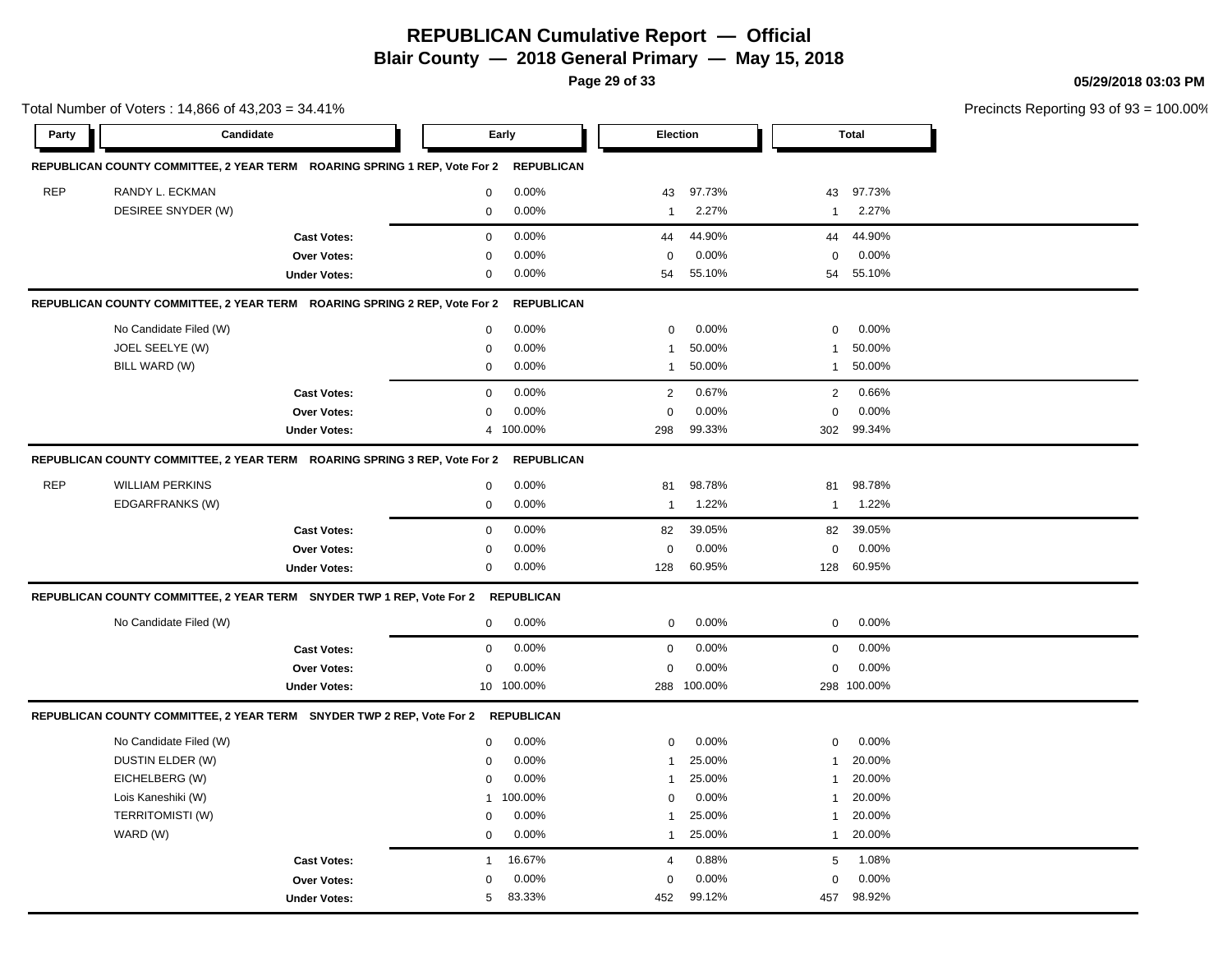**Page 30 of 33**

Total Number of Voters : 14,866 of 43,203 = 34.41%

Precincts Reporting 93 of 93 = 100.00%

**05/29/2018 03:03 PM**

| Party      | Candidate                                                                | Early                  | Election                | <b>Total</b>                     |  |
|------------|--------------------------------------------------------------------------|------------------------|-------------------------|----------------------------------|--|
|            | REPUBLICAN COUNTY COMMITTEE, 2 YEAR TERM TAYLOR TWP REP, Vote For 2      | <b>REPUBLICAN</b>      |                         |                                  |  |
|            | No Candidate Filed (W)                                                   | $\mathbf 0$<br>0.00%   | 0.00%<br>0              | 0.00%<br>$\mathbf 0$             |  |
|            | BILL WARD (W)                                                            | 0.00%<br>$\mathbf 0$   | 1.28%<br>-1             | 1.28%<br>1                       |  |
|            | DAN SPECK (W)                                                            | 0.00%<br>$\mathbf 0$   | 1.28%<br>$\mathbf{1}$   | 1.28%<br>1                       |  |
|            | EDWARD BELLOCK (W)                                                       | 0.00%<br>$\mathbf 0$   | 1.28%<br>$\mathbf{1}$   | 1.28%<br>1                       |  |
|            | JOEL SEELYE (W)                                                          | 0.00%<br>$\mathbf 0$   | 1.28%<br>$\mathbf{1}$   | 1.28%<br>1                       |  |
|            | LARRY WILSON (W)                                                         | 0.00%<br>$\mathbf 0$   | 1.28%<br>$\mathbf{1}$   | 1.28%<br>1                       |  |
|            | MAURICE LAWRUK JR (W)                                                    | 0.00%<br>$\mathbf 0$   | 1.28%<br>$\mathbf{1}$   | 1.28%<br>$\overline{1}$          |  |
|            | NATHANIEL REPLOGLE (W)                                                   | 0.00%<br>$\mathbf 0$   | 1.28%<br>$\mathbf{1}$   | 1.28%<br>1                       |  |
|            | PHILIP WAITE (W)                                                         | 0.00%<br>$\mathbf 0$   | $\overline{2}$<br>2.56% | $\overline{\mathbf{c}}$<br>2.56% |  |
|            | RICKY L DILLON (W)                                                       | 0.00%<br>$\mathbf 0$   | 1.28%<br>$\mathbf{1}$   | 1.28%<br>$\overline{1}$          |  |
|            | ROBIN DODSON (W)                                                         | 0.00%<br>$\mathbf 0$   | 42.31%<br>33            | 42.31%<br>33                     |  |
|            | TRAVIS FRYE (W)                                                          | 0.00%<br>$\mathbf 0$   | 1.28%<br>$\mathbf{1}$   | 1.28%<br>$\overline{1}$          |  |
|            | WILLIAM KIRSCH (W)                                                       | 0.00%<br>$\mathbf 0$   | 42.31%<br>33            | 42.31%<br>33                     |  |
|            | WILLIAM DODSON (W)                                                       | 0.00%<br>$\mathbf 0$   | 1.28%<br>$\mathbf{1}$   | 1.28%<br>1                       |  |
|            | <b>Cast Votes:</b>                                                       | 0.00%<br>$\mathbf 0$   | 10.40%<br>78            | 10.24%<br>78                     |  |
|            | Over Votes:                                                              | 0.00%<br>$\Omega$      | 0.00%<br>0              | 0.00%<br>$\Omega$                |  |
|            | <b>Under Votes:</b>                                                      | 100.00%<br>12          | 89.60%<br>672           | 89.76%<br>684                    |  |
|            | REPUBLICAN COUNTY COMMITTEE, 2 YEAR TERM    TYRONE TWP 1 REP, Vote For 2 | <b>REPUBLICAN</b>      |                         |                                  |  |
|            | No Candidate Filed (W)                                                   | 0.00%<br>$\mathbf 0$   | 0.00%<br>$\mathbf 0$    | 0.00%<br>$\mathbf 0$             |  |
|            | <b>BRUCE ERB (W)</b>                                                     | $\pmb{0}$<br>0.00%     | 16.67%<br>$\mathbf{1}$  | 16.67%<br>1                      |  |
|            | <b>GRANT HORMELL (W)</b>                                                 | 0.00%<br>$\mathbf 0$   | 16.67%<br>1             | 16.67%<br>$\mathbf 1$            |  |
|            | JERRY SHETLER (W)                                                        | 0.00%<br>$\Omega$      | 16.67%<br>1             | 16.67%<br>1                      |  |
|            | SHANNON KRATER (W)                                                       | 0.00%<br>$\mathbf 0$   | 33.33%<br>2             | 33.33%<br>$\overline{2}$         |  |
|            | TODD CAMMARATA (W)                                                       | 0.00%<br>$\mathbf 0$   | 16.67%<br>$\mathbf{1}$  | 16.67%<br>$\mathbf{1}$           |  |
|            | <b>Cast Votes:</b>                                                       | 0.00%<br>$\mathbf 0$   | 2.27%<br>6              | 2.24%<br>6                       |  |
|            | <b>Over Votes:</b>                                                       | 0.00%<br>$\mathbf 0$   | 0.00%<br>$\mathbf 0$    | 0.00%<br>$\mathbf 0$             |  |
|            | <b>Under Votes:</b>                                                      | 4 100.00%              | 97.73%<br>258           | 97.76%<br>262                    |  |
|            | REPUBLICAN COUNTY COMMITTEE, 2 YEAR TERM    TYRONE TWP 2 REP, Vote For 2 | <b>REPUBLICAN</b>      |                         |                                  |  |
| <b>REP</b> | RONALD L. GNEISS                                                         | 1 100.00%              | 97.85%<br>91            | 92<br>97.87%                     |  |
|            | DOUG WOLF (W)                                                            | 0.00%<br>$\mathbf 0$   | 1.08%<br>$\mathbf{1}$   | 1.06%<br>1                       |  |
|            | RICK MCELDOWNEY (W)                                                      | 0.00%<br>$\mathbf 0$   | 1.08%<br>$\mathbf{1}$   | 1.06%<br>-1                      |  |
|            | <b>Cast Votes:</b>                                                       | 50.00%<br>$\mathbf 1$  | 93<br>41.15%            | 94<br>41.23%                     |  |
|            | <b>Over Votes:</b>                                                       | 0.00%<br>$\mathbf 0$   | 0.00%<br>0              | 0.00%<br>0                       |  |
|            | <b>Under Votes:</b>                                                      | 50.00%<br>$\mathbf{1}$ | 58.85%<br>133           | 58.77%<br>134                    |  |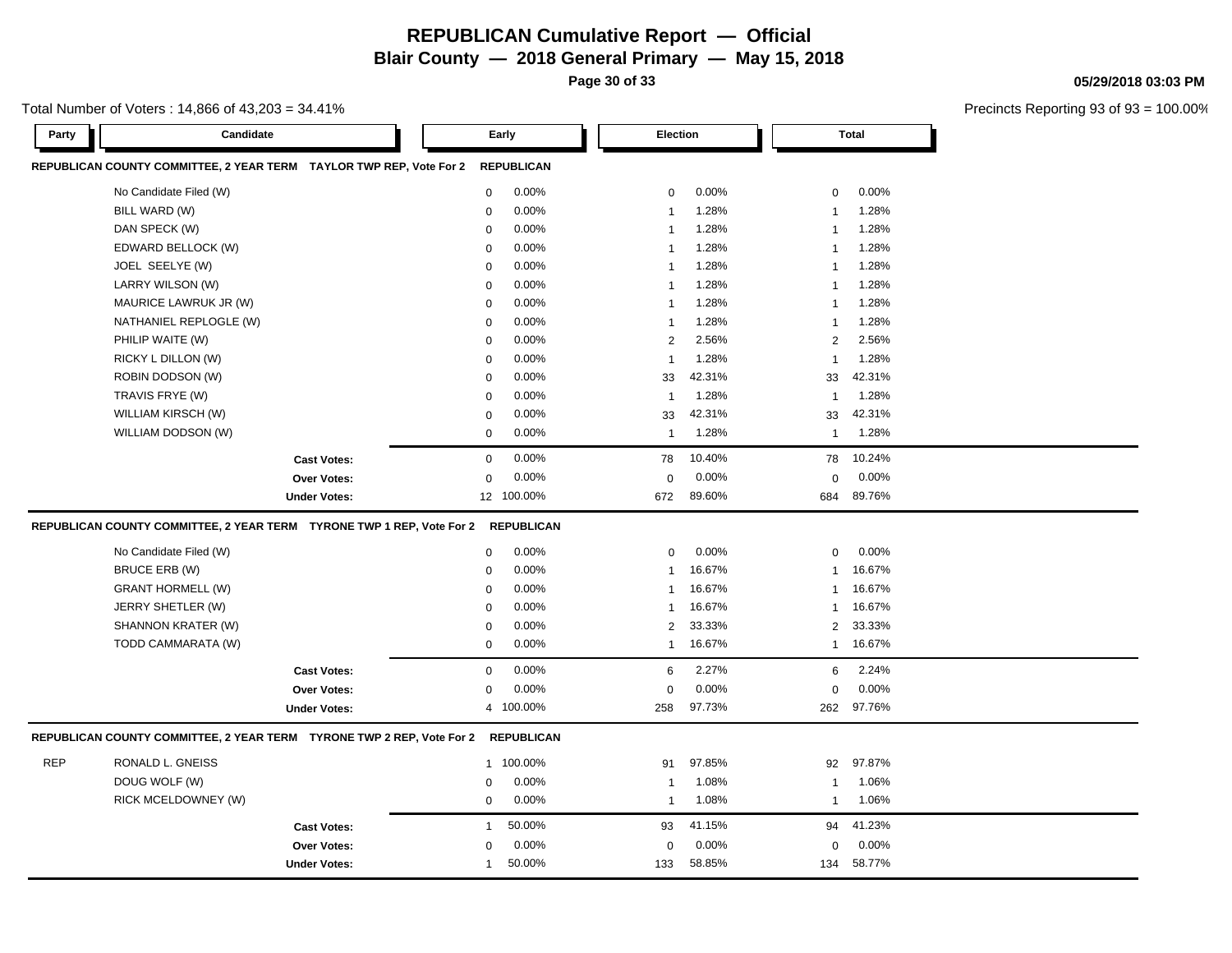**Page 31 of 33**

**05/29/2018 03:03 PM**

| Total Number of Voters: 14,866 of 43,203 = 34.41% |                                                                        |                     |             |                          |                |           |              |           | Precincts Reporting 93 of |
|---------------------------------------------------|------------------------------------------------------------------------|---------------------|-------------|--------------------------|----------------|-----------|--------------|-----------|---------------------------|
| Party                                             | Candidate                                                              |                     |             | Early<br><b>Election</b> |                |           | <b>Total</b> |           |                           |
|                                                   | REPUBLICAN COUNTY COMMITTEE, 2 YEAR TERM TYRONE BORO 1 REP, Vote For 2 |                     |             | <b>REPUBLICAN</b>        |                |           |              |           |                           |
|                                                   | No Candidate Filed (W)                                                 |                     | $\mathbf 0$ | 0.00%                    | $\mathbf 0$    | 0.00%     | $\mathbf 0$  | 0.00%     |                           |
|                                                   | ADRIENNE RAY (W)                                                       |                     | $\mathbf 0$ | 0.00%                    | $\mathbf{1}$   | 16.67%    | $\mathbf{1}$ | 16.67%    |                           |
|                                                   | RHONDA HOLLAND (W)                                                     |                     | $\mathbf 0$ | 0.00%                    | $\mathbf{1}$   | 16.67%    | $\mathbf{1}$ | 16.67%    |                           |
|                                                   | RONDA HOLLAND (W)                                                      |                     | $\mathbf 0$ | 0.00%                    | 1              | 16.67%    | 1            | 16.67%    |                           |
|                                                   | SUE GRIEP (W)                                                          |                     | $\mathbf 0$ | 0.00%                    | $\mathbf{1}$   | 16.67%    | $\mathbf{1}$ | 16.67%    |                           |
|                                                   | TRISH HAIGHT (W)                                                       |                     | $\mathbf 0$ | 0.00%                    | 1              | 16.67%    | -1           | 16.67%    |                           |
|                                                   | WILLIAM FINK (W)                                                       |                     | 0           | 0.00%                    | $\mathbf{1}$   | 16.67%    | $\mathbf{1}$ | 16.67%    |                           |
|                                                   |                                                                        | <b>Cast Votes:</b>  | $\mathbf 0$ | 0.00%                    | 6              | 2.83%     | 6            | 2.83%     |                           |
|                                                   |                                                                        | Over Votes:         | $\Omega$    | 0.00%                    | $\mathbf 0$    | 0.00%     | $\mathbf 0$  | 0.00%     |                           |
|                                                   |                                                                        | <b>Under Votes:</b> | 0           | 0.00%                    | 206            | 97.17%    | 206          | 97.17%    |                           |
|                                                   | REPUBLICAN COUNTY COMMITTEE, 2 YEAR TERM TYRONE BORO 2 REP, Vote For 2 |                     |             | <b>REPUBLICAN</b>        |                |           |              |           |                           |
| <b>REP</b>                                        | LINDA C. DANIELS                                                       |                     | $\mathbf 0$ | 0.00%                    | 55             | 96.49%    | 55           | 96.49%    |                           |
|                                                   | LINDA DANIELS (W)                                                      |                     | 0           | 0.00%                    | $\mathbf 1$    | 1.75%     | -1           | 1.75%     |                           |
|                                                   | TOM MCNELIS (W)                                                        |                     | $\mathbf 0$ | 0.00%                    | $\overline{1}$ | 1.75%     | $\mathbf{1}$ | 1.75%     |                           |
|                                                   |                                                                        | <b>Cast Votes:</b>  | $\mathbf 0$ | 0.00%                    | 57             | 43.85%    | 57           | 43.85%    |                           |
|                                                   |                                                                        | Over Votes:         | $\Omega$    | 0.00%                    | $\mathbf 0$    | 0.00%     | $\mathbf 0$  | 0.00%     |                           |
|                                                   |                                                                        | <b>Under Votes:</b> | 0           | 0.00%                    | 73             | 56.15%    | 73           | 56.15%    |                           |
|                                                   | REPUBLICAN COUNTY COMMITTEE, 2 YEAR TERM TYRONE BORO 3 REP, Vote For 2 |                     |             | <b>REPUBLICAN</b>        |                |           |              |           |                           |
|                                                   | No Candidate Filed (W)                                                 |                     | $\mathbf 0$ | 0.00%                    | $\mathbf 0$    | 0.00%     | $\mathbf 0$  | 0.00%     |                           |
|                                                   | DEBRA KANN (W)                                                         |                     | 0           | 0.00%                    | 1              | 33.33%    | -1           | 33.33%    |                           |
|                                                   | HOMER KANN (W)                                                         |                     | $\Omega$    | 0.00%                    | 2              | 66.67%    | 2            | 66.67%    |                           |
|                                                   |                                                                        | <b>Cast Votes:</b>  | $\mathbf 0$ | 0.00%                    | 3              | 3.00%     | 3            | 2.94%     |                           |
|                                                   |                                                                        | Over Votes:         | 0           | 0.00%                    | $\mathbf 0$    | 0.00%     | $\mathbf 0$  | 0.00%     |                           |
|                                                   |                                                                        | <b>Under Votes:</b> |             | 2 100.00%                | 97             | 97.00%    | 99           | 97.06%    |                           |
|                                                   | REPUBLICAN COUNTY COMMITTEE, 2 YEAR TERM TYRONE BORO 4 REP, Vote For 2 |                     |             | <b>REPUBLICAN</b>        |                |           |              |           |                           |
|                                                   | No Candidate Filed (W)                                                 |                     | $\mathbf 0$ | 0.00%                    | $\mathbf 0$    | 0.00%     | $\mathbf 0$  | 0.00%     |                           |
|                                                   | DAVID SNYDER (W)                                                       |                     | $\mathbf 0$ | 0.00%                    |                | 1 100.00% |              | 1 100.00% |                           |
|                                                   |                                                                        | <b>Cast Votes:</b>  | $\mathbf 0$ | 0.00%                    | $\mathbf{1}$   | 1.22%     | $\mathbf{1}$ | 1.19%     |                           |
|                                                   |                                                                        | Over Votes:         | $\Omega$    | 0.00%                    | $\mathbf 0$    | 0.00%     | $\mathbf 0$  | 0.00%     |                           |
|                                                   |                                                                        | <b>Under Votes:</b> |             | 2 100.00%                | 81             | 98.78%    | 83           | 98.81%    |                           |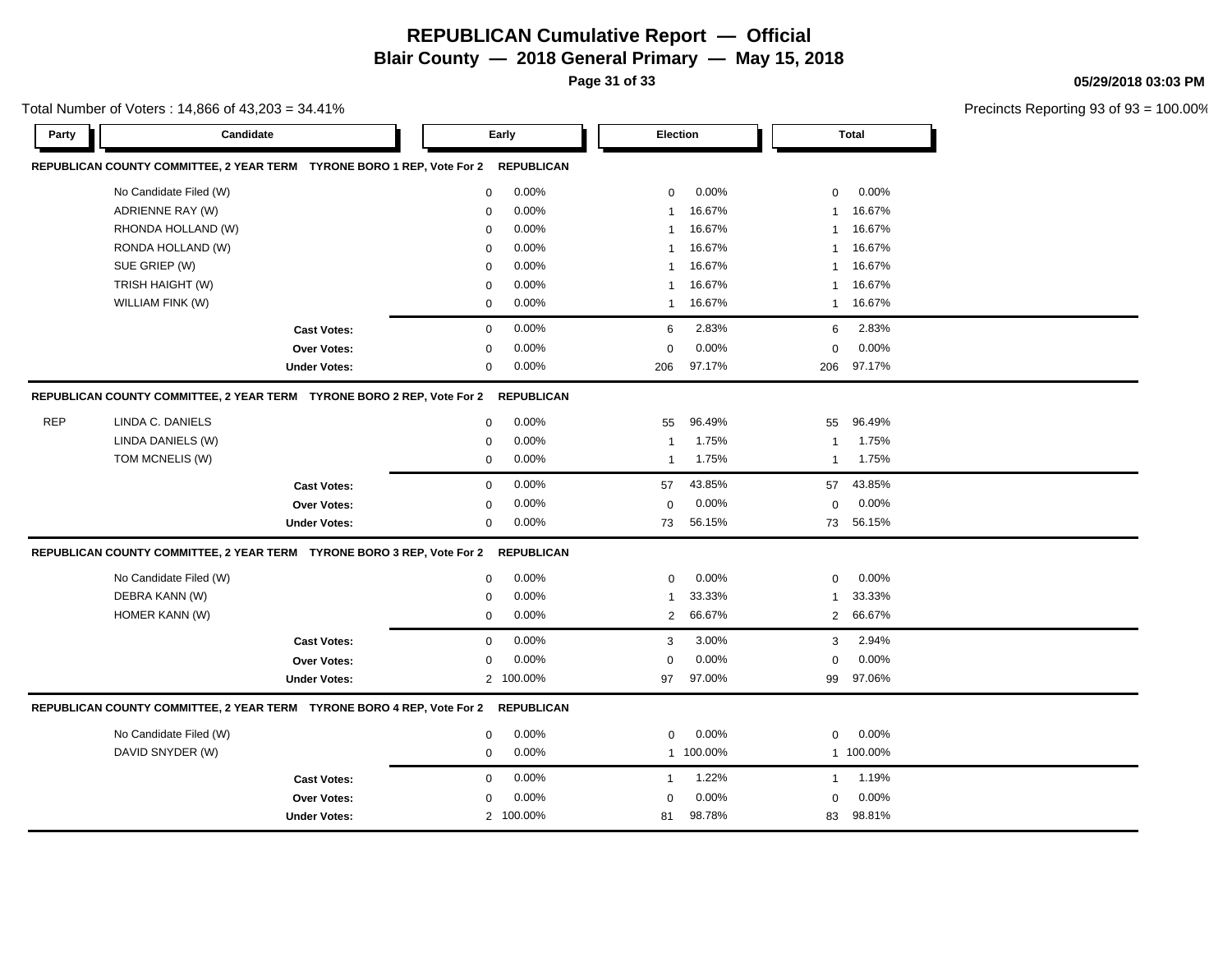**Page 32 of 33**

**05/29/2018 03:03 PM**

|            | Total Number of Voters: 14,866 of 43,203 = 34.41%                                 |                     |                |           |                |             |                |              | Precincts Reporting 93 of 93 = 100.00% |
|------------|-----------------------------------------------------------------------------------|---------------------|----------------|-----------|----------------|-------------|----------------|--------------|----------------------------------------|
| Party      | Candidate                                                                         |                     | Early          |           |                | Election    |                | <b>Total</b> |                                        |
|            | REPUBLICAN COUNTY COMMITTEE, 2 YEAR TERM TYRONE BORO 5 REP, Vote For 2 REPUBLICAN |                     |                |           |                |             |                |              |                                        |
|            | No Candidate Filed (W)                                                            |                     | $\mathbf 0$    | 0.00%     | 0              | 0.00%       | $\mathbf 0$    | 0.00%        |                                        |
|            |                                                                                   | <b>Cast Votes:</b>  | 0              | 0.00%     | $\mathbf 0$    | 0.00%       | $\mathbf 0$    | 0.00%        |                                        |
|            |                                                                                   | Over Votes:         | 0              | 0.00%     | $\mathbf 0$    | 0.00%       | $\mathbf 0$    | 0.00%        |                                        |
|            |                                                                                   | <b>Under Votes:</b> |                | 2 100.00% |                | 100 100.00% |                | 102 100.00%  |                                        |
|            | REPUBLICAN COUNTY COMMITTEE, 2 YEAR TERM TYRONE BORO 6 REP, Vote For 2 REPUBLICAN |                     |                |           |                |             |                |              |                                        |
|            | No Candidate Filed (W)                                                            |                     | 0              | 0.00%     | $\mathbf 0$    | 0.00%       | $\mathbf 0$    | 0.00%        |                                        |
|            | CHRISCREEK (W)                                                                    |                     | $\Omega$       | 0.00%     | -1             | 14.29%      | $\mathbf{1}$   | 14.29%       |                                        |
|            | CINDY CRISTELLO (W)                                                               |                     | $\Omega$       | 0.00%     |                | 14.29%      | $\mathbf{1}$   | 14.29%       |                                        |
|            | JIM FOREMAN (W)                                                                   |                     | $\mathbf{0}$   | 0.00%     | -1             | 14.29%      |                | 1 14.29%     |                                        |
|            | JOHNEICHELBERGER (W)                                                              |                     | 0              | 0.00%     | -1             | 14.29%      |                | 1 14.29%     |                                        |
|            | LUCAS RHOADES (W)                                                                 |                     | 0              | 0.00%     | -1             | 14.29%      | 1              | 14.29%       |                                        |
|            | MIKE CLIFTON (W)                                                                  |                     | $\mathbf 0$    | 0.00%     | 1              | 14.29%      |                | 1 14.29%     |                                        |
|            | MIKE WALSH (W)                                                                    |                     | $\mathbf 0$    | 0.00%     |                | 1 14.29%    |                | 1 14.29%     |                                        |
|            |                                                                                   | <b>Cast Votes:</b>  | $\mathbf{0}$   | 0.00%     | $\overline{7}$ | 2.45%       | $\overline{7}$ | 2.45%        |                                        |
|            |                                                                                   | Over Votes:         | $\mathbf 0$    | 0.00%     | $\mathbf 0$    | 0.00%       | $\mathbf 0$    | 0.00%        |                                        |
|            |                                                                                   | <b>Under Votes:</b> | 0              | 0.00%     | 279            | 97.55%      |                | 279 97.55%   |                                        |
|            | REPUBLICAN COUNTY COMMITTEE, 2 YEAR TERM TYRONE BORO 7 REP, Vote For 2 REPUBLICAN |                     |                |           |                |             |                |              |                                        |
|            | No Candidate Filed (W)                                                            |                     | 0              | 0.00%     | $\mathbf 0$    | 0.00%       | $\mathbf 0$    | 0.00%        |                                        |
|            | DAVID SHERMAN ANDERS (W)                                                          |                     | $\mathbf 0$    | 0.00%     |                | 2 100.00%   |                | 2 100.00%    |                                        |
|            |                                                                                   | <b>Cast Votes:</b>  | $\mathbf{0}$   | 0.00%     | 2              | 1.14%       | $\overline{2}$ | 1.12%        |                                        |
|            |                                                                                   | Over Votes:         | $\mathbf 0$    | 0.00%     | $\mathbf 0$    | 0.00%       | $\mathbf 0$    | 0.00%        |                                        |
|            |                                                                                   | <b>Under Votes:</b> |                | 2 100.00% | 174            | 98.86%      | 176            | 98.88%       |                                        |
|            | REPUBLICAN COUNTY COMMITTEE, 2 YEAR TERM WILLIAMSBURG REP, Vote For 2 REPUBLICAN  |                     |                |           |                |             |                |              |                                        |
| <b>REP</b> | <b>HARRY MULLINS</b>                                                              |                     | 5              | 50.00%    | 139            | 58.40%      | 144            | 58.06%       |                                        |
| <b>REP</b> | <b>WILLIAM WHITE</b>                                                              |                     | 5              | 50.00%    | 98             | 41.18%      | 103            | 41.53%       |                                        |
|            | TIMOTHY TATE (W)                                                                  |                     | 0              | 0.00%     | $\mathbf{1}$   | 0.42%       | $\mathbf{1}$   | 0.40%        |                                        |
|            |                                                                                   | <b>Cast Votes:</b>  | 10             | 83.33%    | 238            | 77.27%      | 248            | 77.50%       |                                        |
|            |                                                                                   | <b>Over Votes:</b>  | 0              | 0.00%     | 0              | 0.00%       | $\mathbf 0$    | 0.00%        |                                        |
|            |                                                                                   | <b>Under Votes:</b> | $\overline{2}$ | 16.67%    | 70             | 22.73%      | 72             | 22.50%       |                                        |